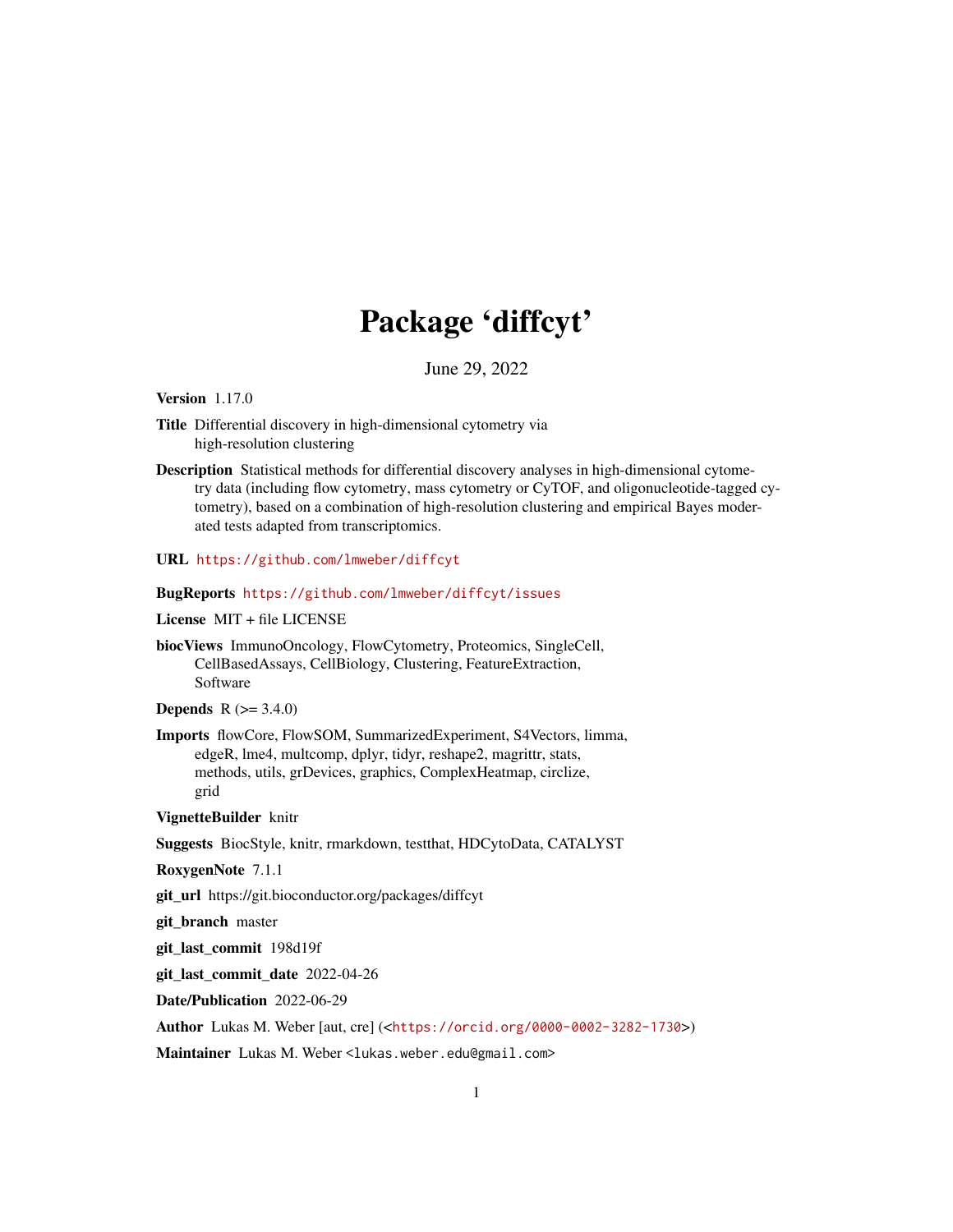## <span id="page-1-0"></span>R topics documented:

| Index | 51 |
|-------|----|

<span id="page-1-1"></span>calcCounts *Calculate cluster cell counts*

#### Description

Calculate number of cells per cluster-sample combination

## Usage

calcCounts(d\_se)

## Arguments

d\_se Data object from previous steps, in [SummarizedExperiment](#page-0-0) format, containing cluster labels as a column in the row meta-data (from [generateClusters](#page-19-1)).

## Details

Calculate number of cells per cluster-sample combination (referred to as cluster cell 'counts', 'abundances', or 'frequencies').

The cluster cell counts are required for testing for differential abundance of cell populations, and are also used for weights and filtering when testing for differential states within cell populations.

Results are returned as a new [SummarizedExperiment](#page-0-0) object, where rows = clusters, columns = samples, assay = values (counts). (Note that this structure differs from the input data object.)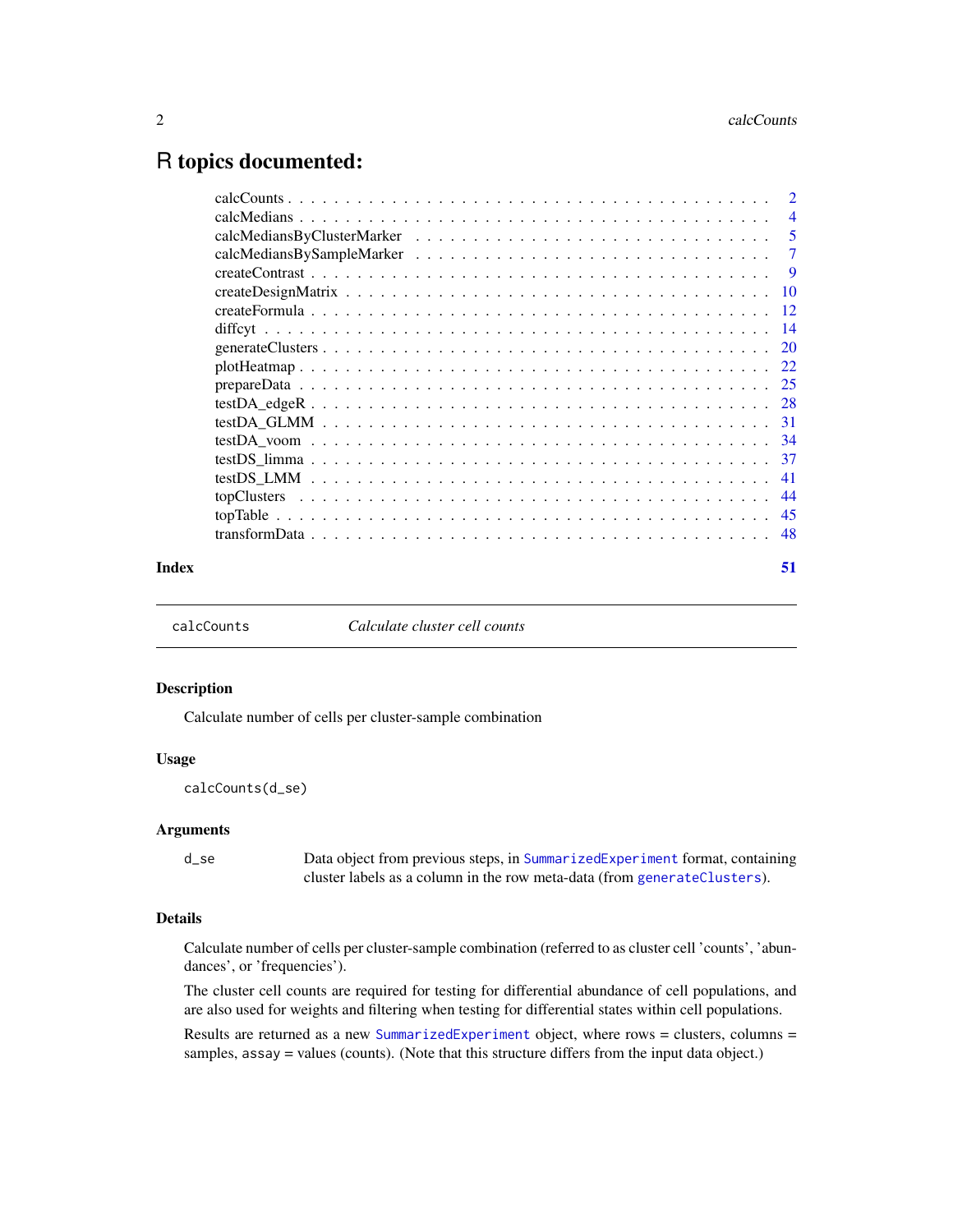#### calcCounts 3

## Value

 $d$  counts: [SummarizedExperiment](#page-0-0) object, where rows = clusters, columns = samples, assay = values (counts).

```
# For a complete workflow example demonstrating each step in the 'diffcyt' pipeline,
# see the package vignette.
# Function to create random data (one sample)
d_random <- function(n = 20000, mean = 0, sd = 1, ncol = 20, cofactor = 5) {
  d <- sinh(matrix(rnorm(n, mean, sd), ncol = ncol)) * cofactor
  colnames(d) <- paste0("marker", sprintf("%02d", 1:ncol))
  d
}
# Create random data (without differential signal)
set.seed(123)
d_input <- list(
  sample1 = d_r andom(),
  sample2 = d_random(),
  sample3 = d_random(),
  sample4 = d_random())
experiment_info <- data.frame(
  sample_id = factor(paste0("sample", 1:4)),
  group_id = factor(c("group1", "group1", "group2", "group2")),
  stringsAsFactors = FALSE
)
marker_info <- data.frame(
  channel_name = paste0("channel", sprintf("%03d", 1:20)),
  marker_name = paste0("marker", sprintf("%02d", 1:20)),
  marker_class = factor(c(rep("type", 10), rep("state", 10)),
                        levels = c("type", "state", "none")),
  stringsAsFactors = FALSE
\lambda# Prepare data
d_se <- prepareData(d_input, experiment_info, marker_info)
# Transform data
d_se <- transformData(d_se)
# Generate clusters
d_se <- generateClusters(d_se)
# Calculate counts
d_counts <- calcCounts(d_se)
```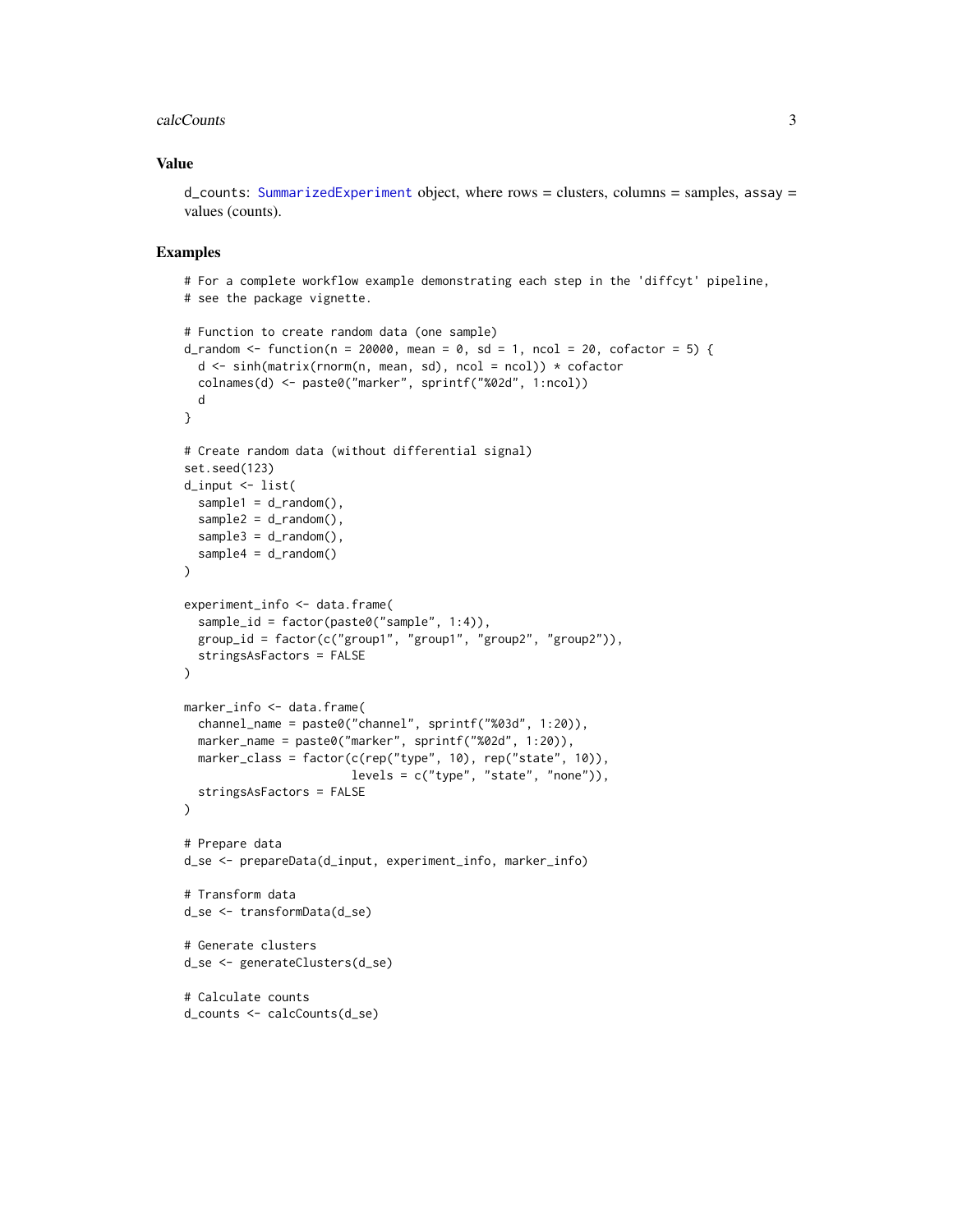<span id="page-3-1"></span><span id="page-3-0"></span>

#### Description

Calculate cluster medians (median expression for each cluster-sample-marker combination)

#### Usage

calcMedians(d\_se)

#### Arguments

d\_se Data object from previous steps, in [SummarizedExperiment](#page-0-0) format, containing cluster labels as a column in the row meta-data (from [generateClusters](#page-19-1)). Column meta-data is assumed to contain a factor marker\_class.

## Details

Calculate median marker expression for each cluster and sample (i.e. medians for each clustersample-marker combination).

The data object is assumed to contain a factor marker\_class in the column meta-data (see [prepareData](#page-24-1)), which indicates the protein marker class for each column of data ("type", "state", or "none").

The cluster medians are required for testing for differential states within cell populations, and for plotting purposes.

Variables id\_type\_markers and id\_state\_markers are saved in the metadata slot of the output object. These can be used to identify the 'cell type' and 'cell state' markers in the list of assays in the output [SummarizedExperiment](#page-0-0) object, which is useful in later steps of the 'diffcyt' pipeline.

Results are returned as a new [SummarizedExperiment](#page-0-0) object, where rows = clusters, columns = samples, sheets (assays slot) = markers. Note that there is a separate table of values (assay) for each marker. The metadata slot also contains variables id\_type\_markers and id\_state\_markers, which can be used to identify the sets of cell type and cell state markers in the list of assays.

#### Value

d\_medians: [SummarizedExperiment](#page-0-0) object, where rows = clusters, columns = samples, sheets (assays slot) = markers. The metadata slot contains variables id\_type\_markers and id\_state\_markers, which can be accessed with metadata(d\_medians)\$id\_type\_markers and metadata(d\_medians)\$id\_state\_markers.

#### Examples

# For a complete workflow example demonstrating each step in the 'diffcyt' pipeline, # see the package vignette.

```
# Function to create random data (one sample)
d_random <- function(n = 20000, mean = 0, sd = 1, ncol = 20, cofactor = 5) {
 d <- sinh(matrix(rnorm(n, mean, sd), ncol = ncol)) * cofactor
```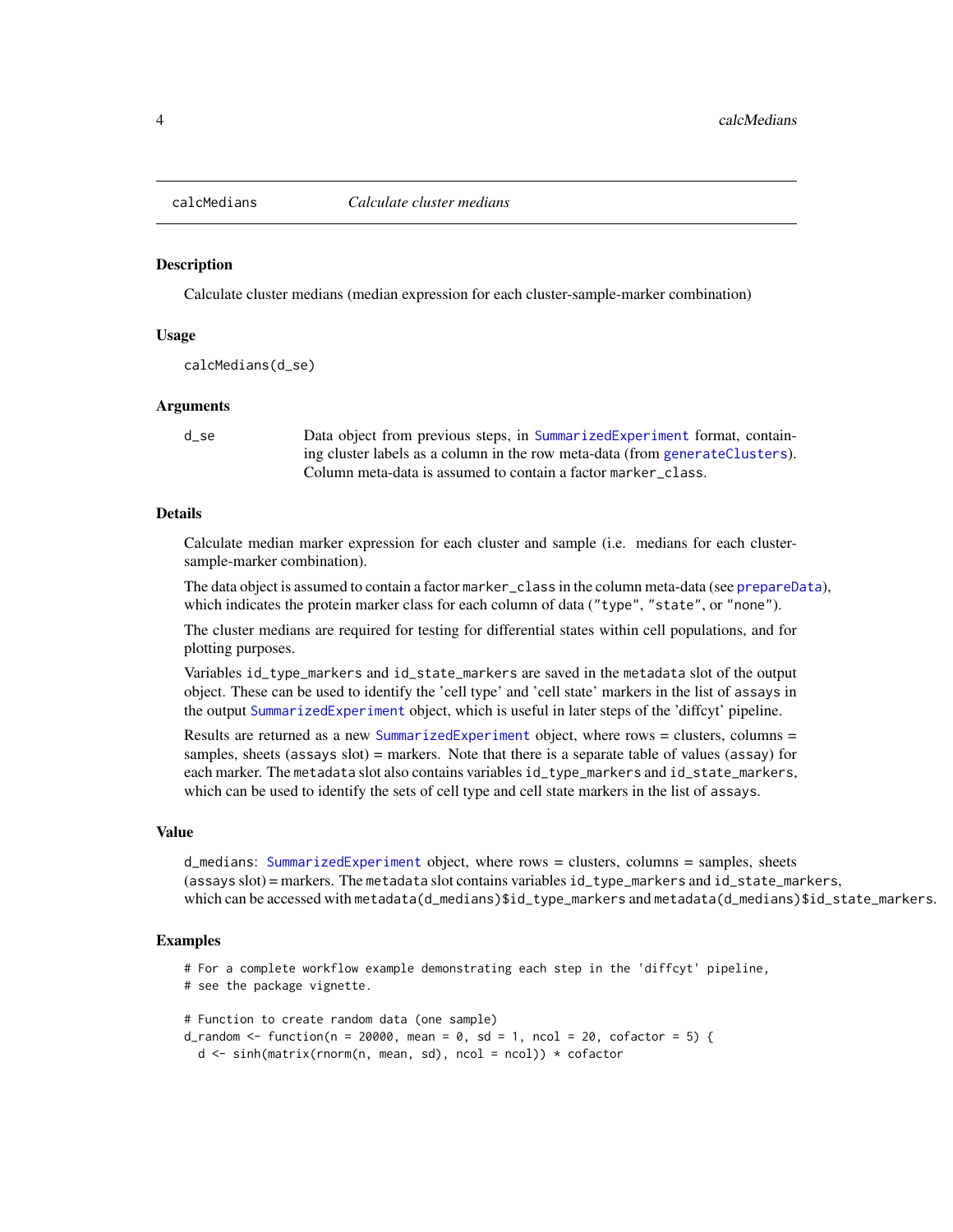```
colnames(d) <- paste0("marker", sprintf("%02d", 1:ncol))
  d
}
# Create random data (without differential signal)
set.seed(123)
d_input <- list(
  sample1 = d_r andom(),
  sample2 = d_r andom(),
  sample3 = d_random(),
  sample4 = d_random()
\mathcal{L}experiment_info <- data.frame(
  sample_id = factor(paste0("sample", 1:4)),
  group_id = factor(c("group1", "group1", "group2", "group2")),
  stringsAsFactors = FALSE
)
marker_info <- data.frame(
  channel_name = paste0("channel", sprintf("%03d", 1:20)),
  marker_name = paste0("marker", sprintf("%02d", 1:20)),
  marker_class = factor(c(rep("type", 10), rep("state", 10)),
                        levels = c("type", "state", "none")),
  stringsAsFactors = FALSE
)
# Prepare data
d_se <- prepareData(d_input, experiment_info, marker_info)
# Transform data
d_se <- transformData(d_se)
# Generate clusters
d_se <- generateClusters(d_se)
# Calculate medians
d_medians <- calcMedians(d_se)
```
calcMediansByClusterMarker

*Calculate medians (by cluster and marker)*

## Description

Calculate medians for each cluster-marker combination

#### Usage

calcMediansByClusterMarker(d\_se)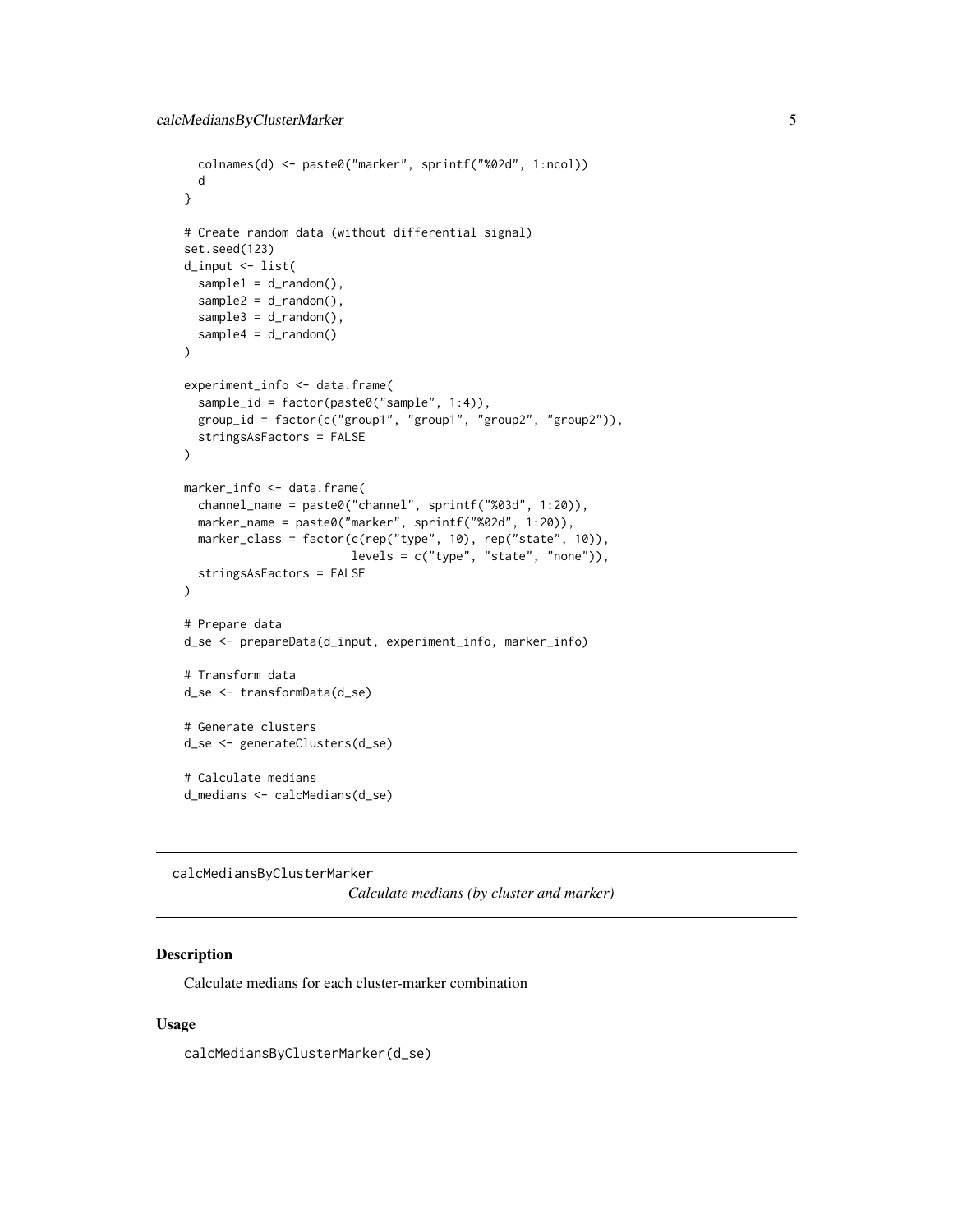#### <span id="page-5-0"></span>Arguments

d\_se Data object from previous steps, in [SummarizedExperiment](#page-0-0) format, containing cluster labels as a column in the row meta-data (from [generateClusters](#page-19-1)). Column meta-data is assumed to contain a factor marker\_class.

#### Details

Calculate median marker expression for each cluster, across all samples (i.e. medians for each cluster-marker combination).

The data object is assumed to contain a factor marker\_class in the column meta-data (see [prepareData](#page-24-1)), which indicates the protein marker class for each column of data ("type", "state", or "none"). Cluster medians are calculated for all markers.

The medians by cluster and marker are required for plotting purposes.

Variables id\_type\_markers and id\_state\_markers are saved in the metadata slot of the output object. These can be used to identify the 'cell type' and 'cell state' markers in the sequence of markers (columns) in the output object, which is useful in later steps of the 'diffcyt' pipeline.

Results are returned as a new [SummarizedExperiment](#page-0-0) object, where rows = clusters, columns = markers, assay = values (marker expression values). The metadata slot also contains variables id\_type\_markers and id\_state\_markers, which can be used to identify the sets of cell type and cell state markers in the columns.

## Value

d\_medians\_by\_cluster\_marker: [SummarizedExperiment](#page-0-0) object, where rows = clusters, columns = markers, assay = values (marker expression values). The metadata slot contains variables id\_type\_markers and id\_state\_markers, which can be accessed with metadata(d\_medians)\$id\_type\_markers and metadata(d\_medians)\$id\_state\_markers.

```
# For a complete workflow example demonstrating each step in the 'diffcyt' pipeline,
# see the package vignette.
# Function to create random data (one sample)
d_random <- function(n = 20000, mean = 0, sd = 1, ncol = 20, cofactor = 5) {
 d \leq \sinh(\text{matrix}(rnorm(n, mean, sd), ncol = ncol)) * cofactorcolnames(d) <- paste0("marker", sprintf("%02d", 1:ncol))
 d
}
# Create random data (without differential signal)
set.seed(123)
d_input <- list(
 sample1 = d_r andom(),
 sample2 = d_r andom(),
 sample3 = d_r andom(),
 sample4 = d_random())
```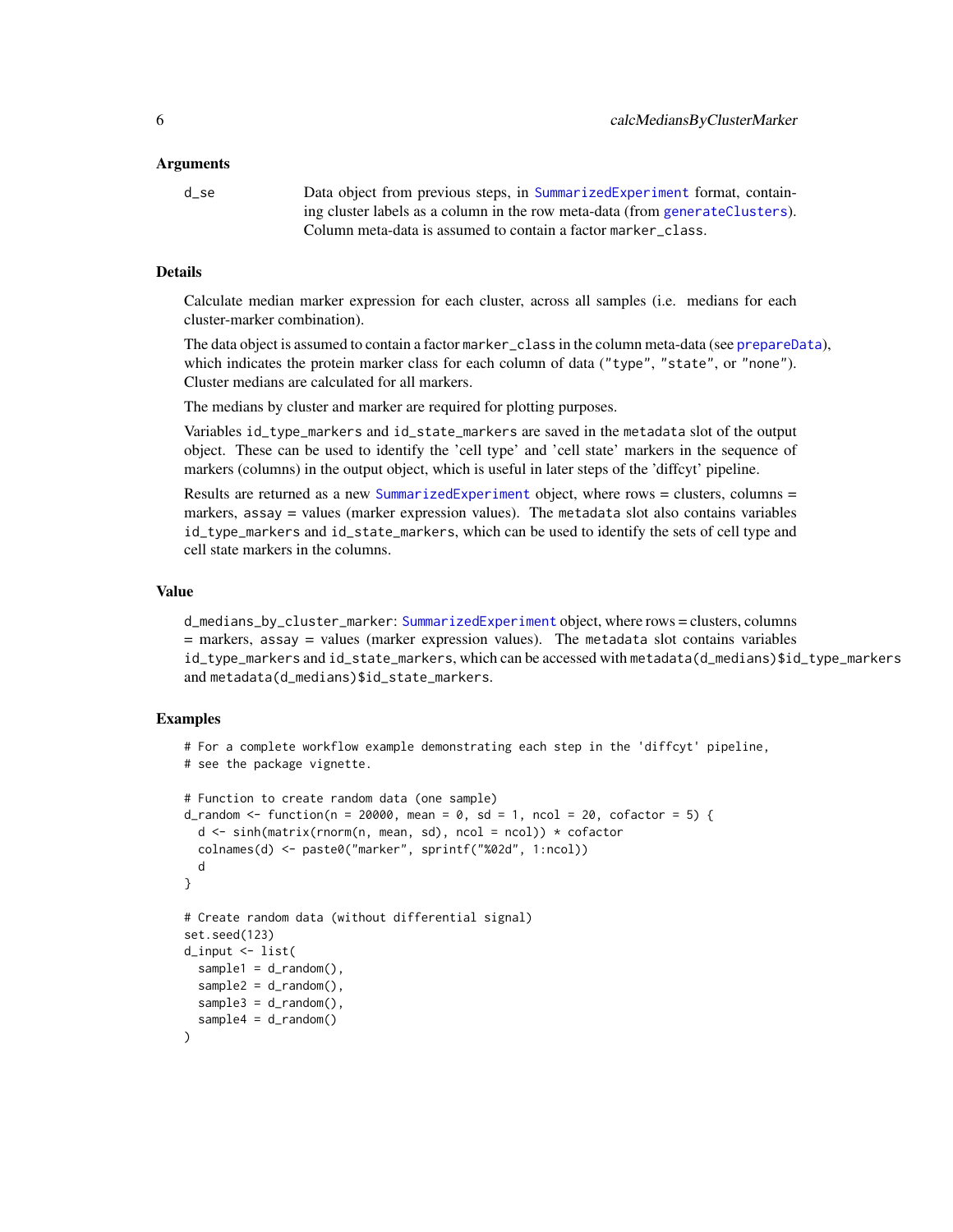```
experiment_info <- data.frame(
 sample_id = factor(paste0("sample", 1:4)),
 group_id = factor(c("group1", "group1", "group2", "group2")),
 stringsAsFactors = FALSE
)
marker_info <- data.frame(
 channel_name = paste0("channel", sprintf("%03d", 1:20)),
 marker_name = paste0("marker", sprintf("%02d", 1:20)),
 marker_class = factor(c(rep("type", 10), rep("state", 10)),
                        levels = c("type", "state", "none")),
 stringsAsFactors = FALSE
)
# Prepare data
d_se <- prepareData(d_input, experiment_info, marker_info)
# Transform data
d_se <- transformData(d_se)
# Generate clusters
d_se <- generateClusters(d_se)
# Calculate medians (by cluster and marker)
d_medians_by_cluster_marker <- calcMediansByClusterMarker(d_se)
```

```
calcMediansBySampleMarker
```
*Calculate medians (by sample and marker)*

## Description

Calculate medians for each sample-marker combination

#### Usage

```
calcMediansBySampleMarker(d_se)
```
## Arguments

d\_se Data object from previous steps, in [SummarizedExperiment](#page-0-0) format, containing cluster labels as a column in the row meta-data (from [generateClusters](#page-19-1)). Column meta-data is assumed to contain a factor marker\_class.

#### Details

Calculate overall median marker expression for each sample (i.e. medians for each sample-marker combination).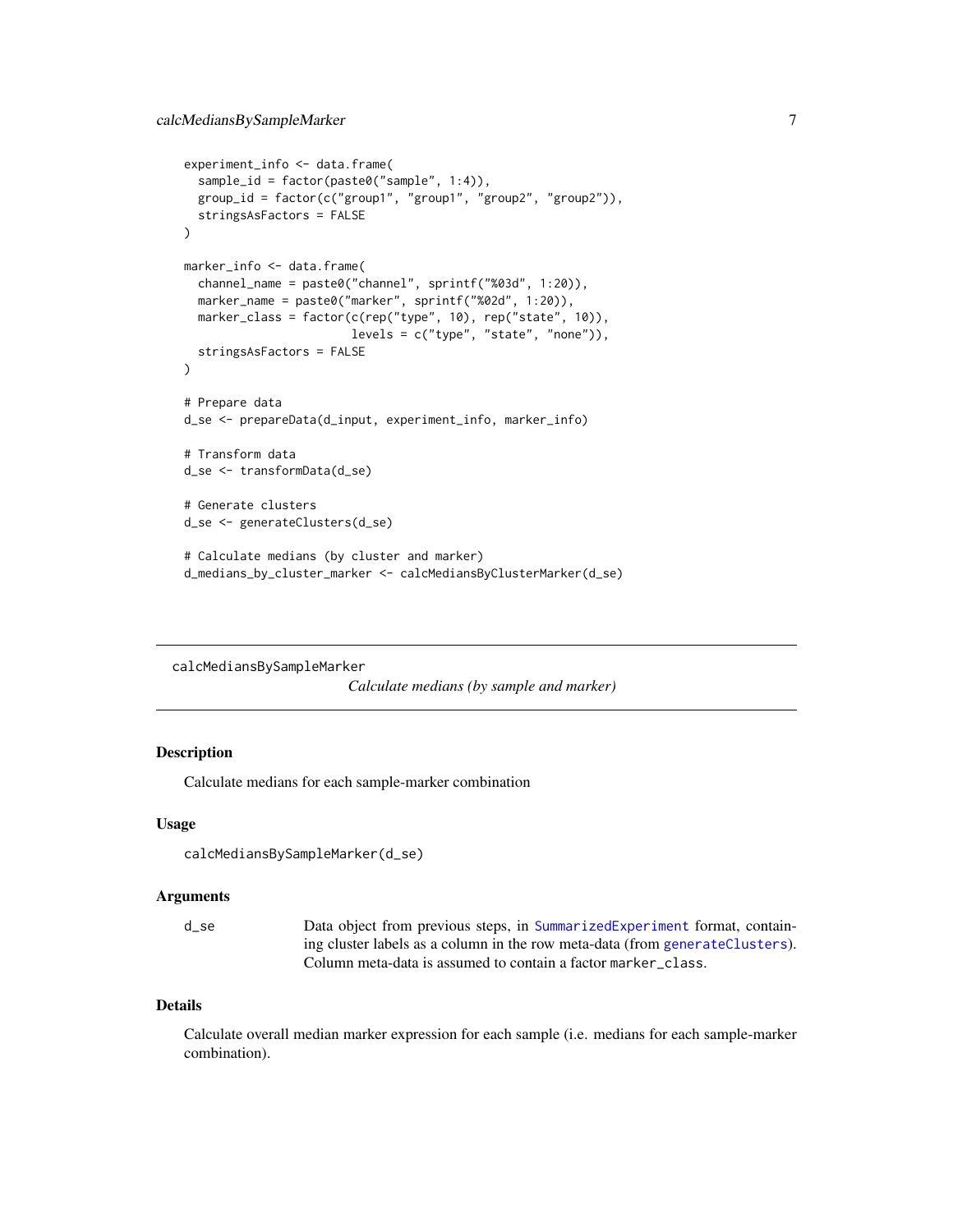<span id="page-7-0"></span>The data object is assumed to contain a factor marker\_class in the column meta-data (see [prepareData](#page-24-1)), which indicates the protein marker class for each column of data ("type", "state", or "none"). Cluster medians are calculated for all markers.

The medians by sample and marker are required for plotting purposes.

Variables id\_type\_markers and id\_state\_markers are saved in the metadata slot of the output object. These can be used to identify the 'cell type' and 'cell state' markers in the sequence of markers (columns) in the output object, which is useful in later steps of the 'diffcyt' pipeline.

Results are returned as a new [SummarizedExperiment](#page-0-0) object, where rows = samples, columns = markers, assay = values (marker expression values). The metadata slot also contains variables id\_type\_markers and id\_state\_markers, which can be used to identify the sets of cell type and cell state markers in the columns.

## Value

d\_medians\_by\_sample\_marker: [SummarizedExperiment](#page-0-0) object, where rows = samples, columns  $=$  markers, assay  $=$  values (marker expression values). The metadata slot contains variables id\_type\_markers and id\_state\_markers, which can be accessed with metadata(d\_medians)\$id\_type\_markers and metadata(d\_medians)\$id\_state\_markers.

```
# For a complete workflow example demonstrating each step in the 'diffcyt' pipeline,
# see the package vignette.
```

```
# Function to create random data (one sample)
d_random \leq function(n = 20000, mean = 0, sd = 1, ncol = 20, cofactor = 5) {
 d <- sinh(matrix(rnorm(n, mean, sd), ncol = ncol)) * cofactor
 colnames(d) <- paste0("marker", sprintf("%02d", 1:ncol))
 d
}
# Create random data (without differential signal)
set.seed(123)
d_input <- list(
 sample1 = d_r andom(),
 sample2 = d_r andom(),
 sample3 = d_r andom(),
 sample4 = d_random())
experiment_info <- data.frame(
 sample_id = factor(paste0("sample", 1:4)),
 group_id = factor(c("group1", "group1", "group2", "group2")),
 stringsAsFactors = FALSE
)
marker_info <- data.frame(
 channel_name = paste0("channel", sprintf("%03d", 1:20)),
 marker_name = paste0("marker", sprintf("%02d", 1:20)),
 marker_class = factor(c(rep("type", 10), rep("state", 10)),
```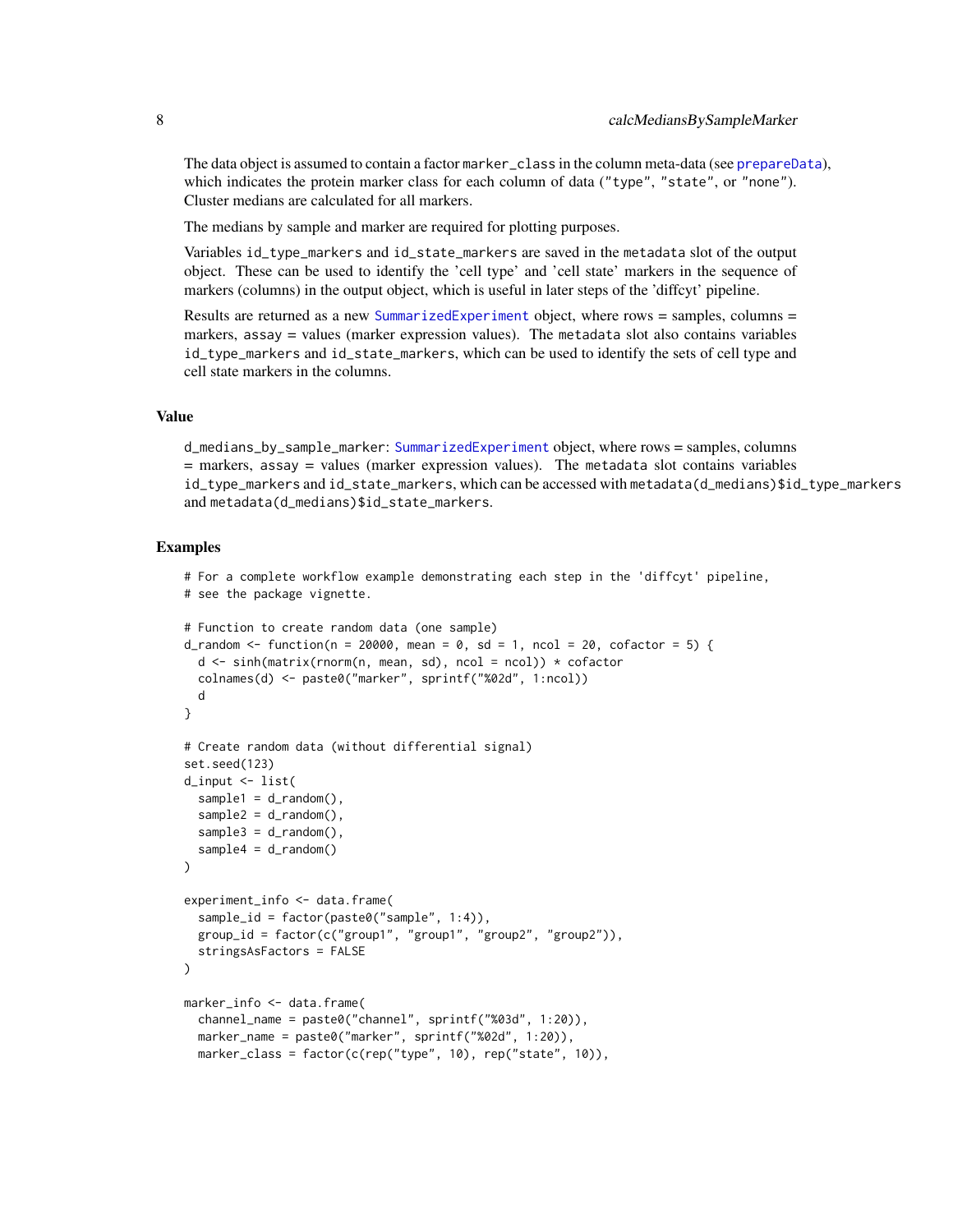## <span id="page-8-0"></span>createContrast 9

```
levels = c("type", "state", "none")),
 stringsAsFactors = FALSE
)
# Prepare data
d_se <- prepareData(d_input, experiment_info, marker_info)
# Transform data
d_se <- transformData(d_se)
# Generate clusters
d_se <- generateClusters(d_se)
# Calculate medians (by sample and marker)
d_medians_by_sample_marker <- calcMediansBySampleMarker(d_se)
```
<span id="page-8-1"></span>createContrast *Create contrast matrix*

#### Description

Create contrast matrix for differential testing

#### Usage

```
createContrast(contrast)
```
#### Arguments

```
contrast Vector defining the contrast of interest. This should be a numeric vector spec-
                  ifying the combination of model parameters to test whether they are equal to
                  zero. The entries correspond to the columns of the design matrix, or the levels
                  of the fixed effect terms in the model formula. For example, using a design ma-
                  trix: c(0, 1, 0, 0, 0) to test whether a single parameter corresponding to the
                  second column in the design matrix is equal to zero.
```
## Details

Creates a contrast matrix specifying the comparison of interest, in the correct format for the differential testing functions. This can then be provided to the differential testing functions, together with either a design matrix or model formula, and the data object.

The argument contrast defines the contrast of interest. This should be a numeric vector specifying the combination of model parameters to test whether they are equal to zero. In many cases, this will simply be a vector of zeros and a single entry equal to one; this will test whether a single parameter is equal to zero (e.g.  $c(0, 1, 0, 0, 0)$ ).

If a design matrix has been used, the entries of contrast correspond to the columns of the design matrix; and the length of contrast equals the number of columns in the design matrix. If a model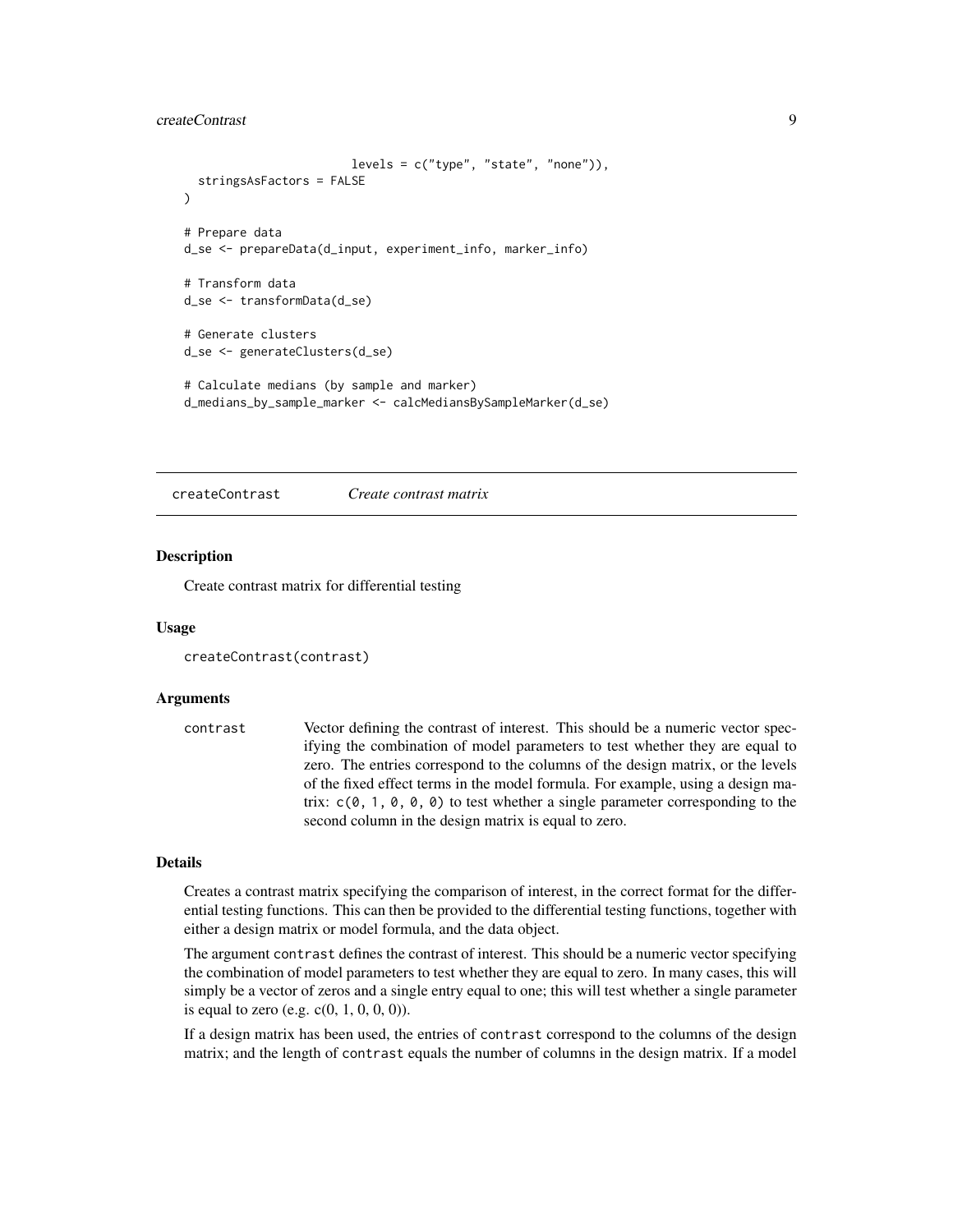formula has been used, the entries correspond to the levels of the fixed effect terms; and the length equals the number of levels of the fixed effect terms.

The contrast matrix is formatted as a matrix with a single column containing the contrast of interest. To perform tests for multiple contrasts, run this function and the corresponding differential testing function multiple times.

## Value

contrast: Returns a contrast matrix containing the contrast of interest, formatted as a matrix with a single column.

## Examples

```
# For a complete workflow example demonstrating each step in the 'diffcyt' pipeline,
# see the package vignette.
```

```
# Example: contrast matrix
createContrast(c(<math>\emptyset</math>, 1, <math>\emptyset</math>, <math>\emptyset</math>, <math>\emptyset</math>)))
```
<span id="page-9-1"></span>createDesignMatrix *Create design matrix*

## Description

Create design matrix for model fitting

#### Usage

```
createDesignMatrix(experiment_info, cols_design = NULL)
```
#### Arguments

experiment\_info

|             | data.frame, DataFrame, or tbl_df of experiment information (which was also                                  |
|-------------|-------------------------------------------------------------------------------------------------------------|
|             | previously provided to prepare Data). This should be a data frame containing                                |
|             | all factors and covariates of interest; e.g. group IDs, block IDs, batch IDs, and<br>continuous covariates. |
| cols_design | Argument specifying the columns of experiment in the oinclude in the design                                 |

matrix. This can be provided as a character vector of column names, a numeric vector of column indices, or a logical vector. Default = all columns.

<span id="page-9-0"></span>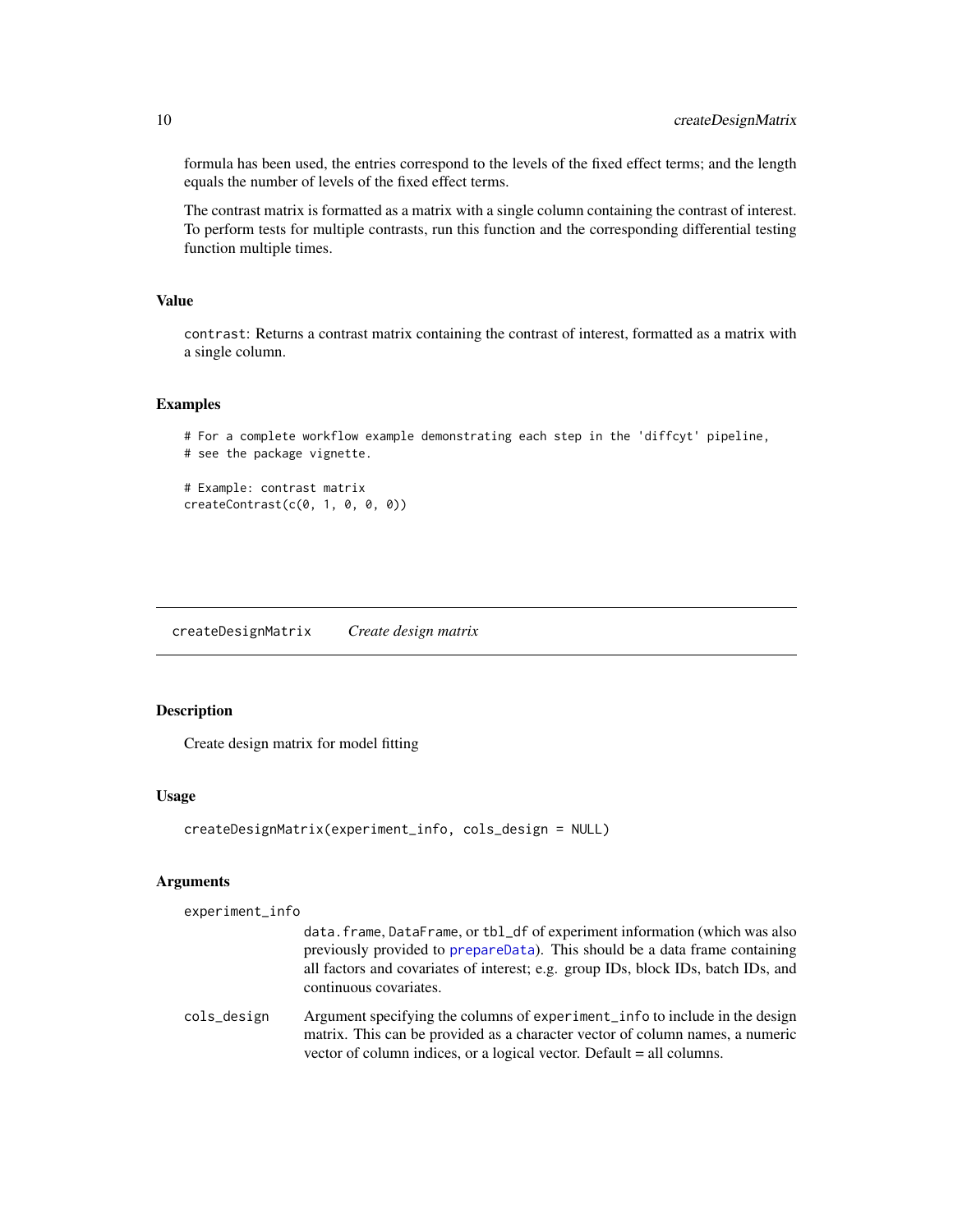#### <span id="page-10-0"></span>Details

Creates a design matrix specifying the models to be fitted. (Alternatively, [createFormula](#page-11-1) can be used to generate a model formula instead of a design matrix.)

The design matrix can then be provided to the differential testing functions, together with the data object and contrast matrix.

The experiment\_info input (which was also previously provided to [prepareData](#page-24-1)) should be a data frame containing all factors and covariates of interest. For example, depending on the experimental design, this may include the following columns:

- group IDs (e.g. groups for differential testing)
- block IDs (e.g. patient IDs in a paired design)
- batch IDs (batch effects)
- continuous covariates

The argument cols\_design specifies which columns in experiment\_info to include in the design matrix. (For example, there may be an additional column of sample IDs, which should not be included.) This can be provided as a character vector of column names, a numeric vector of column indices, or a logical vector. By default, all columns are included.

Columns of indicator variables (e.g. group IDs, block IDs, and batch IDs) in experiment\_info must be formatted as factors (otherwise they will be treated as numeric values). The indicator columns will be expanded into the design matrix format. The names for each parameter are taken from the column names of experiment\_info.

All factors provided here will be included as fixed effect terms in the design matrix. Alternatively, to use random effects for some factors (e.g. for block IDs), see [createFormula](#page-11-1); or, depending on the method used, provide them directly to the differential testing function ([testDA\\_voom](#page-33-1) and [testDS\\_limma](#page-36-1)).

#### Value

design: Returns a design matrix (numeric matrix), with one row per sample, and one column per model parameter.

```
# For a complete workflow example demonstrating each step in the 'diffcyt' pipeline,
# see the package vignette.
# Example: simple design matrix
experiment_info <- data.frame(
 sample_id = factor(paste0("sample", 1:4)),
 group_id = factor(c("group1", "group1", "group2", "group2")),
 stringsAsFactors = FALSE
)
createDesignMatrix(experiment_info, cols_design = "group_id")
# Example: more complex design matrix: patient IDs and batch IDs
experiment_info <- data.frame(
 sample_id = factor(paste0("sample", 1:8)),
```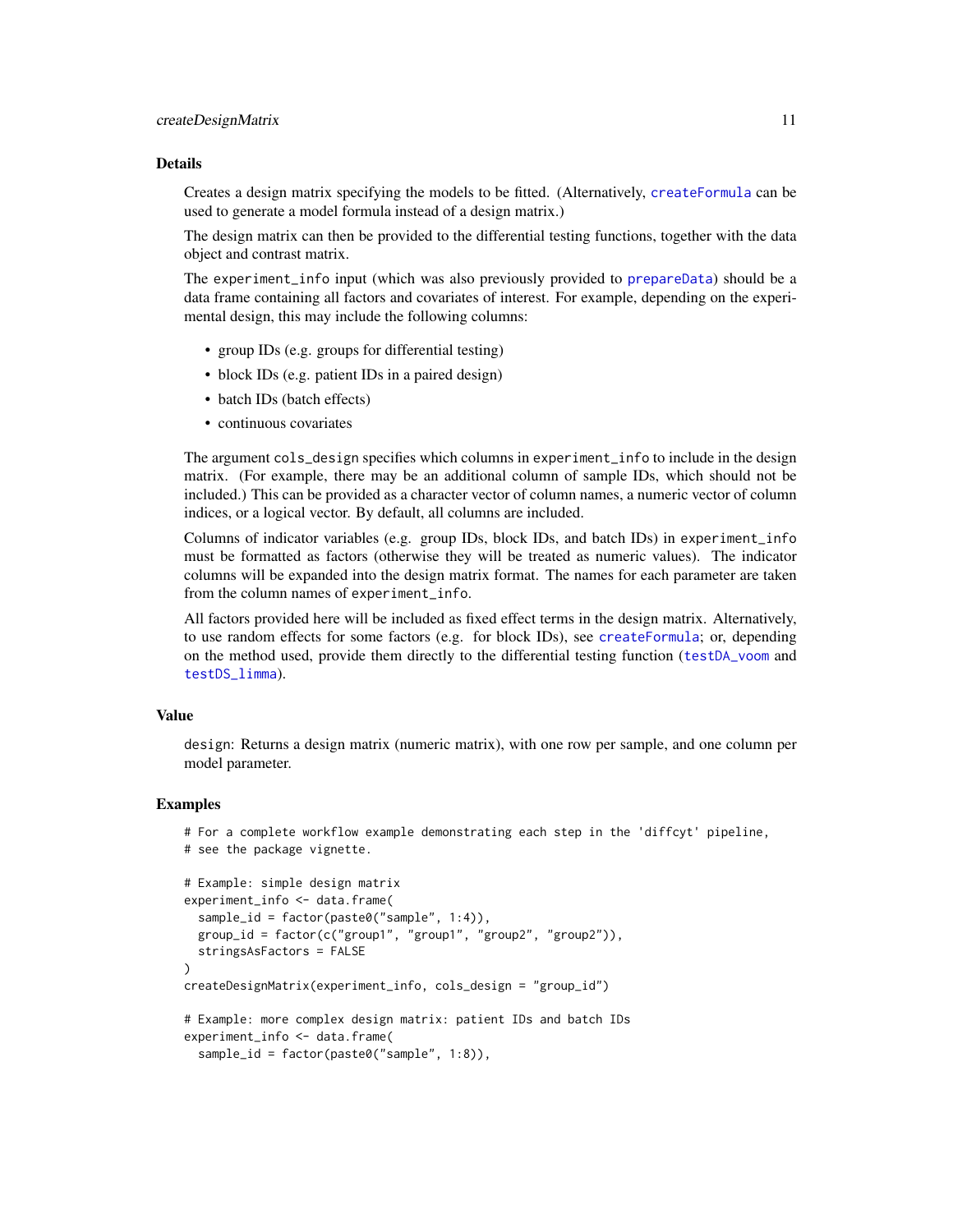```
group_id = factor(rep(paste0("group", 1:2), each = 4)),patient_id = factor(rep(paste0("patient", 1:4), 2)),
 batch_id = factor(rep(paste0("batch", 1:2), 4)),
 stringsAsFactors = FALSE
)
createDesignMatrix(experiment_info, cols_design = c("group_id", "patient_id", "batch_id"))
# Example: more complex design matrix: continuous covariate
experiment_info <- data.frame(
 sample_id = factor(paste0("sample", 1:4)),
 group_id = factor(c("group1", "group1", "group2", "group2")),
 age = c(52, 35, 71, 60),
 stringsAsFactors = FALSE
\lambdacreateDesignMatrix(experiment_info, cols_design = c("group_id", "age"))
```
<span id="page-11-1"></span>createFormula *Create model formula and corresponding data frame of variables*

#### Description

Create model formula and corresponding data frame of variables for model fitting

#### Usage

```
createFormula(experiment_info, cols_fixed = NULL, cols_random = NULL)
```
## Arguments

| experiment_info |                                                                                                                                                                                                                                                                          |
|-----------------|--------------------------------------------------------------------------------------------------------------------------------------------------------------------------------------------------------------------------------------------------------------------------|
|                 | data.frame, DataFrame, or tbl_df of experiment information (which was also<br>previously provided to prepareData). This should be a data frame containing<br>all factors and covariates of interest; e.g. group IDs, block IDs, batch IDs, and<br>continuous covariates. |
| cols_fixed      | Argument specifying columns of experiment_info to include as fixed effect<br>terms in the model formula. This can be provided as a character vector of col-<br>umn names, a numeric vector of column indices, or a logical vector.                                       |
| cols_random     | Argument specifying columns of experiment_info to include as random inter-<br>cept terms in the model formula. This can be provided as a character vector of<br>column names, a numeric vector of column indices, or a logical vector. Default<br>$=$ none.              |

## Details

Creates a model formula and corresponding data frame of variables specifying the models to be fitted. (Alternatively, [createDesignMatrix](#page-9-1) can be used to generate a design matrix instead of a model formula.)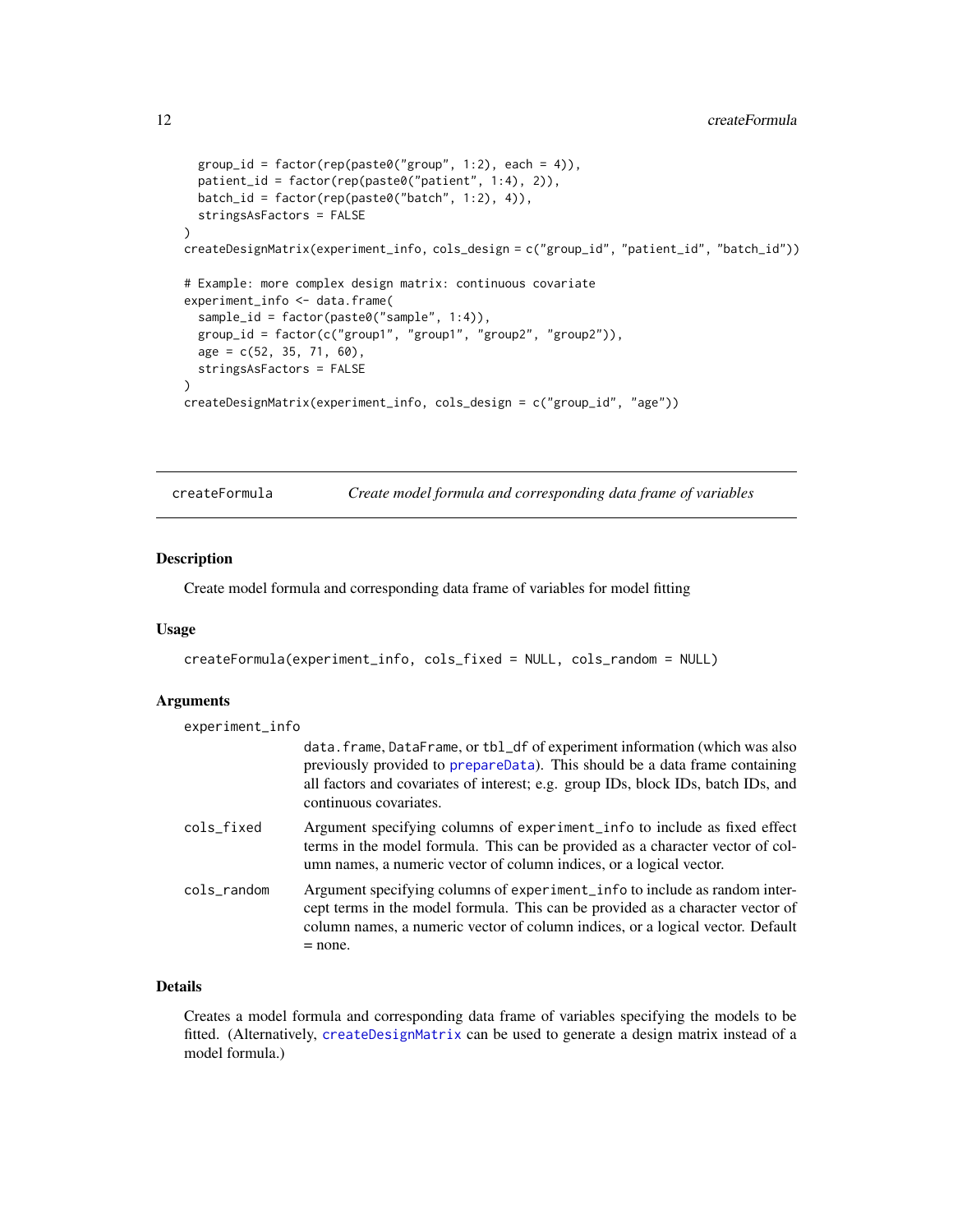#### <span id="page-12-0"></span>createFormula 13

The output is a list containing the model formula and corresponding data frame of variables (one column per formula term). These can then be provided to differential testing functions that require a model formula, together with the main data object and contrast matrix.

The experiment\_info input (which was also previously provided to [prepareData](#page-24-1)) should be a data frame containing all factors and covariates of interest. For example, depending on the experimental design, this may include the following columns:

- group IDs (e.g. groups for differential testing)
- block IDs (e.g. patient IDs in a paired design; these may be included as either fixed effect or random effects)
- batch IDs (batch effects)
- continuous covariates
- sample IDs (e.g. to include random intercept terms for each sample, to account for overdispersion typically seen in high-dimensional cytometry data; this is known as an 'observation-level random effect' (OLRE); see see Nowicka et al., 2017, *F1000Research* for more details)

The arguments cols\_fixed and cols\_random specify the columns in experiment\_info to include as fixed effect terms and random intercept terms respectively. These can be provided as character vectors of column names, numeric vectors of column indices, or logical vectors. The names for each formula term are taken from the column names of experiment\_info.

Note that for some methods, random effect terms (e.g. for block IDs) must be provided directly to the differential testing function instead ([testDA\\_voom](#page-33-1) and [testDS\\_limma](#page-36-1)).

If there are no random effect terms, it will usually be simpler to use a design matrix instead of a model formula; see [createDesignMatrix](#page-9-1).

## Value

formula: Returns a list with three elements:

- formula: model formula
- data: data frame of variables corresponding to the model formula
- random\_terms: TRUE if model formula contains any random effect terms

```
# For a complete workflow example demonstrating each step in the 'diffcyt' pipeline,
# see the package vignette.
```

```
# Example: model formula
experiment_info <- data.frame(
 sample_id = factor(paste0("sample", 1:8)),
 group_id = factor(rep(paste@("group", 1:2), each = 4)),patient_id = factor(rep(paste0("patient", 1:4), 2)),
 stringsAsFactors = FALSE
\lambdacreateFormula(experiment_info, cols_fixed = "group_id", cols_random = c("sample_id", "patient_id"))
```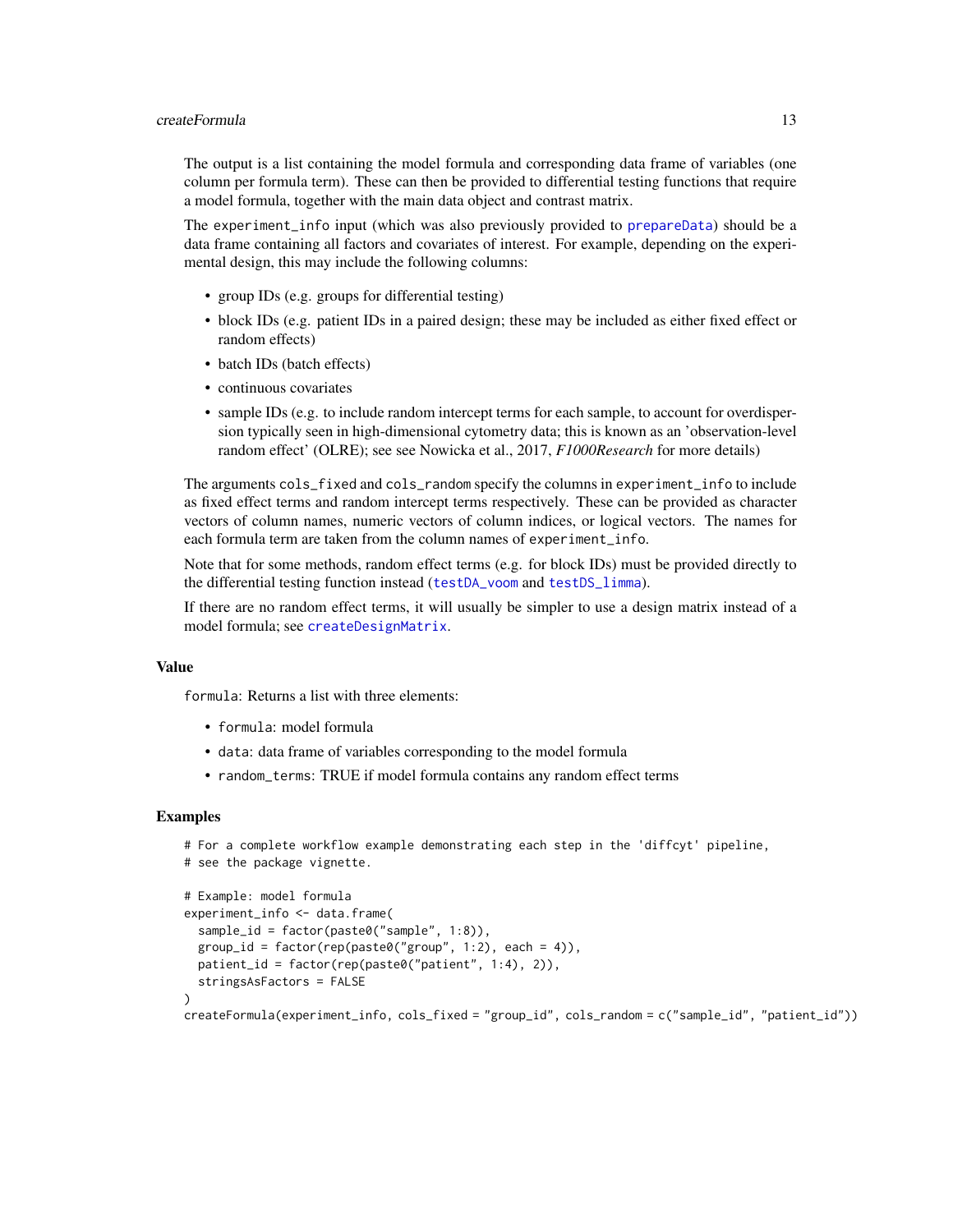<span id="page-13-1"></span><span id="page-13-0"></span>

#### Description

Wrapper function to run complete 'diffcyt' pipeline

#### Usage

```
diffcyt(
  d_input,
  experiment_info = NULL,
  marker_info = NULL,
  design = NULL,
  formula = NULL,
  contrast,
  analysis_type = c("DA", "DS"),method_DA = c("diffcyt-DA-edgeR", "diffcyt-DA-voom", "diffcyt-DA-GLMM"),
  method_DS = c("diffcyt-DS-limma", "diffcyt-DS-LMM"),
  markers_to_test = NULL,
  clustering_to_use = NULL,
  cols_to_include = NULL,
  subsampling = FALSE,
  n_sub = NULL,
  seed_sub = NULL,
  transform = TRUE,
  cofactor = 5,
  cols_clustering = NULL,
  xdim = 10,
  ydim = 10,
  meta_clustering = FALSE,
 meta_k = 40,
  seed_clustering = NULL,
  min_cells = 3,
 min_samples = NULL,
  normalize = FALSE,
  norm_factors = "TMM",
  trend_method = "none",
  block_id = NULL,
  trend = TRUE,weights = TRUE,
  plot = FALSE,
 path = ".'',verbose = TRUE
)
```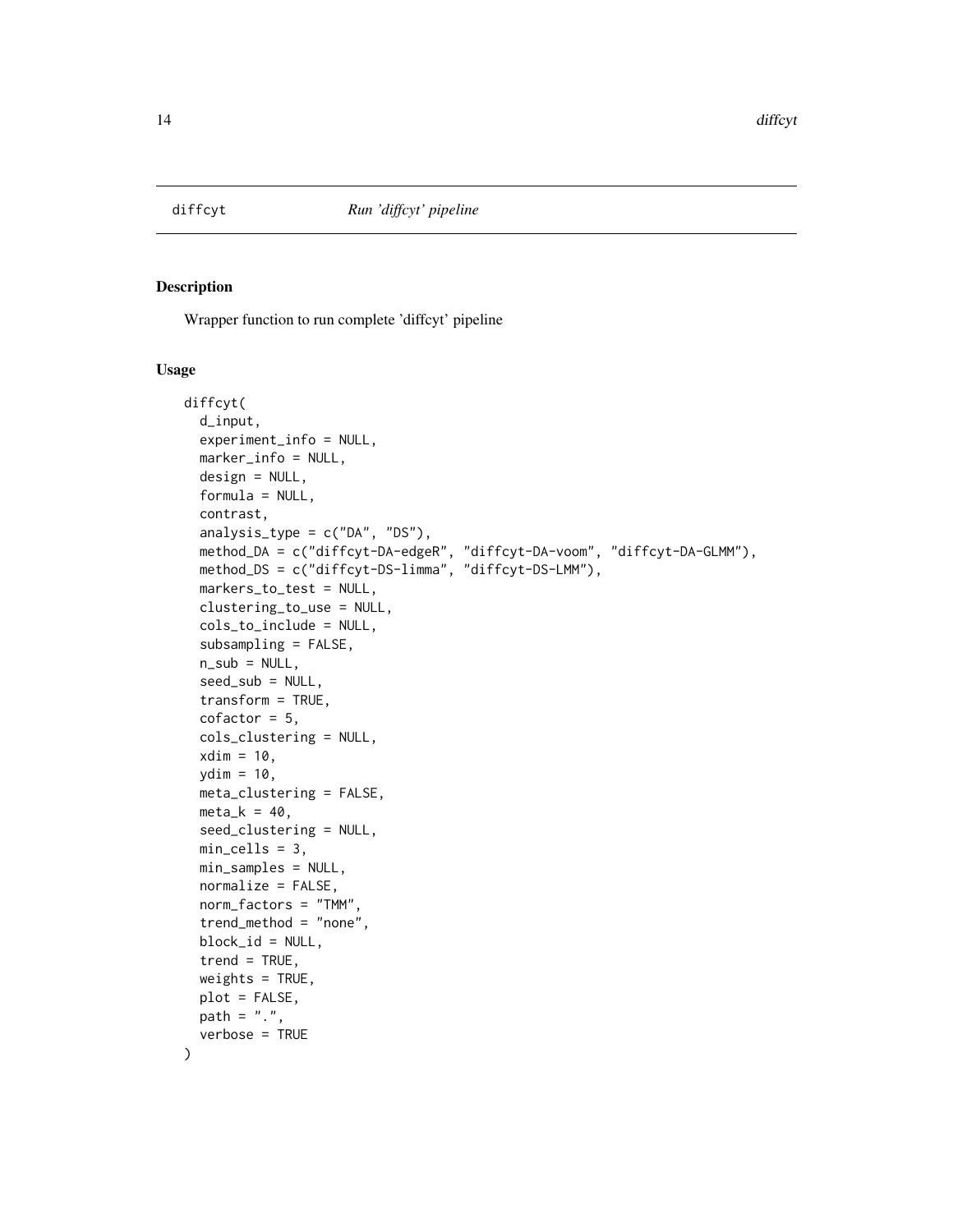#### <span id="page-14-0"></span>diffeyt that the contract of the contract of the contract of the contract of the contract of the contract of the contract of the contract of the contract of the contract of the contract of the contract of the contract of t

## Arguments

| d_input           | Input data. Must be either: (i) a flowSet or list of flowFrames, DataFrames,<br>data.frames, or matrices as input (one flowFrame or list item per sample)<br>(see prepareData); or (ii) a CATALYST daFrame (containing cluster labels in<br>rowData; see vignette for an example).                                                                                                                                         |  |
|-------------------|----------------------------------------------------------------------------------------------------------------------------------------------------------------------------------------------------------------------------------------------------------------------------------------------------------------------------------------------------------------------------------------------------------------------------|--|
| experiment_info   |                                                                                                                                                                                                                                                                                                                                                                                                                            |  |
|                   | data.frame, DataFrame, or tbl_df of experiment information, for example<br>sample IDs and group IDs. Must contain a column named sample_id. See<br>prepareData. (Not required when providing a CATALYST daFrame for d_input.)                                                                                                                                                                                              |  |
| marker_info       | data.frame, DataFrame, or tbl_df of marker information for each column of<br>data. This should contain columns named marker_name and marker_class.<br>The columns contain: (i) marker names (and any other column names); and<br>(ii) a factor indicating the marker class for each column (with entries "type",<br>"state", or "none"). See prepareData. (Not required when providing a<br>CATALYST daFrame for d_input.) |  |
| design            | Design matrix, created with createDesignMatrix. See createDesignMatrix.                                                                                                                                                                                                                                                                                                                                                    |  |
| formula           | Model formula object, created with createFormula. See createFormula.                                                                                                                                                                                                                                                                                                                                                       |  |
| contrast          | Contrast matrix, created with createContrast. See createContrast.                                                                                                                                                                                                                                                                                                                                                          |  |
| analysis_type     | Type of differential analysis to perform: differential abundance (DA) of cell<br>populations, or differential states (DS) within cell populations. Options are "DA"<br>and "DS". See testDA_edgeR, testDA_voom, testDA_GLMM, testDS_limma, or<br>testDS_LMM.                                                                                                                                                               |  |
| method_DA         | Method to use for calculating differential abundance (DA) tests. Options are<br>"diffcyt-DA-edgeR", "diffcyt-DA-voom", and "diffcyt-DA-GLMM". De-<br>fault = "diffcyt-DA-edgeR". See testDA_edgeR, testDA_voom, or testDA_GLMM.                                                                                                                                                                                            |  |
| method_DS         | Method to use for calculating differential state (DS) tests. Options are "diffcyt-DS-limma"<br>and "diffcyt-DS-LMM". Default = "diffcyt-DS-limma". See testDS_limma<br>or testDS_LMM.                                                                                                                                                                                                                                      |  |
| markers_to_test   |                                                                                                                                                                                                                                                                                                                                                                                                                            |  |
|                   | (Optional) Logical vector specifying which markers to test for differential ex-<br>pression (from the set of markers stored in the assays of d_medians; for method<br>testDS_limma or testDS_LMM). Default = all 'cell state' markers, which are<br>identified by the logical vector id_state_markers stored in the meta-data of<br>d_medians. See testDS_limma or testDS_LMM.                                             |  |
| clustering_to_use |                                                                                                                                                                                                                                                                                                                                                                                                                            |  |
|                   | (Optional) Column name indicating which set of cluster labels to use for dif-<br>ferential testing, when input data are provided as a CATALYST daFrame object<br>containing multiple sets of cluster labels. (In this case, the motodata of the                                                                                                                                                                            |  |

containing multiple sets of cluster labels. (In this case, the metadata of the daFrame object is assumed to contain a data frame named cluster\_codes; clustering\_to\_use is the column name of the selected column in cluster\_codes. If clustering\_to\_use is provided, an identifier clustering\_name to identify this column will also be saved in the metadata of the output object.) Default = NULL, in which case cluster labels stored in column named cluster\_id in the rowData of the daFrame object are used.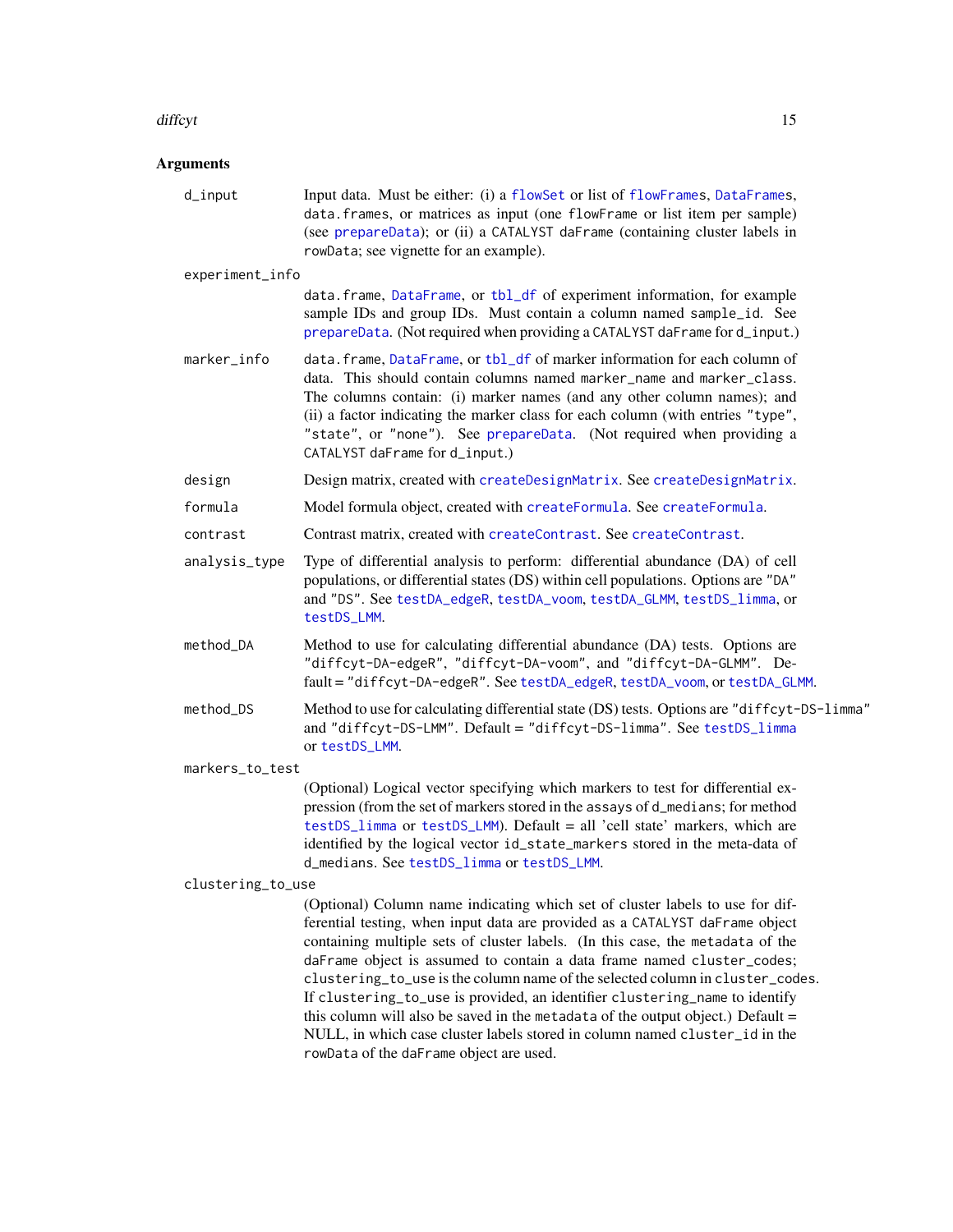<span id="page-15-0"></span>

| cols_to_include |                                                                                                                                                                                                                                                                                                                                                                |
|-----------------|----------------------------------------------------------------------------------------------------------------------------------------------------------------------------------------------------------------------------------------------------------------------------------------------------------------------------------------------------------------|
|                 | Logical vector indicating which columns to include from the input data. Default<br>= all columns. See prepareData.                                                                                                                                                                                                                                             |
| subsampling     | Whether to use random subsampling to select an equal number of cells from<br>each sample. Default = FALSE. See prepareData.                                                                                                                                                                                                                                    |
| n_sub           | Number of cells to select from each sample by random subsampling, if subsampling<br>= TRUE. Default = number of cells in smallest sample. See prepareData.                                                                                                                                                                                                     |
| seed_sub        | Random seed for subsampling. Set to an integer value to generate reproducible<br>results. Default = NULL. See prepareData.                                                                                                                                                                                                                                     |
| transform       | Whether to apply 'arcsinh' transform. This may be set to FALSE if the input<br>data has already been transformed. Default = TRUE. See transformData.                                                                                                                                                                                                           |
| cofactor        | Cofactor parameter for 'arcsinh' transform. Default $=$ 5, which is appropriate for<br>mass cytometry (CyTOF) data. For fluorescence flow cytometry, we recommend<br>$cofactor = 150$ instead. See transformData.                                                                                                                                              |
| cols_clustering |                                                                                                                                                                                                                                                                                                                                                                |
|                 | Columns to use for clustering. Default = NULL, in which case markers identified<br>as 'cell type' markers (with entries "type") in the vector marker_class in the<br>column meta-data of d_se will be used. See generateClusters.                                                                                                                              |
| xdim            | Horizontal length of grid for self-organizing map for FlowSOM clustering (num-<br>ber of clusters = $xdim$ * $ydim$ ). Default = 10 (i.e. 100 clusters). See generateClusters.                                                                                                                                                                                 |
| ydim            | Vertical length of grid for self-organizing map for FlowSOM clustering (number<br>of clusters = $xdim$ * $ydim$ ). Default = 10 (i.e. 100 clusters). See generateClusters.                                                                                                                                                                                     |
| meta_clustering |                                                                                                                                                                                                                                                                                                                                                                |
|                 | Whether to include FlowSOM 'meta-clustering' step. Default = FALSE. See<br>generateClusters.                                                                                                                                                                                                                                                                   |
| meta_k          | Number of meta-clusters for FlowSOM, if meta-clustering = TRUE. Default =<br>40. See generateClusters.                                                                                                                                                                                                                                                         |
| seed_clustering |                                                                                                                                                                                                                                                                                                                                                                |
|                 | Random seed for clustering. Set to an integer value to generate reproducible<br>results. Default = NULL. See generateClusters.                                                                                                                                                                                                                                 |
| min_cells       | Filtering parameter. Default = 3. Clusters are kept for differential testing if they<br>have at least min_cells cells in at least min_samples samples. See testDA_edgeR,<br>testDA_voom, testDA_GLMM, testDS_limma, or testDS_LMM.                                                                                                                             |
| min_samples     | Filtering parameter. Default = number of samples $/$ 2, which is appropriate for<br>two-group comparisons (of equal size). Clusters are kept for differential testing<br>if they have at least min_cells cells in at least min_samples samples. See<br>testDA_edgeR, testDA_voom, testDA_GLMM, testDS_limma, or testDS_LMM.                                    |
| normalize       | Whether to include optional normalization factors to adjust for composition ef-<br>fects. Default = FALSE. See testDA_edgeR, testDA_voom, or testDA_GLMM.                                                                                                                                                                                                      |
| norm_factors    | Normalization factors to use, if normalize = TRUE. Default = "TMM", in which<br>case normalization factors are calculated automatically using the 'trimmed mean<br>of M-values' (TMM) method from the edgeR package. Alternatively, a vector<br>of values can be provided (the values should multiply to 1). See testDA_edgeR,<br>testDA_voom, or testDA_GLMM. |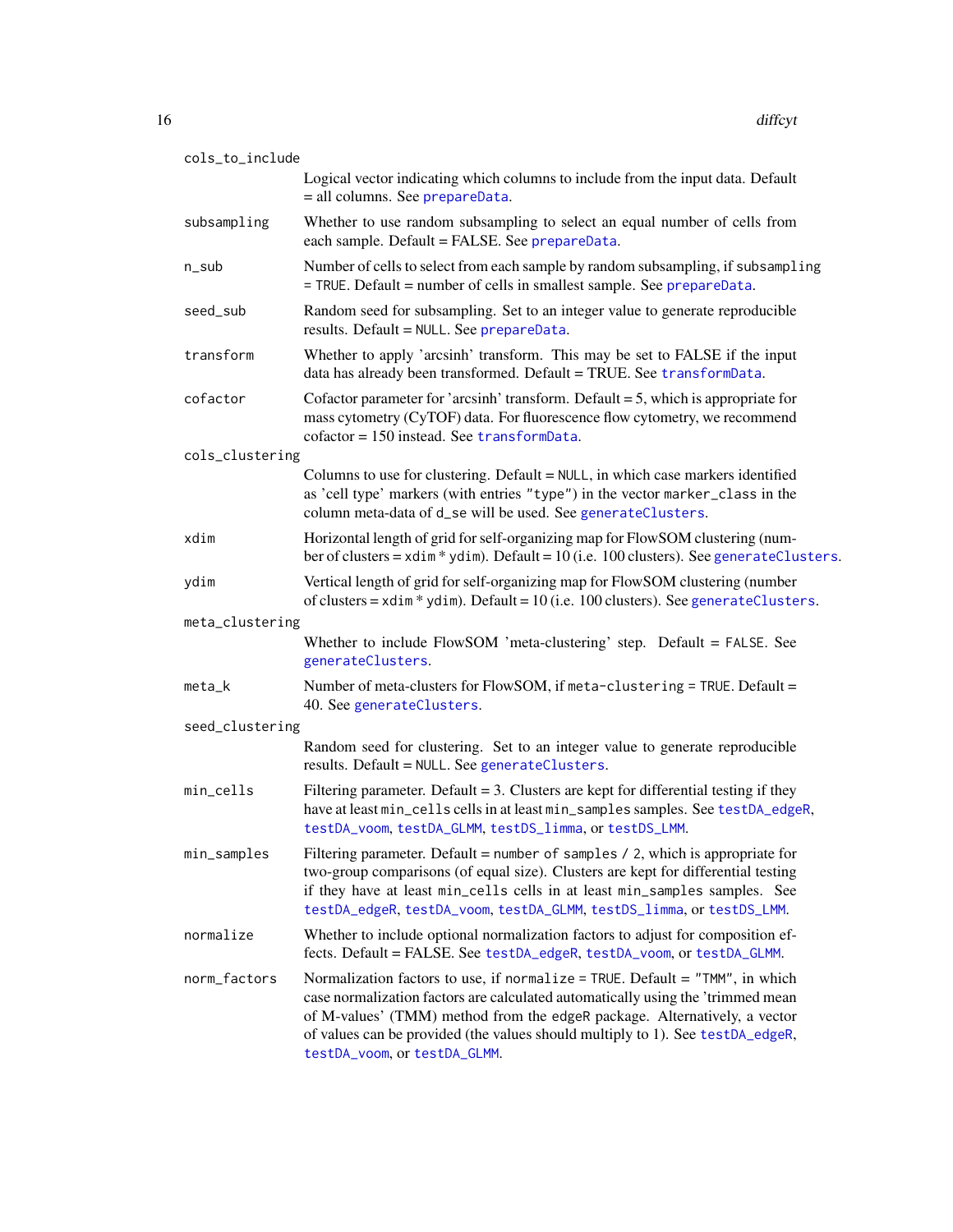#### <span id="page-16-0"></span>diffeyt that the contract of the contract of the contract of the contract of the contract of the contract of the contract of the contract of the contract of the contract of the contract of the contract of the contract of t

| trend_method | Method for estimating dispersion trend; passed to function estimateDisp from<br>edgeR package (for method testDA_edgeR). Default = "none". (See estimateDisp)<br>help file from edgeR package for other options.) See testDA_edgeR.                                                                                                                                                                                                                                                                                                                                                                                                                                                                                     |
|--------------|-------------------------------------------------------------------------------------------------------------------------------------------------------------------------------------------------------------------------------------------------------------------------------------------------------------------------------------------------------------------------------------------------------------------------------------------------------------------------------------------------------------------------------------------------------------------------------------------------------------------------------------------------------------------------------------------------------------------------|
| block_id     | (Optional) Vector or factor of block IDs (e.g. patient IDs) for paired experi-<br>mental designs, to be included as random effects (for method testDA_voom or<br>testDS_limma). If provided, the block IDs will be included as random effects<br>using the limma duplicateCorrelation methodology. Alternatively, block<br>IDs can be included as fixed effects in the design matrix (createDesignMatrix).<br>See testDA_voom or testDS_limma.                                                                                                                                                                                                                                                                          |
| trend        | (Optional) Whether to fit a mean-variance trend when calculating moderated<br>tests with function eBayes from limma package (for method testDS_limma).<br>When trend = TRUE, this is known as the limma-trend method (Law et al.,<br>2014; Phipson et al., 2016). Default = TRUE. See testDS_limma.                                                                                                                                                                                                                                                                                                                                                                                                                     |
| weights      | (Optional) Whether to include precision weights (for method testDS_limma<br>or testDS_LMM). For method testDS_limma, cluster cell counts will be used<br>as precision weights (across all samples and clusters); this allows the limma<br>model fitting functions to account for uncertainty due to the total number of<br>cells per sample (library sizes) and total number of cells per cluster. For methods<br>testDS_LMM, cluster cell counts will be used as precision weights within each<br>model (across samples, i.e. within the model for each cluster); these represent<br>the relative uncertainty in calculating each median value (within each model).<br>Default = TRUE. See testDS_limma or testDS_LMM. |
| plot         | Whether to save diagnostic plots (for method testDA_voom or testDS_limma).<br>Default = FALSE. See testDA_voom or testDS_limma.                                                                                                                                                                                                                                                                                                                                                                                                                                                                                                                                                                                         |
| path         | Path for diagnostic plots, if plot = TRUE (for method testDA_voom or testDS_limma).<br>Default = current working directory. See testDA_voom or testDS_limma.                                                                                                                                                                                                                                                                                                                                                                                                                                                                                                                                                            |
| verbose      | Whether to print status messages during each step of the pipeline. Default $=$<br>TRUE.                                                                                                                                                                                                                                                                                                                                                                                                                                                                                                                                                                                                                                 |

#### Details

This wrapper function runs the complete 'diffcyt' analysis pipeline, by calling the functions for the individual steps in the pipeline in the correct sequence.

For more details about the functions for the individual steps, see the package vignette and the function help pages. Running the individual functions may provide additional flexibility, especially for complex analyses.

The input data can be provided as a [flowSet](#page-0-0) or a list of [flowFrames](#page-0-0), [DataFrames](#page-0-0), data.frames, or matrices (one flowFrame or list item per sample). Alternatively, it is also possible to provide the input as a daFrame object from the CATALYST Bioconductor package (Chevrier, Crowell, Zanotelli et al., 2018). This can be useful when initial exploratory analyses and clustering have been performed using CATALYST; the daFrame object from CATALYST (containing cluster labels in the rowData) can then be provided directly to the diffcyt functions for differential testing.

Minimum required arguments when not providing a [flowSet](#page-0-0) or list of [flowFrames](#page-0-0), [DataFrames](#page-0-0), data.frames, or matrices: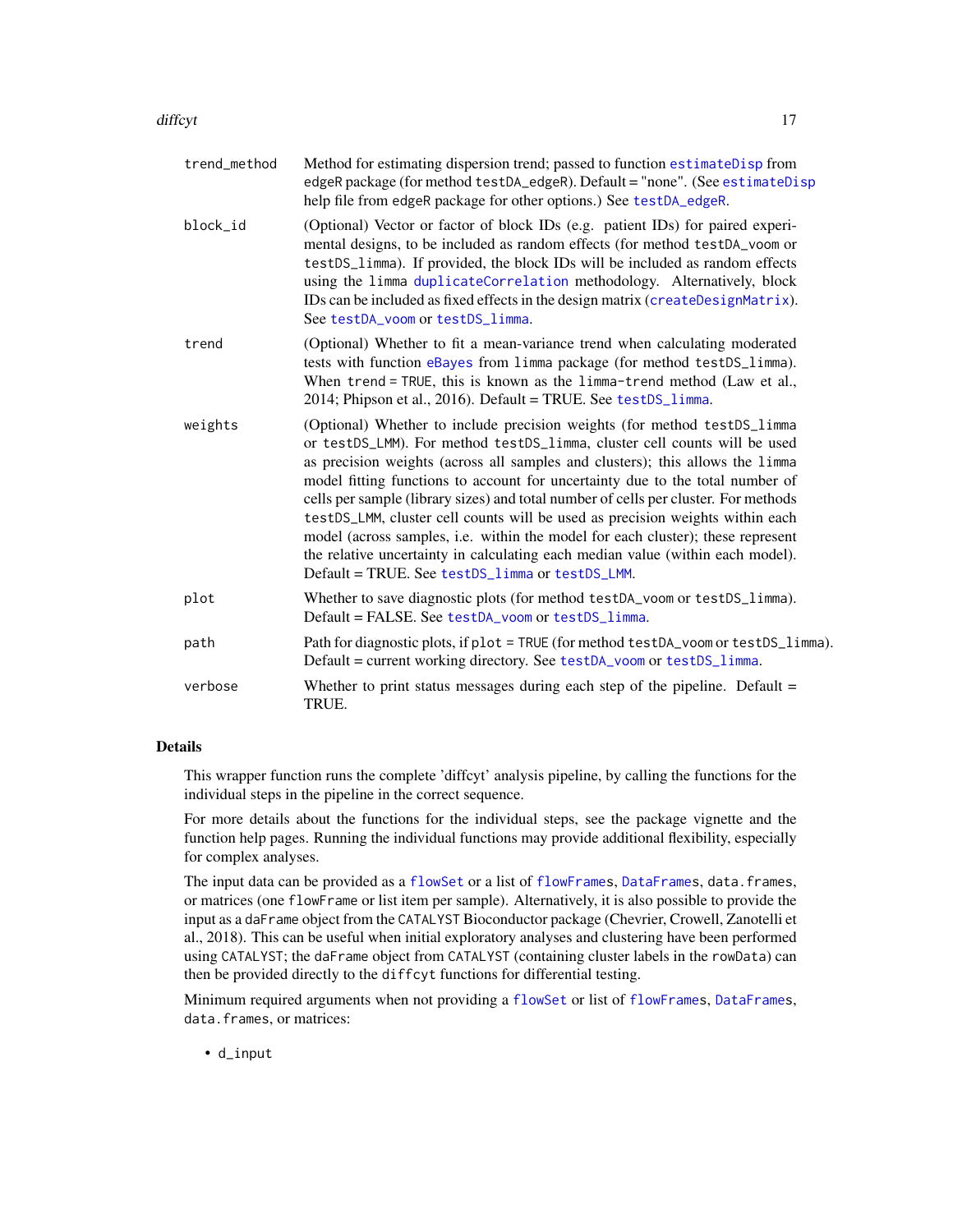- <span id="page-17-0"></span>• experiment\_info
- marker\_info
- either design or formula (depending on the differential testing method used)
- contrast
- analysis\_type

Minimum required arguments when providing a CATALYST daFrame object:

- d\_input
- either design or formula (depending on the differential testing method used)
- contrast
- analysis\_type

#### Value

Returns a list containing the results object res, as well as the data objects d\_se, d\_counts, d\_medians, d\_medians\_by\_cluster\_marker, and d\_medians\_by\_sample\_marker. (If a CATALYST daFrame object was used as input, the output list contains objects res, d\_counts, and d\_medians.) The structure of res depends on the differential testing method used. See [testDA\\_edgeR](#page-27-1), [testDA\\_voom](#page-33-1), [testDA\\_GLMM](#page-30-1), [testDS\\_limma](#page-36-1), or [testDS\\_LMM](#page-40-1).

```
# For a complete workflow example demonstrating each step in the 'diffcyt' pipeline,
# see the package vignette.
# Function to create random data (one sample)
d_random <- function(n = 20000, mean = 0, sd = 1, ncol = 20, cofactor = 5) {
  d <- sinh(matrix(rnorm(n, mean, sd), ncol = ncol)) * cofactor
  colnames(d) <- paste0("marker", sprintf("%02d", 1:ncol))
  d
}
# Create random data (without differential signal)
set.seed(123)
d_input <- list(
  sample1 = d_random(),
  sample2 = d_r andom(),
  sample3 = d_random(),sample4 = d_random()
\mathcal{L}# Add differential abundance (DA) signal
ix_DA <- 801:900
ix\_cols\_type \leftarrow 1:10d_iinput[[3]][ix_DA, ix_cols_type] <- d_i-random(n = 1000, mean = 2, ncol = 10)
d_iinput[[4]][ix_DA, ix_cols_type] <- d_i-random(n = 1000, mean = 2, ncol = 10)
# Add differential states (DS) signal
```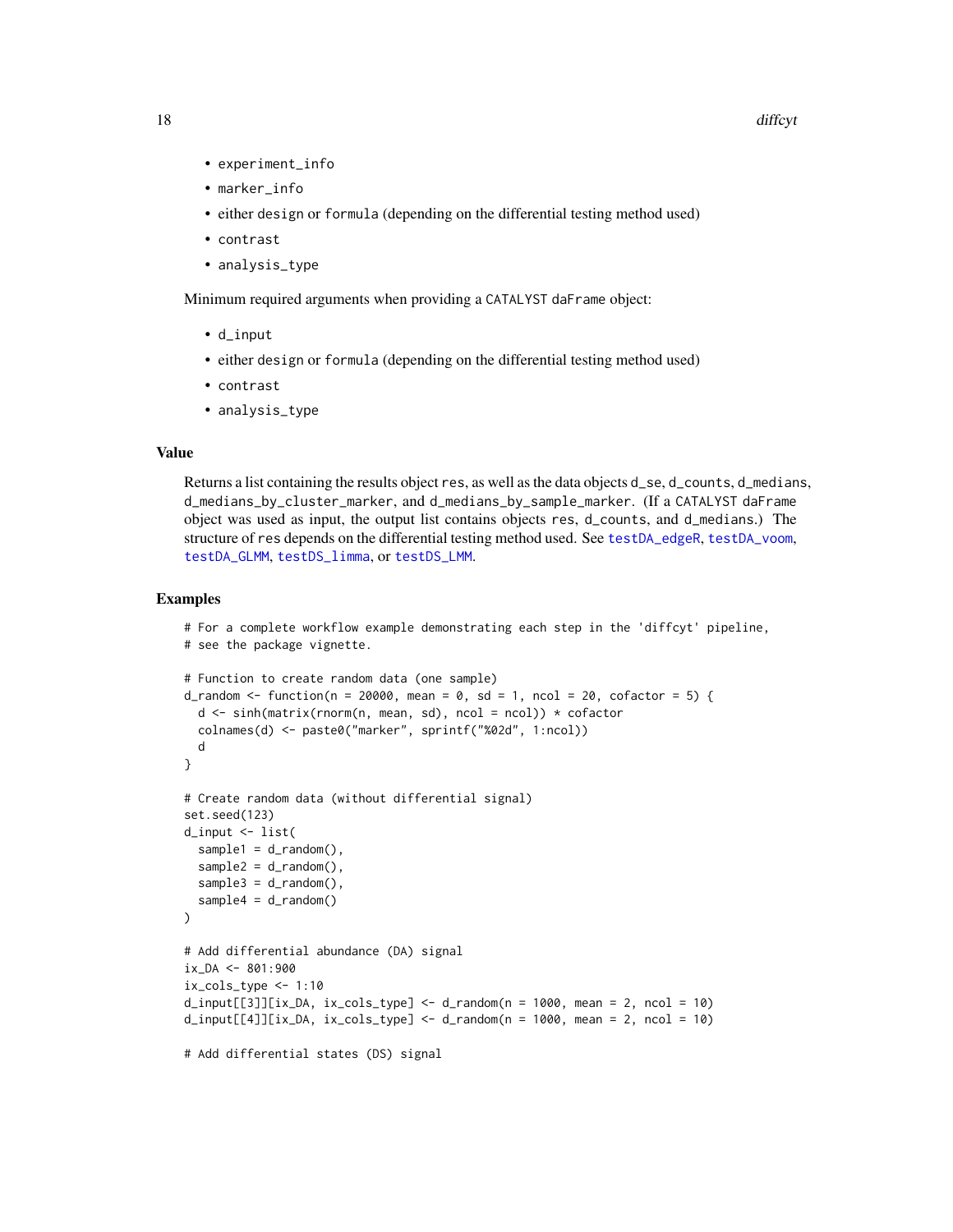### diffeyt the contract of the contract of the contract of the contract of the contract of the contract of the contract of the contract of the contract of the contract of the contract of the contract of the contract of the co

```
ix_DS <- 901:1000
ix_cols_DS <- 19:20
d_i = d_i = [1] [ix_S, ix_cols_type] < - d_i and m(n = 1000, mean = 3, ncol = 10)d_i = d_i = d_i d_input[[2]][ix_DS, ix_cols_type] <- d_i andom(n = 1000, mean = 3, ncol = 10)
d_input[[3]][ix_DS, c(ix_cols_type, ix_cols_DS)] <- d_random(n = 1200, mean = 3, ncol = 12)
d_input[[4]][ix_DS, c(ix\_cols_type, ix\_cols_DS)] <- d_random(n = 1200, mean = 3, ncol = 12)
experiment_info <- data.frame(
 sample_id = factor(paste0("sample", 1:4)),
 group_id = factor(c("group1", "group1", "group2", "group2")),
 stringsAsFactors = FALSE
\lambdamarker_info <- data.frame(
 channel_name = paste0("channel", sprintf("%03d", 1:20)),
 marker_name = paste0("marker", sprintf("%02d", 1:20)),
 marker_class = factor(c(rep("type", 10), rep("state", 10)),
                        levels = c("type", "state", "none")),
 stringsAsFactors = FALSE
\lambda# Create design matrix
design <- createDesignMatrix(experiment_info, cols_design = "group_id")
# Create contrast matrix
contrast <- createContrast(c(0, 1))
# Test for differential abundance (DA) of clusters (using default method 'diffcyt-DA-edgeR')
out_DA <- diffcyt(d_input, experiment_info, marker_info,
                  design = design, contrast = contrast,
                  analysis_type = "DA", method_DA = "diffcyt-DA-edgeR",
                  seed_clustering = 123, verbose = FALSE)
# Test for differential states (DS) within clusters (using default method 'diffcyt-DS-limma')
out_DS <- diffcyt(d_input, experiment_info, marker_info,
                  design = design, contrast = contrast,
                  analysis_type = "DS", method_DS = "diffcyt-DS-limma",
                  seed_clustering = 123, verbose = FALSE)
# Display results for top DA clusters
topTable(out_DA, format_vals = TRUE)
# Display results for top DS cluster-marker combinations
topTable(out_DS, format_vals = TRUE)
# Plot heatmap for DA tests
plotHeatmap(out_DA, analysis_type = "DA")
# Plot heatmap for DS tests
plotHeatmap(out_DS, analysis_type = "DS")
```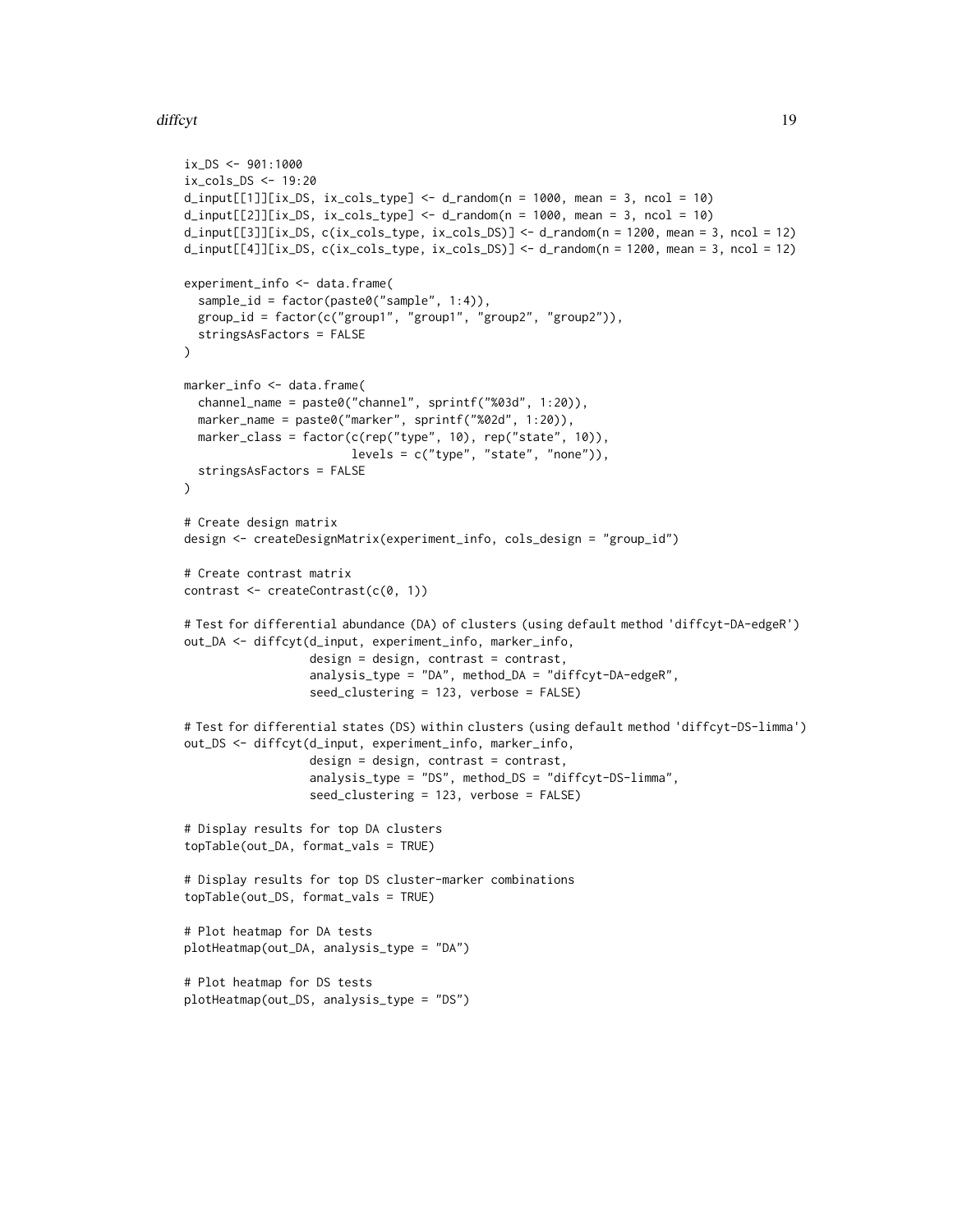<span id="page-19-1"></span><span id="page-19-0"></span>generateClusters *Generate clusters*

## Description

Generate high-resolution clusters for diffcyt analysis

## Usage

```
generateClusters(
  d_se,
  cols_clustering = NULL,
  xdim = 10,
  ydim = 10,
  meta_clustering = FALSE,
  meta_k = 40,
  seed_clustering = NULL,
  ...
)
```
## Arguments

| d_se            | Transformed input data, from prepareData and transformData.                                                                                                                                                   |  |
|-----------------|---------------------------------------------------------------------------------------------------------------------------------------------------------------------------------------------------------------|--|
| cols_clustering |                                                                                                                                                                                                               |  |
|                 | Columns to use for clustering. Default $=$ NULL, in which case markers identified<br>as 'cell type' markers (with entries "type") in the vector marker_class in the<br>column meta-data of d_se will be used. |  |
| xdim            | Horizontal length of grid for self-organizing map for FlowSOM clustering (num-<br>ber of clusters = $x \text{dim} * y \text{dim}$ . Default = 10 (i.e. 100 clusters).                                         |  |
| ydim            | Vertical length of grid for self-organizing map for FlowSOM clustering (number<br>of clusters = $xdim * ydim$ . Default = 10 (i.e. 100 clusters).                                                             |  |
| meta_clustering |                                                                                                                                                                                                               |  |
|                 | Whether to include $Flow SOM$ 'meta-clustering' step. Default = $FALSE.$                                                                                                                                      |  |
| $meta_k$        | Number of meta-clusters for FlowSOM, if meta-clustering = TRUE. Default =<br>40.                                                                                                                              |  |
| seed_clustering |                                                                                                                                                                                                               |  |
|                 | Random seed for clustering. Set to an integer value to generate reproducible<br>results. Default $=$ NULL.                                                                                                    |  |
|                 | Other parameters to pass to the FlowSOM clustering algorithm (through the<br>function BuildSOM).                                                                                                              |  |

## Details

Performs clustering to group cells into clusters representing cell populations or subsets, which can then be further analyzed by testing for differential abundance of cell populations or differential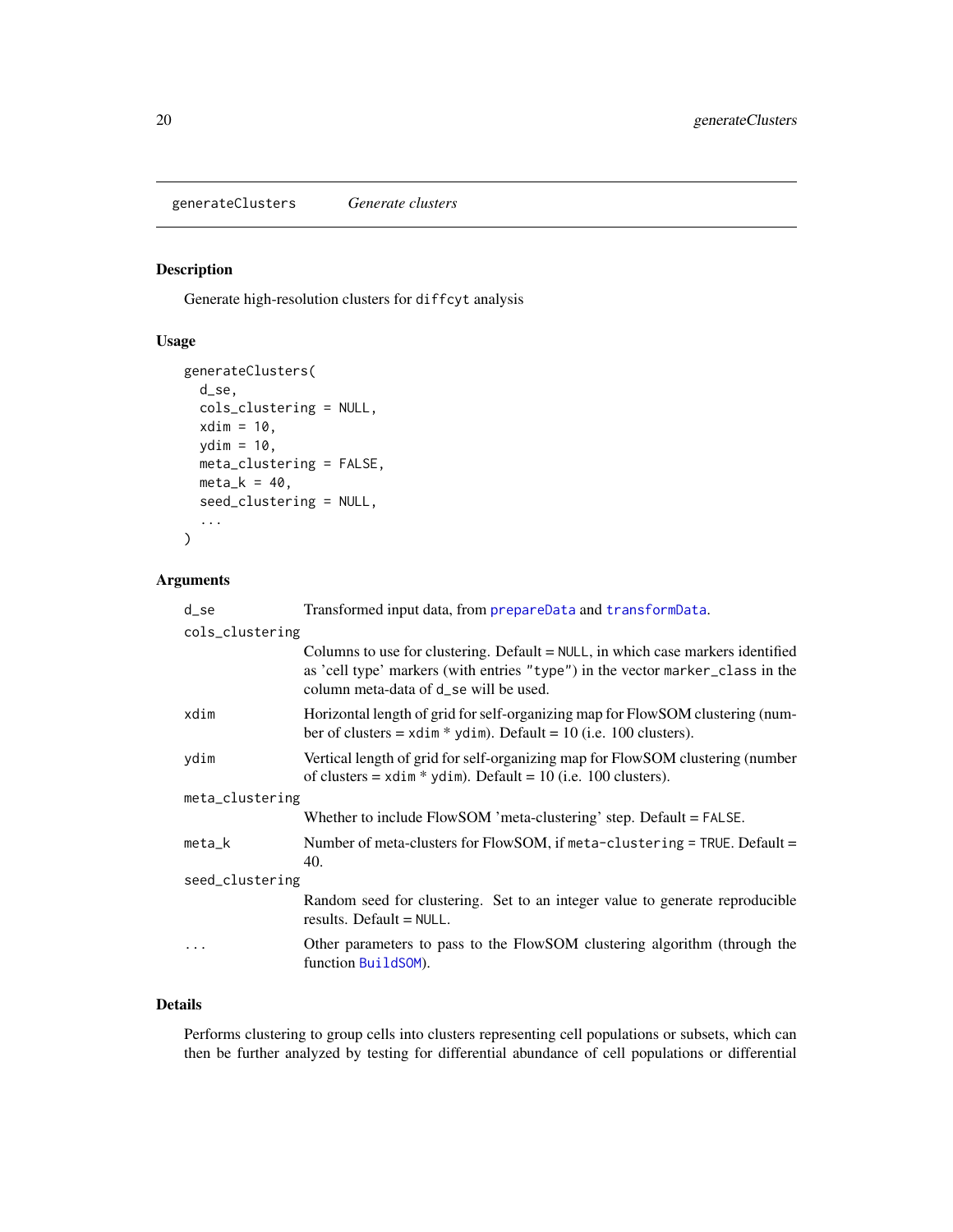<span id="page-20-0"></span>states within cell populations. By default, we use high-resolution clustering or over-clustering (i.e. we generate a large number of small clusters), which helps ensure that rare populations are adequately separated from larger ones.

Data is assumed to be in the form of a [SummarizedExperiment](#page-0-0) object generated with [prepareData](#page-24-1) and transformed with [transformData](#page-47-1).

The input data object d\_se is assumed to contain a vector marker\_class in the column meta-data. This vector indicates the marker class for each column ("type", "state", or "none"). By default, clustering is performed using the 'cell type' markers only. For example, in immunological data, this may be the lineage markers. The choice of cell type markers is an important design choice for the user, and will depend on the underlying experimental design and research questions. It may be made based on prior biological knowledge or using data-driven methods. For an example of a data-driven method of marker ranking and selection, see Nowicka et al. (2017), *F1000Research*.

By default, we use the [FlowSOM](#page-0-0) clustering algorithm (Van Gassen et al. 2015, *Cytometry Part A*, available from Bioconductor) to generate the clusters. We previously showed that FlowSOM gives very good clustering performance for high-dimensional cytometry data, for both major and rare cell populations, and is extremely fast (Weber and Robinson, 2016, *Cytometry Part A*).

The clustering is run at high resolution to give a large number of small clusters (i.e. over-clustering). This is done by running only the initial 'self-organizing map' clustering step in the FlowSOM algorithm, i.e. without the final 'meta-clustering' step. This ensures that small or rare populations are adequately separated from larger populations, which is crucial for detecting differential signals for extremely rare populations.

The minimum spanning tree (MST) object from [BuildMST](#page-0-0) is stored in the experiment metadata slot in the [SummarizedExperiment](#page-0-0) object d\_se, and can be accessed with metadata(d\_se)\$MST.

#### Value

d\_se: Returns the [SummarizedExperiment](#page-0-0) input object, with cluster labels for each cell stored in an additional column of row meta-data. Row meta-data can be accessed with [rowData](#page-0-0). The minimum spanning tree (MST) object is also stored in the metadata slot, and can be accessed with metadata(d\_se)\$MST.

```
# For a complete workflow example demonstrating each step in the 'diffcyt' pipeline,
# see the package vignette.
# Function to create random data (one sample)
d_random <- function(n = 20000, mean = 0, sd = 1, ncol = 20, cofactor = 5) {
 d \leq \sinh(\text{matrix}(rnorm(n, mean, sd), ncol = ncol)) * cofactorcolnames(d) <- paste0("marker", sprintf("%02d", 1:ncol))
 d
}
# Create random data (without differential signal)
set.seed(123)
d_input <- list(
 sample1 = d_random(),
 sample2 = d_r andom(),
 sample3 = d_random(),
```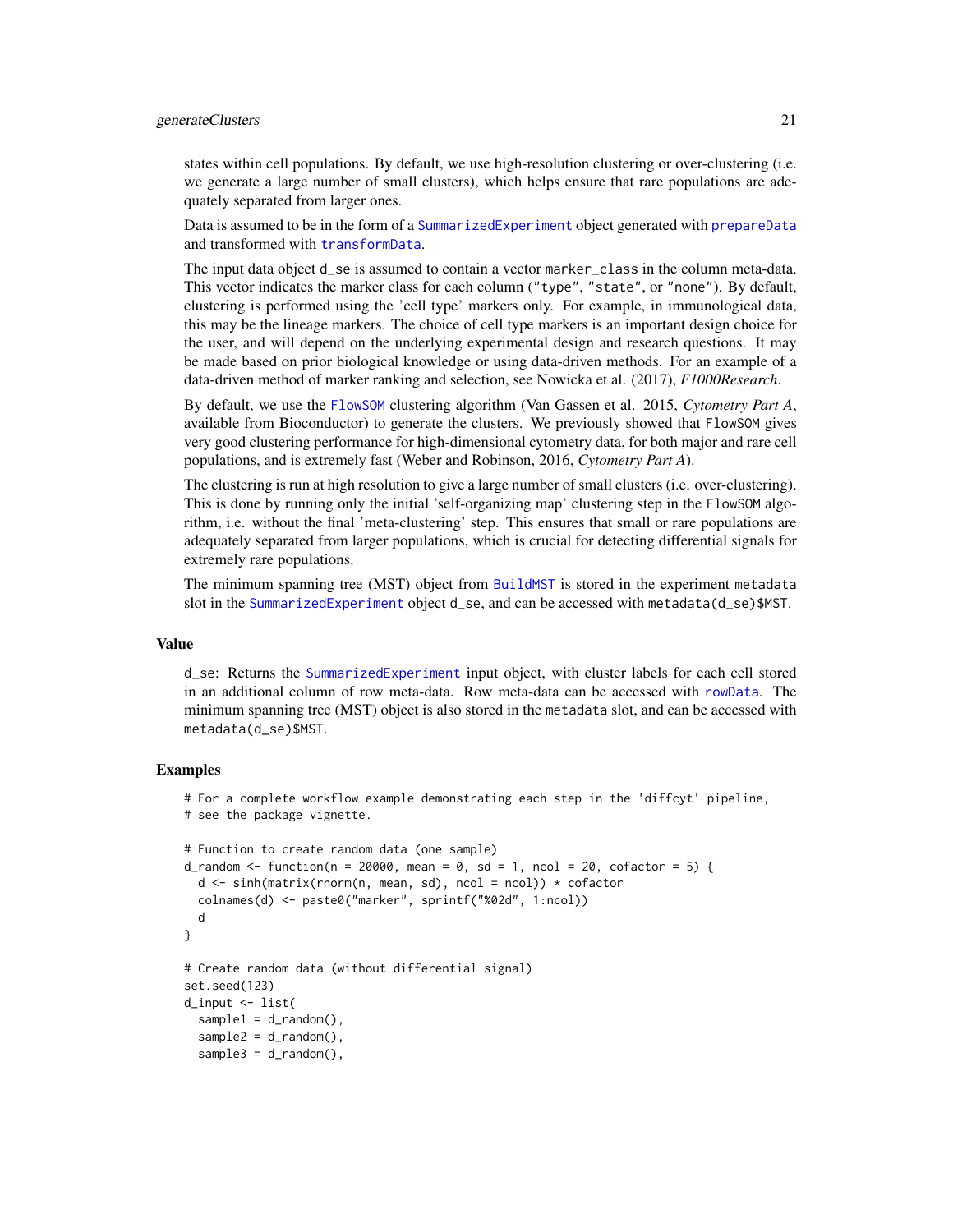```
sample4 = d_random())
experiment_info <- data.frame(
  sample_id = factor(paste0("sample", 1:4)),
  group_id = factor(c("group1", "group1", "group2", "group2")),
  stringsAsFactors = FALSE
\mathcal{L}marker_info <- data.frame(
  channel_name = paste0("channel", sprintf("%03d", 1:20)),
  marker_name = paste0("marker", sprintf("%02d", 1:20)),
  marker_class = factor(c(rep("type", 10), rep("state", 10)),
                        levels = c("type", "state", "none")),
  stringsAsFactors = FALSE
)
# Prepare data
d_se <- prepareData(d_input, experiment_info, marker_info)
# Transform data
d_se <- transformData(d_se)
# Generate clusters
d_se <- generateClusters(d_se)
```

|--|

## Description

Plot heatmap showing top clusters or cluster-marker combinations

#### Usage

```
plotHeatmap(
  out = NULL,analysis_type = c("DA", "DS"),top_n = 20,
  threshold = 0.1,
  res = NULL,
  d<sub>-Se</sub> = NULL,
  d_counts = NULL,
  d_medians = NULL,
  d_medians_by_cluster_marker = NULL,
  sample_order = NULL
)
```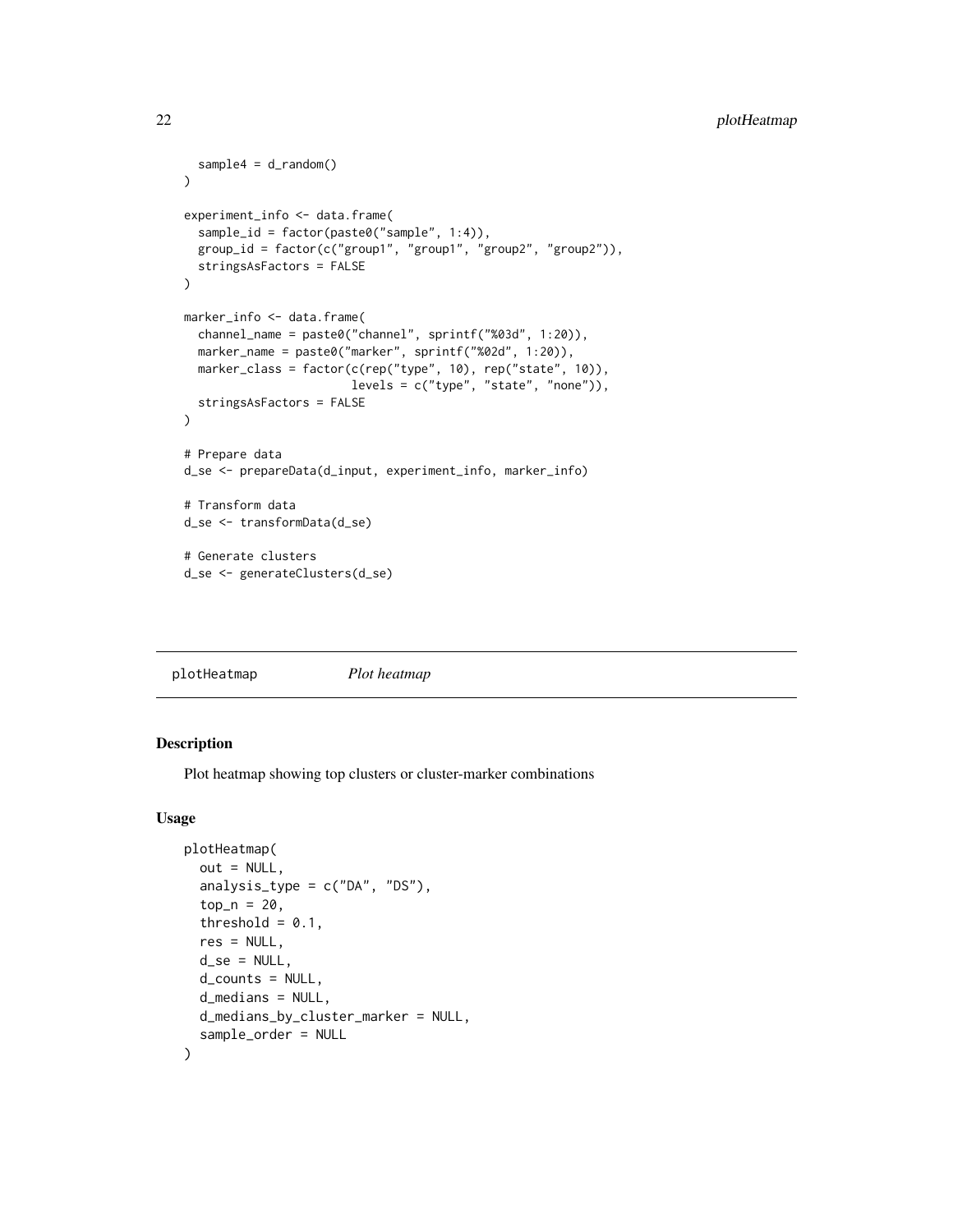## <span id="page-22-0"></span>plotHeatmap 23

## Arguments

| out                         | Output object from diffeyt wrapper function, containing results object res and<br>data objects d_se, d_counts, d_medians, and d_medians_by_cluster_marker.<br>Alternatively, the results and data objects can be provided individually. |
|-----------------------------|-----------------------------------------------------------------------------------------------------------------------------------------------------------------------------------------------------------------------------------------|
| analysis_type               | Whether to plot heatmap for differential abundance (DA) or differential state<br>(DS) test results.                                                                                                                                     |
| top_n                       | Number of top clusters (DA tests) or cluster-marker combinations (DS tests) to<br>display. Default = $20$ .                                                                                                                             |
| threshold                   | Threshold for significant adjusted p-values. Default $= 0.1$ .                                                                                                                                                                          |
| res                         | Object containing differential test results. Alternatively, the combined output<br>object from the wrapper function diffcyt can be provided.                                                                                            |
| d_se                        | Data object. Alternatively, the combined output object from the wrapper func-<br>tion diffeyt can be provided.                                                                                                                          |
| $d_{\text{-}counts}$        | Data object. Alternatively, the combined output object from the wrapper func-<br>tion diffeyt can be provided.                                                                                                                          |
| d_medians                   | Data object. (Required for DS tests only.) Alternatively, the combined output<br>object from the wrapper function diffcyt can be provided.                                                                                              |
| d_medians_by_cluster_marker |                                                                                                                                                                                                                                         |
|                             | Data object. Alternatively, the combined output object from the wrapper func-<br>tion diffeyt can be provided.                                                                                                                          |
| sample_order                | (Optional) Custom ordering for samples (columns) in right-hand panel of heatmap.<br>(This is useful when the default ordering does not group samples by condition;<br>e.g. samples are ordered alphabetically by sample IDs instead.)   |

## Details

Display heatmap to visualize results for the top (most highly significant) detected clusters or clustermarker combinations.

For DA tests, the heatmap consists of the following panels:

- median (arcsinh-transformed) expression (across all samples) for 'cell type' markers
- cluster abundances by sample
- row annotation indicating significant detected clusters

For DS tests, the heatmap consists of:

- median (arcsinh-transformed) expression (across all samples) for 'cell type' markers
- median (arcsinh-transformed) expression (across all samples) for 'cell state' markers
- median (arcsinh-transformed) expression (by sample) for 'cell state' markers for the top clustermarker combinations
- row annotation indicating significant detected cluster-marker combinations

Heatmaps are generated using the ComplexHeatmap package (Gu et al., 2016), and color scales are generated using the circlize package (Gu et al., 2014). Both packages are available from Bioconductor.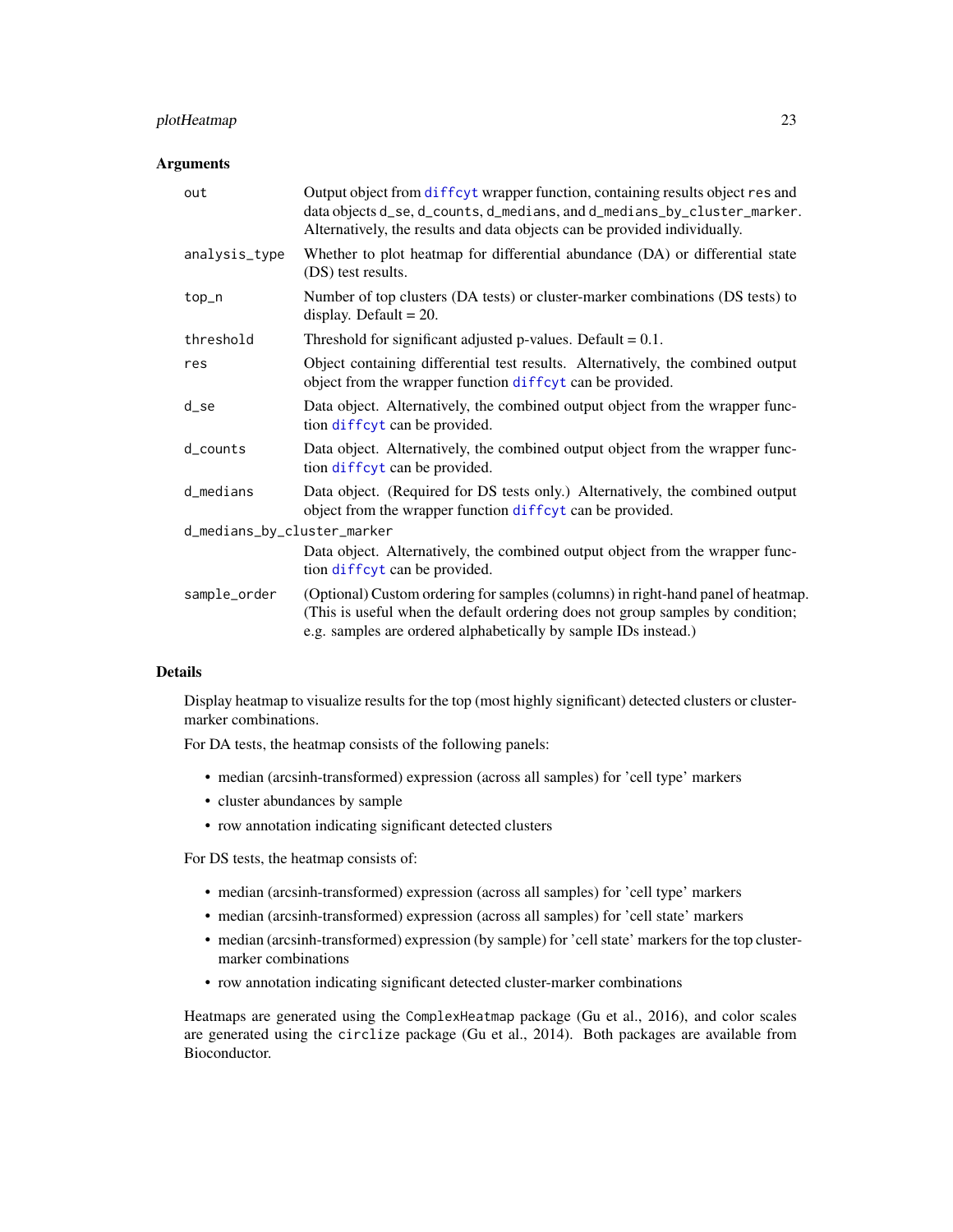#### Value

Displays a heatmap.

```
# For a complete workflow example demonstrating each step in the 'diffcyt' pipeline,
# see the package vignette.
# Function to create random data (one sample)
d_random \le function(n = 20000, mean = 0, sd = 1, ncol = 20, cofactor = 5) {
 d <- sinh(matrix(rnorm(n, mean, sd), ncol = ncol)) * cofactor
 colnames(d) <- paste0("marker", sprintf("%02d", 1:ncol))
 d
}
# Create random data (without differential signal)
set.seed(123)
d_input <- list(
 sample1 = d_r andom(),
 sample2 = d_r andom(),
 sample3 = d_random(),
 sample4 = d_random())
# Add differential abundance (DA) signal
ix\_DA < - 801:900ix\_cols\_type \leftarrow 1:10d_input[[3]][ix_DA, ix_cols_type] <- d_random(n = 1000, mean = 2, ncol = 10)
d_i = d_i = [4] [ix_DA, ix_Cols_type] < - d_i and m(n = 1000, mean = 2, ncol = 10)# Add differential states (DS) signal
ix_DS < -901:1000ix_cols_DS <- 19:20
d_input[[1]][ix_DS, ix_cols_type] <- d_random(n = 1000, mean = 3, ncol = 10)
d_i = \frac{d_i}{d_i} d_input[[2]][ix_DS, ix_cols_type] <- d_i andom(n = 1000, mean = 3, ncol = 10)
d_input[[3]][ix_DS, c(ix_cols_type, ix_cols_DS)] <- d_random(n = 1200, mean = 3, ncol = 12)
d_input[[4]][ix_DS, c(ix\_cols_type, ix\_cols_DS] <- d_random(n = 1200, mean = 3, ncol = 12)
experiment_info <- data.frame(
 sample_id = factor(paste0("sample", 1:4)),
 group_id = factor(c("group1", "group1", "group2", "group2")),
 stringsAsFactors = FALSE
\mathcal{L}marker_info <- data.frame(
 channel_name = paste0("channel", sprintf("%03d", 1:20)),
 marker_name = paste0("marker", sprintf("%02d", 1:20)),
 marker_class = factor(c(rep("type", 10), rep("state", 10)),
                        levels = c("type", "state", "none")),
 stringsAsFactors = FALSE
)
```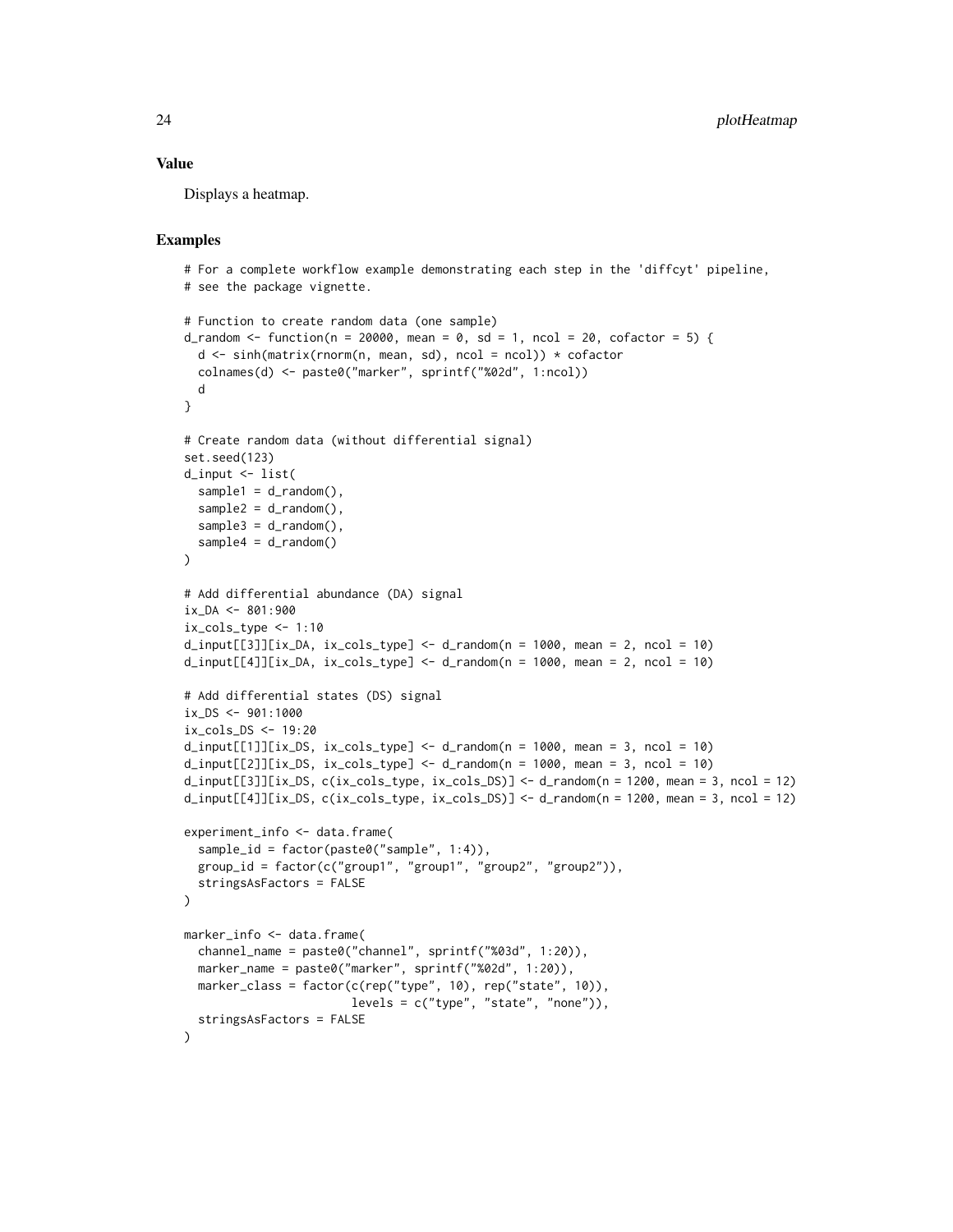## <span id="page-24-0"></span>prepareData 25

```
# Create design matrix
design <- createDesignMatrix(experiment_info, cols_design = "group_id")
# Create contrast matrix
contrast <- createContrast(c(0, 1))
# Test for differential abundance (DA) of clusters (using default method 'diffcyt-DA-edgeR')
out_DA <- diffcyt(d_input, experiment_info, marker_info,
                  design = design, contrast = contrast,
                  analysis_type = "DA", method_DA = "diffcyt-DA-edgeR",
                  seed_clustering = 123, verbose = FALSE)
# Test for differential states (DS) within clusters (using default method 'diffcyt-DS-limma')
out_DS <- diffcyt(d_input, experiment_info, marker_info,
                  design = design, contrast = contrast,
                  analysis_type = "DS", method_DS = "diffcyt-DS-limma",
                  seed_clustering = 123, verbose = FALSE)
# Display results for top DA clusters
topTable(out_DA, format_vals = TRUE)
# Display results for top DS cluster-marker combinations
topTable(out_DS, format_vals = TRUE)
# Plot heatmap for DA tests
plotHeatmap(out_DA, analysis_type = "DA")
# Plot heatmap for DS tests
plotHeatmap(out_DS, analysis_type = "DS")
```
<span id="page-24-1"></span>prepareData *Prepare data*

#### Description

Prepare data into format for diffcyt pipeline

#### Usage

```
prepareData(
  d_input,
  experiment_info,
  marker_info,
  cols_to_include = NULL,
  subsampling = FALSE,
 n\_sub = NULL,seed_sub = NULL
)
```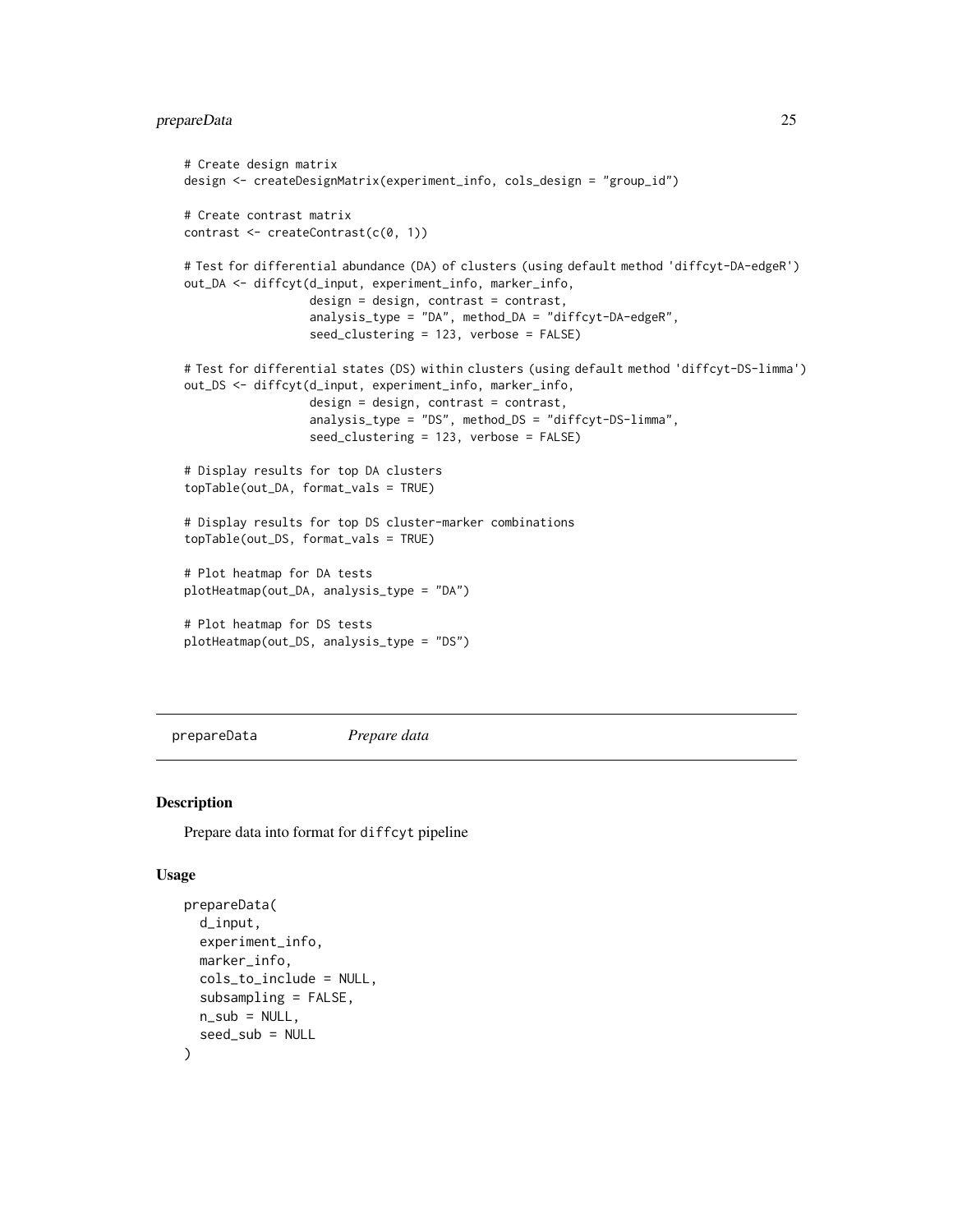#### <span id="page-25-0"></span>**Arguments**

| d_input         | Input data. Must be a flowSet or list of flowFrames, DataFrames, data. frames,<br>or matrices as input (one flowFrame or list item per sample).                                                                                                                                                                                          |
|-----------------|------------------------------------------------------------------------------------------------------------------------------------------------------------------------------------------------------------------------------------------------------------------------------------------------------------------------------------------|
| experiment_info |                                                                                                                                                                                                                                                                                                                                          |
|                 | data.frame, DataFrame, or tbl_df of experiment information, for example<br>sample IDs and group IDs. Must contain a column named sample_id.                                                                                                                                                                                              |
| marker_info     | data.frame, DataFrame, or tbl_df of marker information for each column of<br>data. This should contain columns named marker name and marker class.<br>The columns contain: (i) marker names (and any other column names); and<br>(ii) a factor indicating the marker class for each column (with entries "type",<br>"state", or "none"). |
| cols_to_include |                                                                                                                                                                                                                                                                                                                                          |
|                 | Logical vector indicating which columns to include from the input data. Default<br>$=$ all columns.                                                                                                                                                                                                                                      |
| subsampling     | Whether to use random subsampling to select an equal number of cells from<br>each sample. Default = FALSE.                                                                                                                                                                                                                               |
| n_sub           | Number of cells to select from each sample by random subsampling, if subsampling<br>$=$ TRUE. Default $=$ number of cells in smallest sample.                                                                                                                                                                                            |
| seed sub        | Random seed for subsampling. Set to an integer value to generate reproducible<br>results. Default $=$ NULL.                                                                                                                                                                                                                              |

#### Details

Functions in the diffcyt analysis pipeline assume that input data is provided as a [SummarizedExperiment](#page-0-0) object, which contains a single matrix of expression values, together with row and column metadata.

This function accepts a [flowSet](#page-0-0) or a list of [flowFrames](#page-0-0), data.frames, or matrices as input (i.e. one flowFrame or list item per sample). The function then concatenates the data tables into a single matrix of values, and adds row and column meta-data.

Row meta-data should be provided as a data frame named experiment\_info, containing columns of relevant experiment information, such as sample IDs and group IDs (for each sample). This must contain at least a column named sample\_id.

Column meta-data should be provided as a data frame named marker\_info, containing the following columns of marker information. The column names must be as shown.

- marker\_name: protein marker names (and column names for any other columns)
- marker\_class: factor indicating the protein marker class for each column of data (usually, entries will be either "type", "state", or "none")

The split into 'cell type' and 'cell state' markers is crucial for the analysis. Cell type markers are used to define cell populations by clustering, and to test for differential abundance of cell populations; while cell state markers are used to test for differential states within cell populations.

The optional argument cols\_to\_include allows unnecessary columns (e.g. any columns not containing protein markers) to be discarded.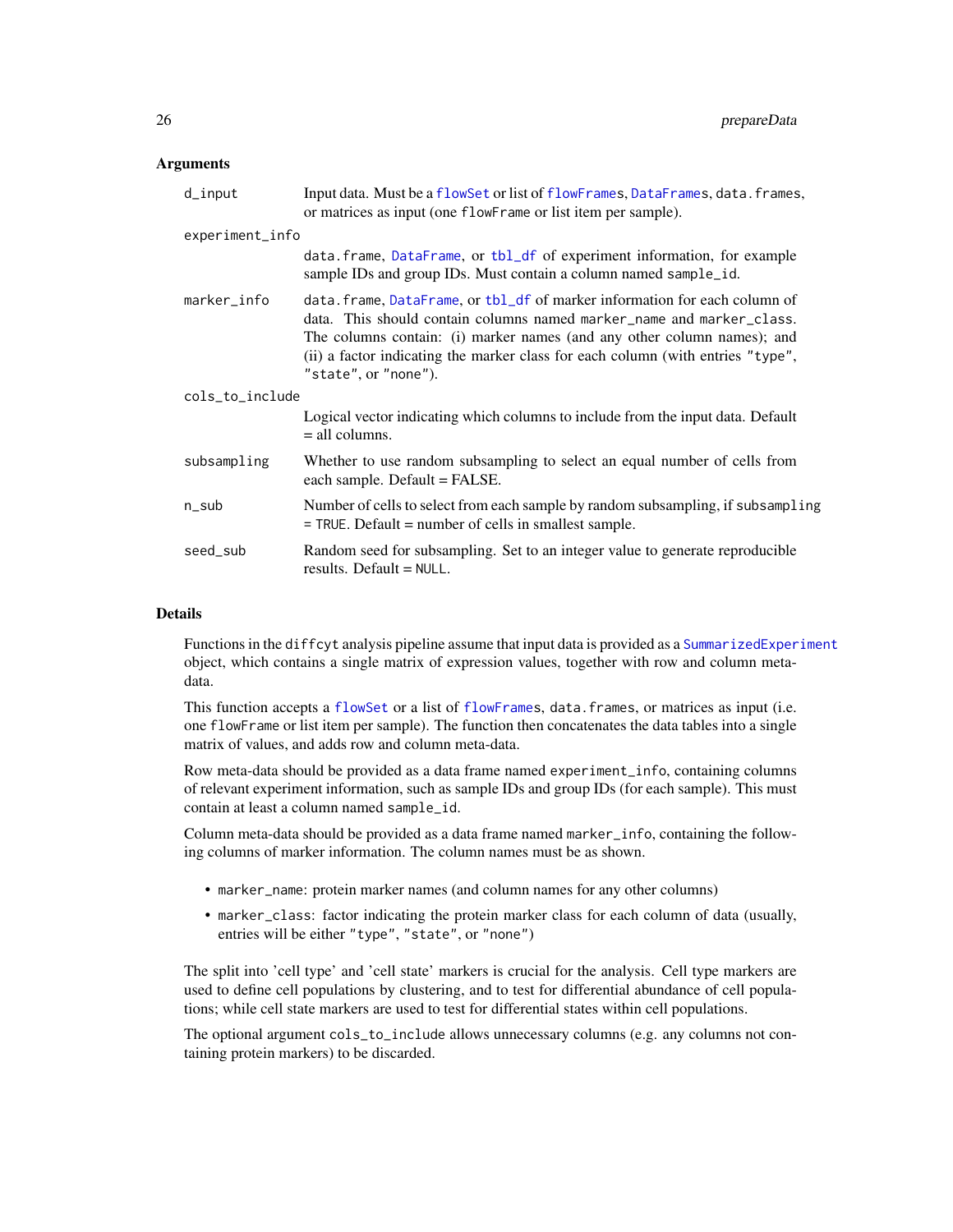## prepareData 27

Optionally, random subsampling can be used to select an equal number of cells from each sample (subsampling = TRUE). This can be useful when there are large differences in total numbers of cells per sample, since it ensures that samples with relatively large numbers of cells do not dominate the clustering. However, subsampling should generally not be used when rare cell populations are of interest, due to the significant loss of information if cells from the rare population are discarded.

## Value

d\_se: Returns data as a [SummarizedExperiment](#page-0-0) containing a single matrix of data (expression values) in the assays slot, together with row meta-data (experiment information) and column metadata (marker information). The metadata slot also contains the experiment\_info data frame, and a vector n\_cells of the number of cells per sample; these can be accessed with metadata(d\_se)\$experiment\_info and metadata(d\_se)\$n\_cells.

```
# For a complete workflow example demonstrating each step in the 'diffcyt' pipeline,
# see the package vignette.
# Function to create random data (one sample)
d_random \leq function(n = 20000, mean = 0, sd = 1, ncol = 20, cofactor = 5) {
  d <- sinh(matrix(rnorm(n, mean, sd), ncol = ncol)) * cofactor
  colnames(d) <- paste0("marker", sprintf("%02d", 1:ncol))
  d
}
# Create random data (without differential signal)
set.seed(123)
d_input <- list(
  sample1 = d_random(),
  sample2 = d_r andom(),
  sample3 = d_r andom(),
  sample4 = d_random()\lambdaexperiment_info <- data.frame(
  sample_id = factor(paste0("sample", 1:4)),
  group_id = factor(c("group1", "group1", "group2", "group2")),
  stringsAsFactors = FALSE
\lambdamarker_info <- data.frame(
  channel_name = paste0("channel", sprintf("%03d", 1:20)),
  marker_name = paste0("marker", sprintf("%02d", 1:20)),
  marker_class = factor(c(rep("type", 10), rep("state", 10)),
                         levels = c("type", "state", "none")),
  stringsAsFactors = FALSE
)
# Prepare data
d_se <- prepareData(d_input, experiment_info, marker_info)
```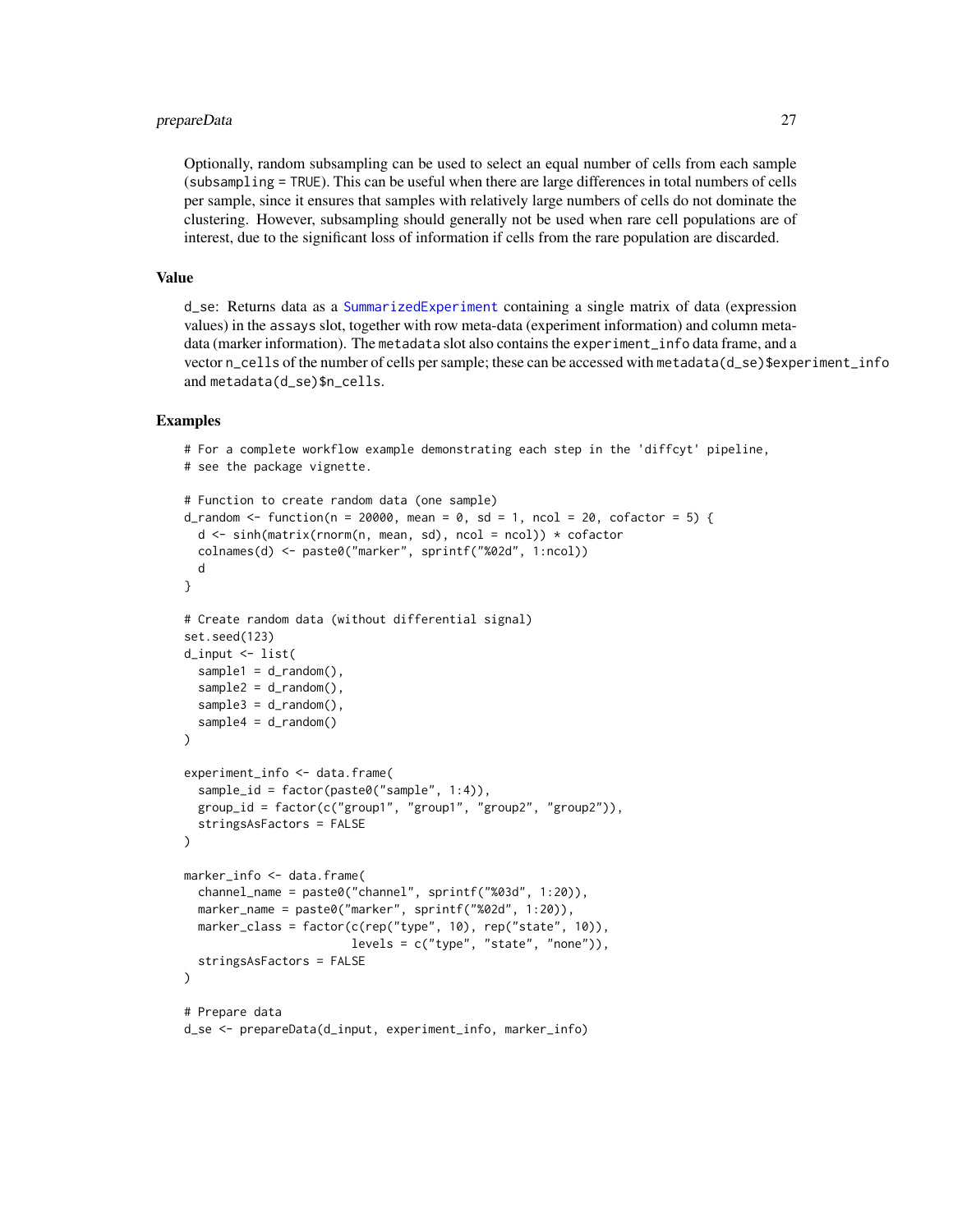<span id="page-27-1"></span><span id="page-27-0"></span>

## Description

Calculate tests for differential abundance of cell populations using method 'diffcyt-DA-edgeR'

## Usage

```
testDA_edgeR(
  d_counts,
 design,
 contrast,
  trend_method = "none",
 min_cells = 3,
 min_samples = NULL,
 normalize = FALSE,
 norm_factors = "TMM"
)
```
## Arguments

| $d_{\text{-}counts}$ | SummarizedExperiment object containing cluster cell counts, from calcCounts.                                                                                                                                                                                                                                 |
|----------------------|--------------------------------------------------------------------------------------------------------------------------------------------------------------------------------------------------------------------------------------------------------------------------------------------------------------|
| design               | Design matrix, created with createDesignMatrix. See createDesignMatrix<br>for details.                                                                                                                                                                                                                       |
| contrast             | Contrast matrix, created with createContrast. See createContrast for de-<br>tails.                                                                                                                                                                                                                           |
| trend_method         | Method for estimating dispersion trend; passed to function estimateDisp from<br>edgeR package. Default = "none". (See estimateDisp help file from edgeR<br>package for other options.)                                                                                                                       |
| min_cells            | Filtering parameter. Default $= 3$ . Clusters are kept for differential testing if they<br>have at least min_cells cells in at least min_samples samples.                                                                                                                                                    |
| min_samples          | Filtering parameter. Default = number of samples $/$ 2, which is appropriate for<br>two-group comparisons (of equal size). Clusters are kept for differential testing<br>if they have at least min_cells cells in at least min_samples samples.                                                              |
| normalize            | Whether to include optional normalization factors to adjust for composition ef-<br>fects (see details). Default = FALSE.                                                                                                                                                                                     |
| norm_factors         | Normalization factors to use, if normalize = TRUE. Default = "TMM", in which<br>case normalization factors are calculated automatically using the 'trimmed mean<br>of M-values' (TMM) method from the edgeR package. Alternatively, a vector<br>of values can be provided (the values should multiply to 1). |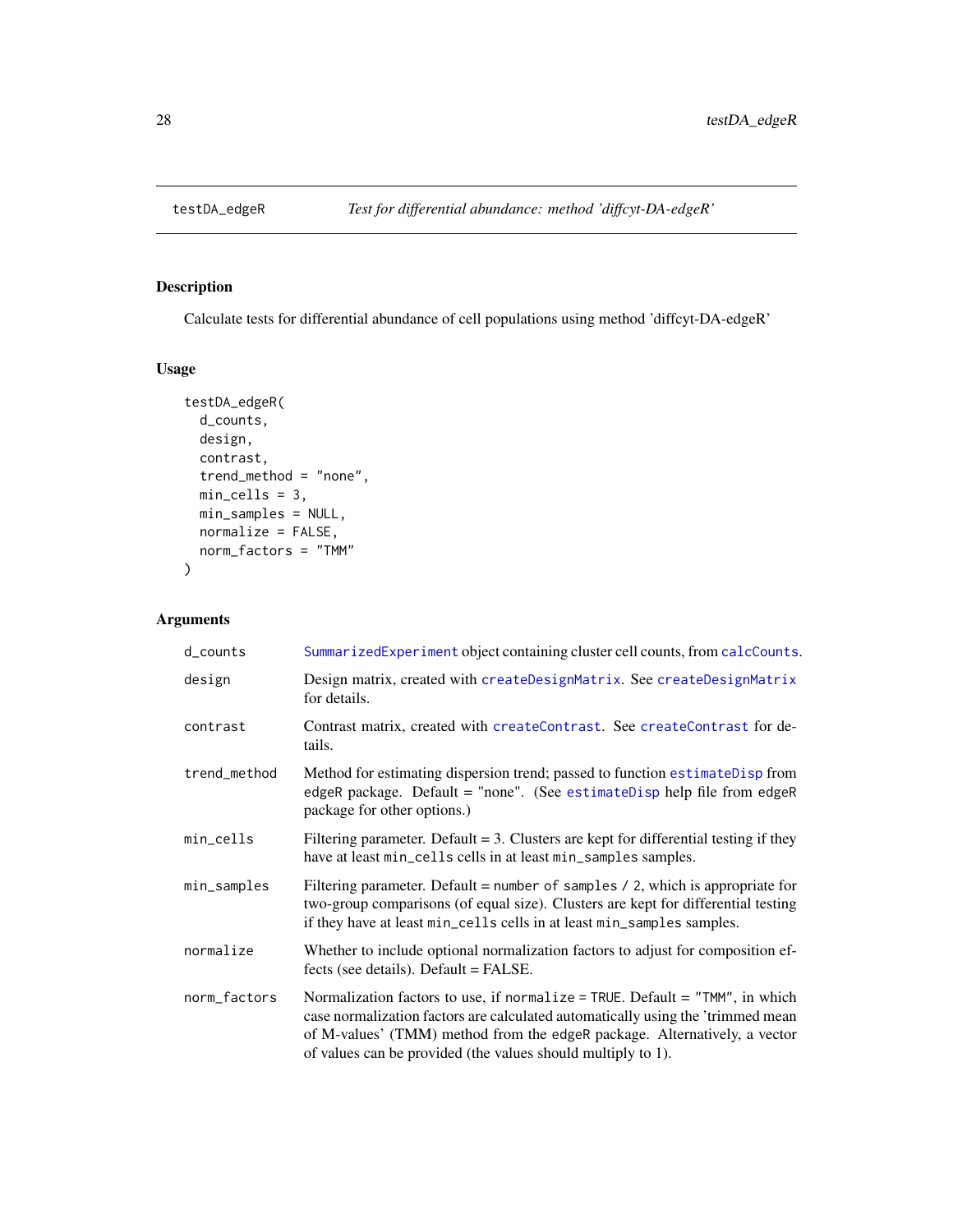#### <span id="page-28-0"></span>Details

Calculates tests for differential abundance of clusters, using functions from the [edgeR](#page-0-0) package.

This method uses the [edgeR](#page-0-0) package (Robinson et al. 2010, *Bioinformatics*; McCarthy et al. 2012, *Nucleic Acids Research*) to fit models and calculate moderated tests at the cluster level. Moderated tests improve statistical power by sharing information on variability (i.e. variance across samples for a single cluster) between clusters. By default, we use the option trend.method = "none" to calculate dispersions, since the dispersion-mean relationship typically does not resemble RNA-sequencing data; see edgeR User's Guide. The statistical methods implemented in the edgeR package were originally designed for the analysis of gene expression data such as RNA-sequencing counts. Here, we apply these methods to cluster cell counts.

The experimental design must be specified using a design matrix, which can be created with [createDesignMatrix](#page-9-1). Flexible experimental designs are possible, including blocking (e.g. paired designs), batch effects, and continuous covariates. See [createDesignMatrix](#page-9-1) for more details.

The contrast matrix specifying the contrast of interest can be created with [createContrast](#page-8-1). See [createContrast](#page-8-1) for more details.

Filtering: Clusters are kept for differential testing if they have at least min\_cells cells in at least min\_samples samples. This removes clusters with very low cell counts across conditions, to improve power.

Normalization for the total number of cells per sample (library sizes) and total number of cells per cluster is automatically performed by the edgeR functions. Optional normalization factors can also be included to adjust for composition effects in the cluster cell counts per sample. For example, in an extreme case, if several additional clusters are present in only one condition, while all other clusters are approximately equally abundant between conditions, then simply normalizing by the total number of cells per sample will create a false positive differential abundance signal for the nondifferential clusters. (For a detailed explanation in the context of RNA sequencing gene expression, see Robinson and Oshlack, 2010.) Normalization factors can be calculated automatically using the 'trimmed mean of M-values' (TMM) method (Robinson and Oshlack, 2010), implemented in the edgeR package (see also the edgeR User's Guide for details). Alternatively, a vector of values can be provided (the values should multiply to 1).

## Value

Returns a new [SummarizedExperiment](#page-0-0) object, with differential test results stored in the rowData slot. Results include raw p-values  $(p_1 \text{val})$  and adjusted p-values  $(p_2 \text{adj})$  from the edgeR moderated tests, which can be used to rank clusters by evidence for differential abundance. Additional output columns from the edgeR tests are also included. The results can be accessed with the [rowData](#page-0-0) accessor function.

```
# For a complete workflow example demonstrating each step in the 'diffcyt' pipeline,
# see the package vignette.
```

```
# Function to create random data (one sample)
```

```
d_random <- function(n = 20000, mean = 0, sd = 1, ncol = 20, cofactor = 5) {
 d <- sinh(matrix(rnorm(n, mean, sd), ncol = ncol)) * cofactor
```

```
colnames(d) <- paste0("marker", sprintf("%02d", 1:ncol))
```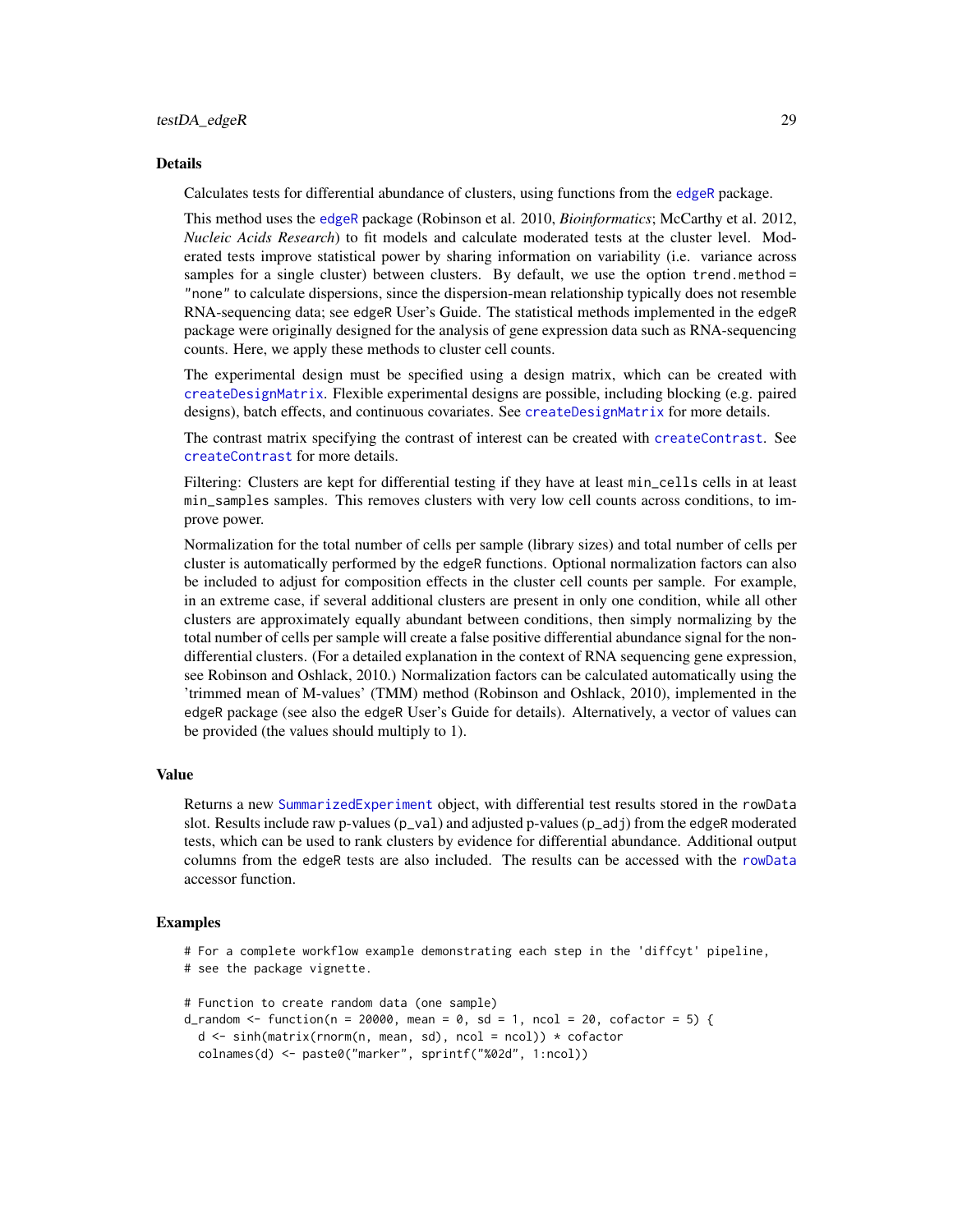```
d
}
# Create random data (without differential signal)
set.seed(123)
d_input <- list(
  sample1 = d_r andom(),
  sample2 = d_r andom(),
  sample3 = d_random(),
  sample4 = d_random()
\mathcal{L}# Add differential abundance (DA) signal
ix_DA <- 801:900
ix_cols_type <- 1:10
d_i = d_i = d_i d_input[[3]][ix_DA, ix_cols_type] <- d_i andom(n = 1000, mean = 2, ncol = 10)
d_iinput[[4]][ix_DA, ix_cols_type] <- d_i-random(n = 1000, mean = 2, ncol = 10)
experiment_info <- data.frame(
  sample_id = factor(paste0("sample", 1:4)),
  group_id = factor(c("group1", "group1", "group2", "group2")),
  stringsAsFactors = FALSE
\lambdamarker_info <- data.frame(
  channel_name = paste0("channel", sprintf("%03d", 1:20)),
  marker_name = paste0("marker", sprintf("%02d", 1:20)),
  marker_class = factor(c(rep("type", 10), rep("state", 10)),
                        levels = c("type", "state", "none")),
  stringsAsFactors = FALSE
\mathcal{L}# Prepare data
d_se <- prepareData(d_input, experiment_info, marker_info)
# Transform data
d_se <- transformData(d_se)
# Generate clusters
d_se <- generateClusters(d_se)
# Calculate counts
d_counts <- calcCounts(d_se)
# Create design matrix
design <- createDesignMatrix(experiment_info, cols_design = "group_id")
# Create contrast matrix
contrast <- createContrast(c(0, 1))
# Test for differential abundance (DA) of clusters
res_DA <- testDA_edgeR(d_counts, design, contrast)
```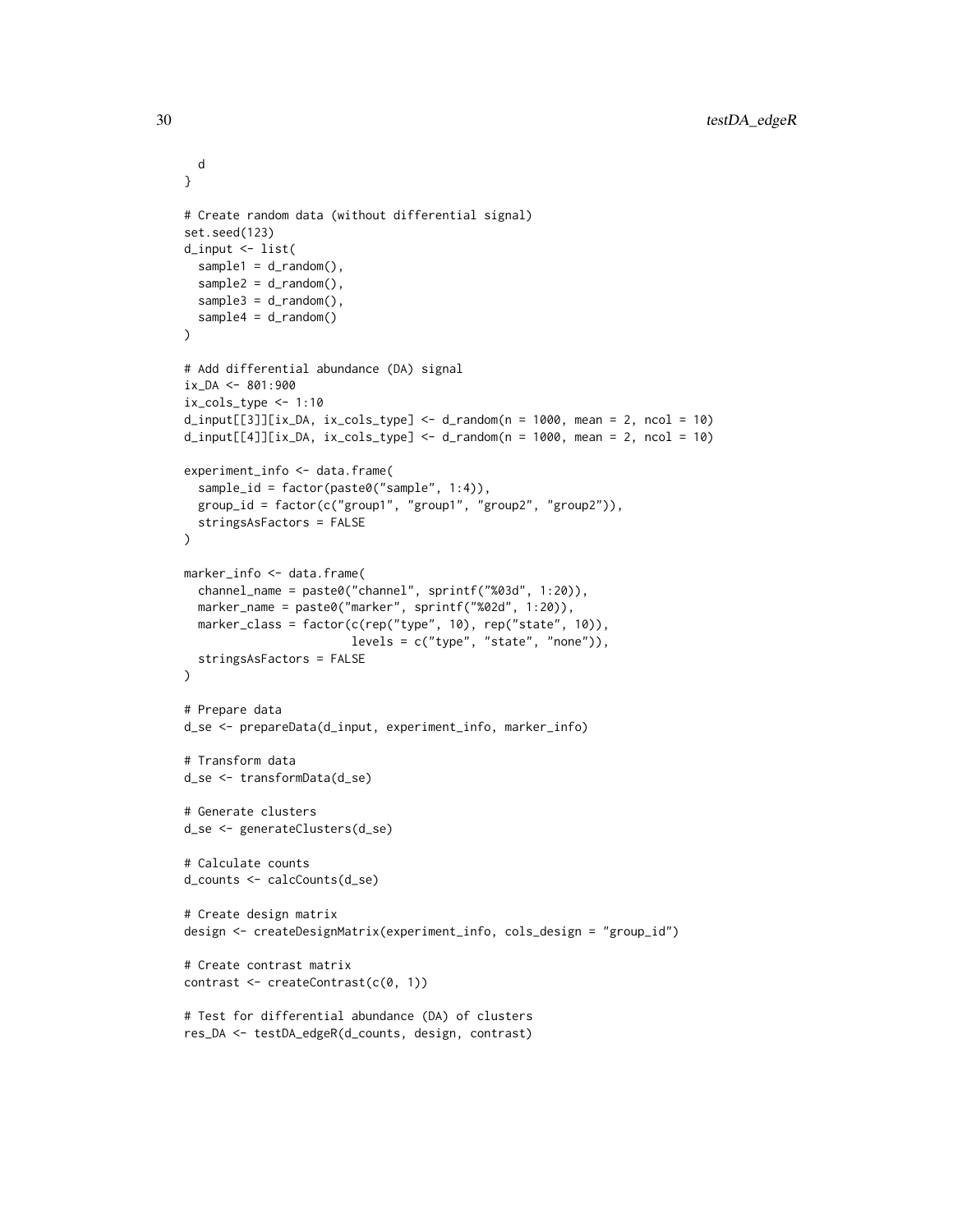<span id="page-30-1"></span><span id="page-30-0"></span>

## Description

Calculate tests for differential abundance of cell populations using method 'diffcyt-DA-GLMM'

## Usage

```
testDA_GLMM(
  d_counts,
  formula,
  contrast,
 min_cells = 3,
 min_samples = NULL,
 normalize = FALSE,
 norm_factors = "TMM"
)
```
## Arguments

| $d_{\text{-}counts}$ | SummarizedExperiment object containing cluster cell counts, from calcCounts.                                                                                                                                                                                                                                                      |
|----------------------|-----------------------------------------------------------------------------------------------------------------------------------------------------------------------------------------------------------------------------------------------------------------------------------------------------------------------------------|
| formula              | Model formula object, created with create Formula. This should be a list con-<br>taining three elements: formula, data, and random_terms: the model for-<br>mula, data frame of corresponding variables, and variable indicating whether<br>the model formula contains any random effect terms. See createFormula for<br>details. |
| contrast             | Contrast matrix, created with createContrast. See createContrast for de-<br>tails.                                                                                                                                                                                                                                                |
| min_cells            | Filtering parameter. Default $= 3$ . Clusters are kept for differential testing if they<br>have at least min_cells cells in at least min_samples samples.                                                                                                                                                                         |
| min_samples          | Filtering parameter. Default = number of samples $/$ 2, which is appropriate for<br>two-group comparisons (of equal size). Clusters are kept for differential testing<br>if they have at least min_cells cells in at least min_samples samples.                                                                                   |
| normalize            | Whether to include optional normalization factors to adjust for composition ef-<br>fects (see details). Default = FALSE.                                                                                                                                                                                                          |
| norm_factors         | Normalization factors to use, if normalize = TRUE. Default = "TMM", in which<br>case normalization factors are calculated automatically using the 'trimmed mean<br>of M-values' (TMM) method from the edgeR package. Alternatively, a vector<br>of values can be provided (the values should multiply to 1).                      |

## Details

Calculates tests for differential abundance of clusters, using generalized linear mixed models (GLMMs).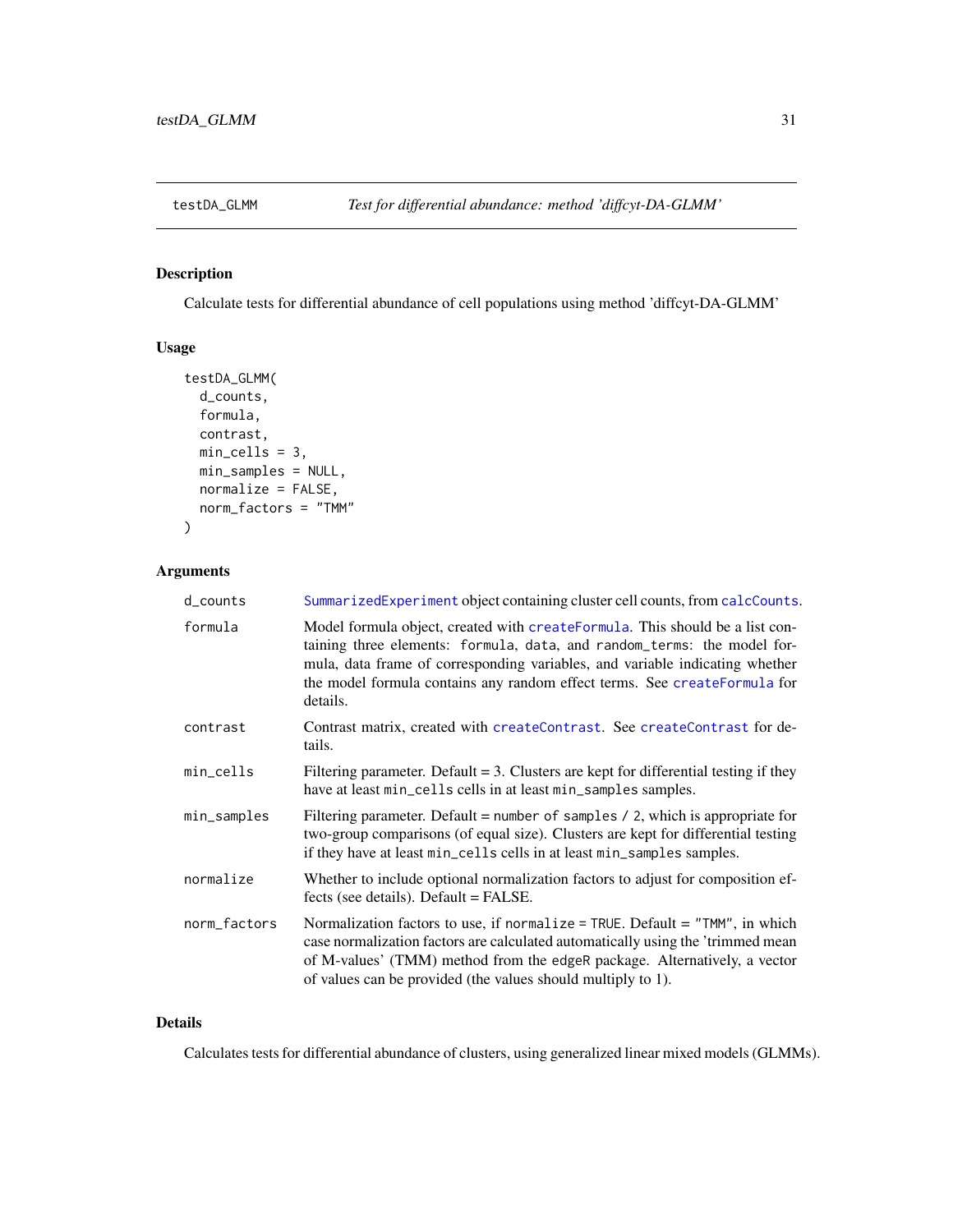<span id="page-31-0"></span>This methodology was originally developed and described by Nowicka et al. (2017), *F1000Research*, and has been modified here to make use of high-resolution clustering to enable investigation of rare cell populations. Note that unlike the original method by Nowicka et al., we do not attempt to manually merge clusters into canonical cell populations. Instead, results are reported at the highresolution cluster level, and the interpretation of significant differential clusters is left to the user via visualizations such as heatmaps (see the package vignette for an example).

This method fits generalized linear mixed models (GLMMs) for each cluster, and calculates differential tests separately for each cluster. The response variables in the models are the cluster cell counts, which are assumed to follow a binomial distribution. There is one model per cluster. We also include a filtering step to remove clusters with very small numbers of cells, to improve statistical power.

For more details on the statistical methodology, see Nowicka et al. (2017), *F1000Research* (section 'Differential cell population abundance'.)

The experimental design must be specified using a model formula, which can be created with [createFormula](#page-11-1). Flexible experimental designs are possible, including blocking (e.g. paired designs), batch effects, and continuous covariates. Blocking variables can be included as either random intercept terms or fixed effect terms (see [createFormula](#page-11-1)). For paired designs, we recommend using random intercept terms to improve statistical power; see Nowicka et al. (2017), *F1000Research* for details. Batch effects and continuous covariates should be included as fixed effects. In addition, we include random intercept terms for each sample to account for overdispersion typically seen in high-dimensional cytometry count data. The sample-level random intercept terms are known as 'observation-level random effects' (OLREs); see Nowicka et al. (2017), *F1000Research* for more details.

The contrast matrix specifying the contrast of interest can be created with [createContrast](#page-8-1). See [createContrast](#page-8-1) for more details.

Filtering: Clusters are kept for differential testing if they have at least min\_cells cells in at least min\_samples samples. This removes clusters with very low cell counts across conditions, to improve power.

Normalization: Optional normalization factors can be included to adjust for composition effects in the cluster cell counts per sample. For example, in an extreme case, if several additional clusters are present in only one condition, while all other clusters are approximately equally abundant between conditions, then simply normalizing by the total number of cells per sample will create a false positive differential abundance signal for the non-differential clusters. (For a detailed explanation in the context of RNA sequencing gene expression, see Robinson and Oshlack, 2010.) Normalization factors can be calculated automatically using the 'trimmed mean of M-values' (TMM) method (Robinson and Oshlack, 2010), implemented in the edgeR package (see also the edgeR User's Guide for details). Alternatively, a vector of values can be provided (the values should multiply to 1).

## Value

Returns a new [SummarizedExperiment](#page-0-0) object, with differential test results stored in the rowData slot. Results include raw p-values  $(p_{val})$  and adjusted p-values  $(p_{val})$ , which can be used to rank clusters by evidence for differential abundance. The results can be accessed with the [rowData](#page-0-0) accessor function.

## Examples

# For a complete workflow example demonstrating each step in the 'diffcyt' pipeline,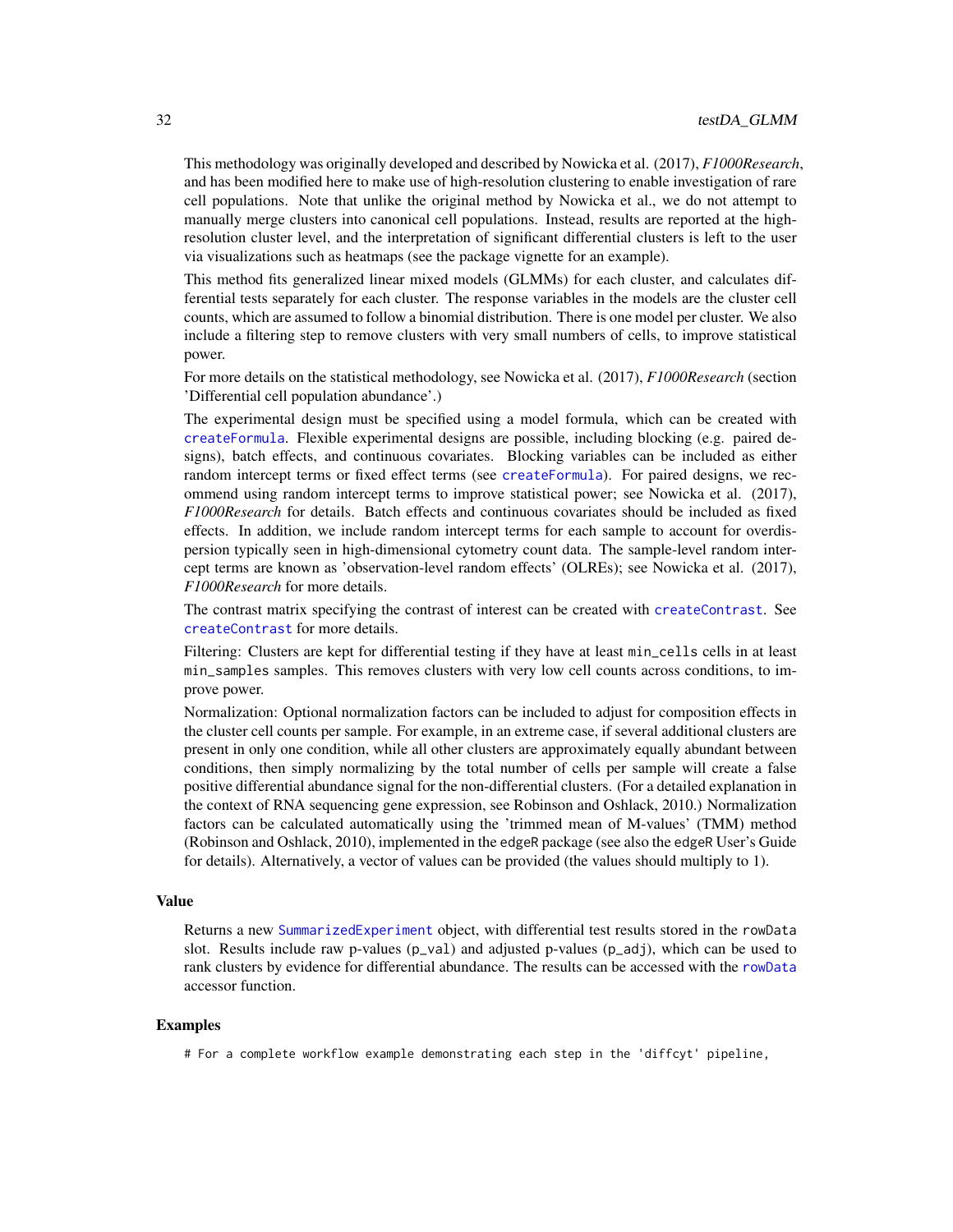```
# see the package vignette.
# Function to create random data (one sample)
d_random <- function(n = 20000, mean = 0, sd = 1, ncol = 20, cofactor = 5) {
  d <- sinh(matrix(rnorm(n, mean, sd), ncol = ncol)) * cofactor
  colnames(d) <- paste0("marker", sprintf("%02d", 1:ncol))
  d
}
# Create random data (without differential signal)
set.seed(123)
d_input <- list(
  sample1 = d_r andom(),
  sample2 = d_r andom(),
  sample3 = d_random(),
  sample4 = d_random()
)
# Add differential abundance (DA) signal
ix\_DA < - 801:900ix_cols_type <- 1:10
d_iinput[[3]][ix_DA, ix_cols_type] <- d_i-random(n = 1000, mean = 2, ncol = 10)
d_input[[4]][ix_DA, ix_cols_type] <- d_random(n = 1000, mean = 2, ncol = 10)
experiment_info <- data.frame(
  sample_id = factor(paste0("sample", 1:4)),
  group_id = factor(c("group1", "group1", "group2", "group2")),
  stringsAsFactors = FALSE
\mathcal{L}marker_info <- data.frame(
  channel_name = paste0("channel", sprintf("%03d", 1:20)),
  marker_name = paste0("marker", sprintf("%02d", 1:20)),
 marker_class = factor(c(rep("type", 10), rep("state", 10)),
                        levels = c("type", "state", "none")),
  stringsAsFactors = FALSE
\lambda# Prepare data
d_se <- prepareData(d_input, experiment_info, marker_info)
# Transform data
d_se <- transformData(d_se)
# Generate clusters
d_se <- generateClusters(d_se)
# Calculate counts
d_counts <- calcCounts(d_se)
# Create model formula
formula <- createFormula(experiment_info, cols_fixed = "group_id", cols_random = "sample_id")
```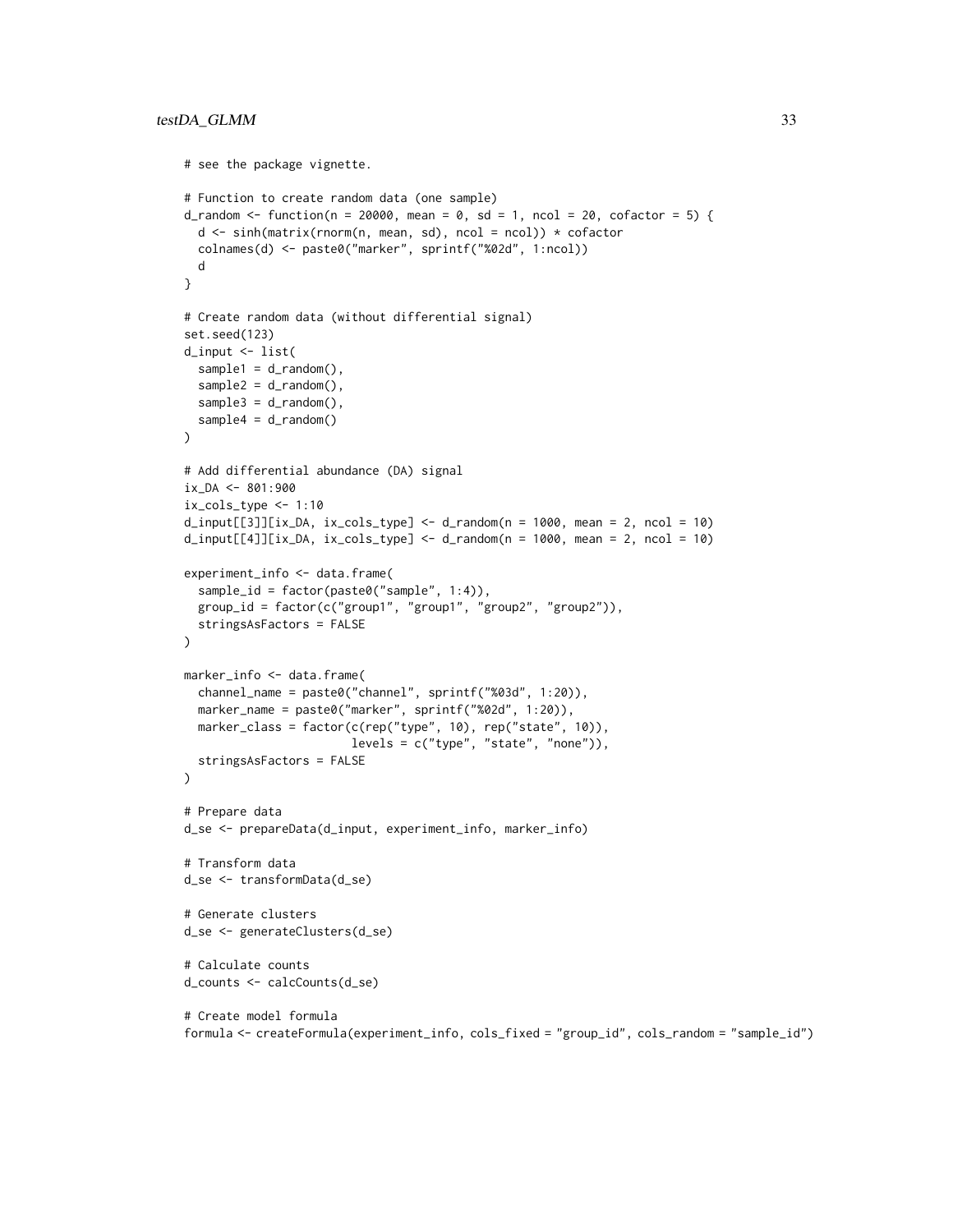```
# Create contrast matrix
contrast <- createContrast(c(0, 1))
# Test for differential abundance (DA) of clusters
res_DA <- testDA_GLMM(d_counts, formula, contrast)
```

```
testDA_voom Test for differential abundance: method 'diffcyt-DA-voom'
```
## Description

Calculate tests for differential abundance of cell populations using method 'diffcyt-DA-voom'

## Usage

```
testDA_voom(
  d_counts,
  design,
  contrast,
 block_id = NULL,
 min_cells = 3,
 min_samples = NULL,
 normalize = FALSE,
 norm_factors = "TMM",
 plot = FALSE,
 path = "."
\mathcal{E}
```
## Arguments

| $d_{\text{-}counts}$ | SummarizedExperiment object containing cluster cell counts, from calcCounts.                                                                                                                                                                                                                                                                                                     |
|----------------------|----------------------------------------------------------------------------------------------------------------------------------------------------------------------------------------------------------------------------------------------------------------------------------------------------------------------------------------------------------------------------------|
| design               | Design matrix, created with createDesignMatrix. See createDesignMatrix<br>for details.                                                                                                                                                                                                                                                                                           |
| contrast             | Contrast matrix, created with createContrast. See createContrast for de-<br>tails.                                                                                                                                                                                                                                                                                               |
| block_id             | (Optional) Vector or factor of block IDs (e.g. patient IDs) for paired experimen-<br>tal designs, to be included as random effects. If provided, the block IDs will be<br>included as random effects using the limma duplicateCorrelation method-<br>ology. Alternatively, block IDs can be included as fixed effects in the design<br>matrix (createDesignMatrix). See details. |
| min_cells            | Filtering parameter. Default $= 3$ . Clusters are kept for differential testing if they<br>have at least min_cells cells in at least min_samples samples.                                                                                                                                                                                                                        |
| min_samples          | Filtering parameter. Default = number of samples $\ell$ 2, which is appropriate for<br>two-group comparisons (of equal size). Clusters are kept for differential testing<br>if they have at least min_cells cells in at least min_samples samples.                                                                                                                               |

<span id="page-33-0"></span>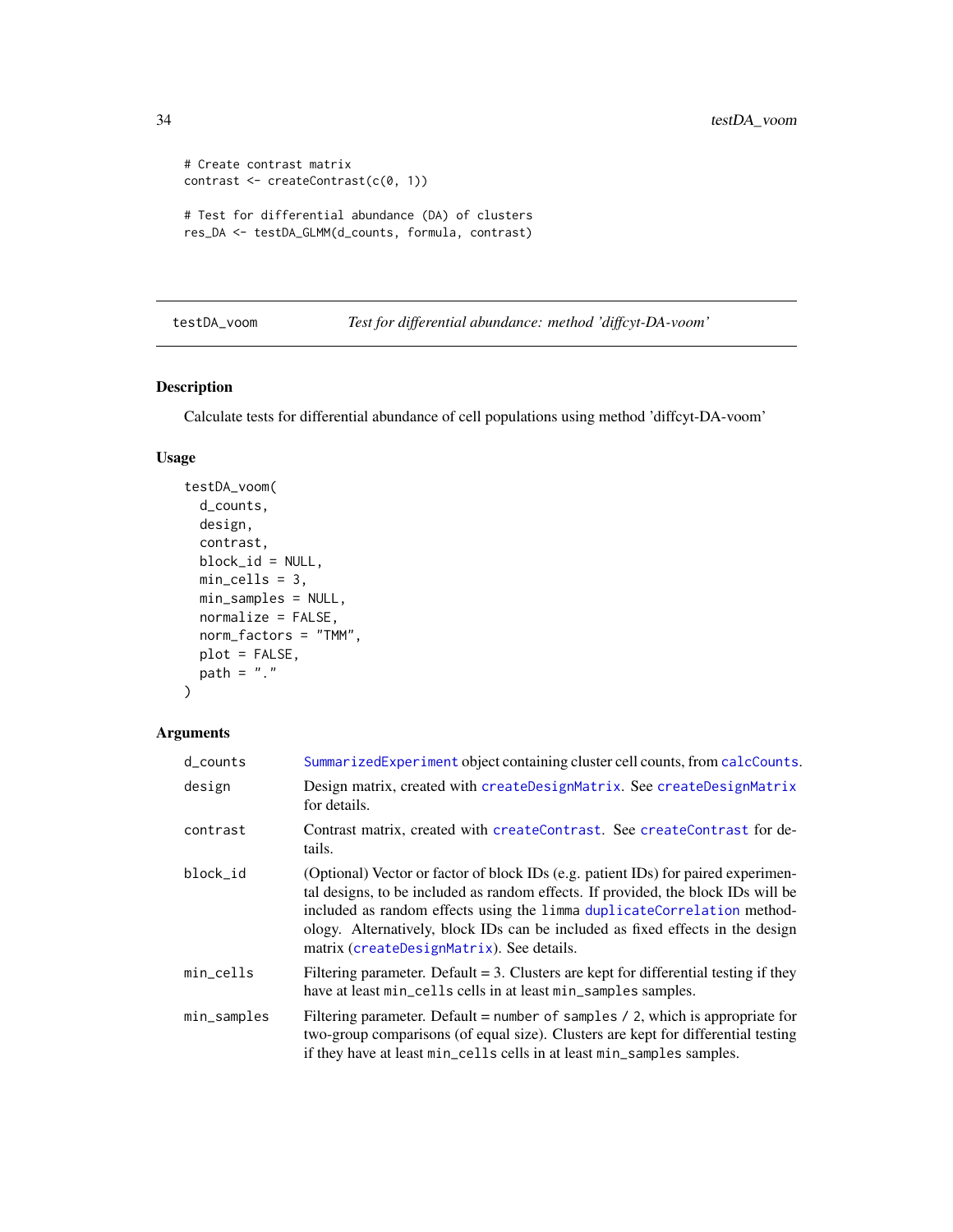#### <span id="page-34-0"></span>testDA\_voom 35

| normalize    | Whether to include optional normalization factors to adjust for composition ef-<br>fects (see details). Default = FALSE.                                                                                                                                                                                     |
|--------------|--------------------------------------------------------------------------------------------------------------------------------------------------------------------------------------------------------------------------------------------------------------------------------------------------------------|
| norm_factors | Normalization factors to use, if normalize = TRUE. Default = "TMM", in which<br>case normalization factors are calculated automatically using the 'trimmed mean<br>of M-values' (TMM) method from the edgeR package. Alternatively, a vector<br>of values can be provided (the values should multiply to 1). |
| plot         | Whether to save diagnostic plots for the $\lim_{n \to \infty}$ voom transformations. Default =<br>FALSE.                                                                                                                                                                                                     |
| path         | Path for diagnostic plots, if plot = TRUE. Default = current working directory.                                                                                                                                                                                                                              |

#### Details

Calculates tests for differential abundance of clusters, using functions from the [limma](#page-0-0) package and [voom](#page-0-0) method.

This method uses the [limma](#page-0-0) package (Ritchie et al. 2015, *Nucleic Acids Research*) to fit models and calculate moderated tests at the cluster level. Moderated tests improve statistical power by sharing information on variability (i.e. variance across samples for a single cluster) between clusters. Since count data are often heteroscedastic, we use the [voom](#page-0-0) method (Law et al. 2014, *Genome Biology*) to transform the raw cluster cell counts and estimate observation-level weights to stabilize the meanvariance relationship. Diagnostic plots are shown if plot = TRUE.

The experimental design must be specified using a design matrix, which can be created with [createDesignMatrix](#page-9-1). Flexible experimental designs are possible, including blocking (e.g. paired designs), batch effects, and continuous covariates. See [createDesignMatrix](#page-9-1) for more details.

For paired designs, either fixed effects or random effects can be used. Fixed effects are simpler, but random effects may improve power in data sets with unbalanced designs or very large numbers of samples. To use fixed effects, provide the block IDs (e.g. patient IDs) to [createDesignMatrix](#page-9-1). To use random effects, provide the block\_id argument here instead. This will make use of the limma [duplicateCorrelation](#page-0-0) methodology. Note that >2 measures per sample are not possible in this case (fixed effects should be used instead). Block IDs should not be included in the design matrix if the limma duplicateCorrelation methodology is used.

The contrast matrix specifying the contrast of interest can be created with [createContrast](#page-8-1). See [createContrast](#page-8-1) for more details.

Filtering: Clusters are kept for differential testing if they have at least min\_cells cells in at least min\_samples samples. This removes clusters with very low cell counts across conditions, to improve power.

Normalization for the total number of cells per sample (library sizes) and total number of cells per cluster is automatically performed by the limma and voom functions. Optional normalization factors can also be included to adjust for composition effects in the cluster cell counts per sample. For example, in an extreme case, if several additional clusters are present in only one condition, while all other clusters are approximately equally abundant between conditions, then simply normalizing by the total number of cells per sample will create a false positive differential abundance signal for the non-differential clusters. (For a detailed explanation in the context of RNA sequencing gene expression, see Robinson and Oshlack, 2010.) Normalization factors can be calculated automatically using the 'trimmed mean of M-values' (TMM) method (Robinson and Oshlack, 2010), implemented in the edgeR package (see also the edgeR User's Guide for details). Alternatively, a vector of values can be provided (the values should multiply to 1).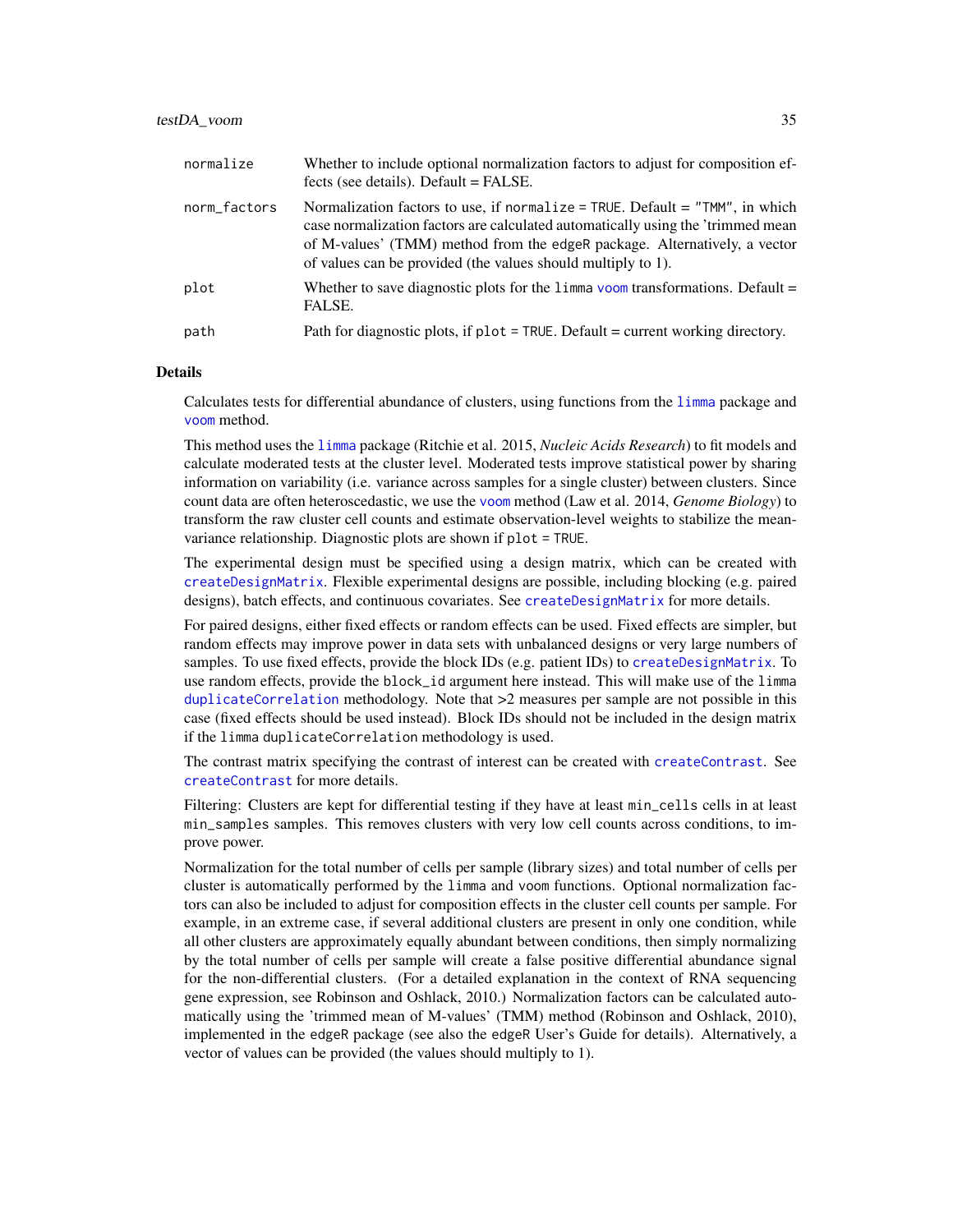Returns a new [SummarizedExperiment](#page-0-0) object, with differential test results stored in the rowData slot. Results include raw p-values (p\_val) and adjusted p-values (p\_adj) from the limma moderated tests, which can be used to rank clusters by evidence for differential abundance. Additional output columns from the limma tests are also included. The results can be accessed with the [rowData](#page-0-0) accessor function.

## Examples

```
# For a complete workflow example demonstrating each step in the 'diffcyt' pipeline,
# see the package vignette.
# Function to create random data (one sample)
d_random <- function(n = 20000, mean = 0, sd = 1, ncol = 20, cofactor = 5) {
  d \leq \sinh(\text{matrix}(rnorm(n, mean, sd), ncol = ncol)) * cofactorcolnames(d) <- paste0("marker", sprintf("%02d", 1:ncol))
  d
}
# Create random data (without differential signal)
set.seed(123)
d_input <- list(
  sample1 = d_r andom(),
  sample2 = d_r andom(),
  sample3 = d_r andom(),
  sample4 = d_r andom()
)
# Add differential abundance (DA) signal
ix\_DA < - 801:900ix\_cols\_type \leq -1:10d_i = \frac{d_i}{d_i} d_input[[3]][ix_DA, ix_cols_type] <- d_random(n = 1000, mean = 2, ncol = 10)
d_input[[4]][ix_DA, ix_cols_type] <- d_random(n = 1000, mean = 2, ncol = 10)
experiment_info <- data.frame(
  sample_id = factor(paste0("sample", 1:4)),
  group_id = factor(c("group1", "group1", "group2", "group2")),
  stringsAsFactors = FALSE
)
marker_info <- data.frame(
  channel_name = paste0("channel", sprintf("%03d", 1:20)),
  marker_name = paste0("marker", sprintf("%02d", 1:20)),
  marker_class = factor(c(rep("type", 10), rep("state", 10)),
                         levels = c("type", "state", "none")),
  stringsAsFactors = FALSE
)
# Prepare data
d_se <- prepareData(d_input, experiment_info, marker_info)
# Transform data
```
<span id="page-35-0"></span>

## Value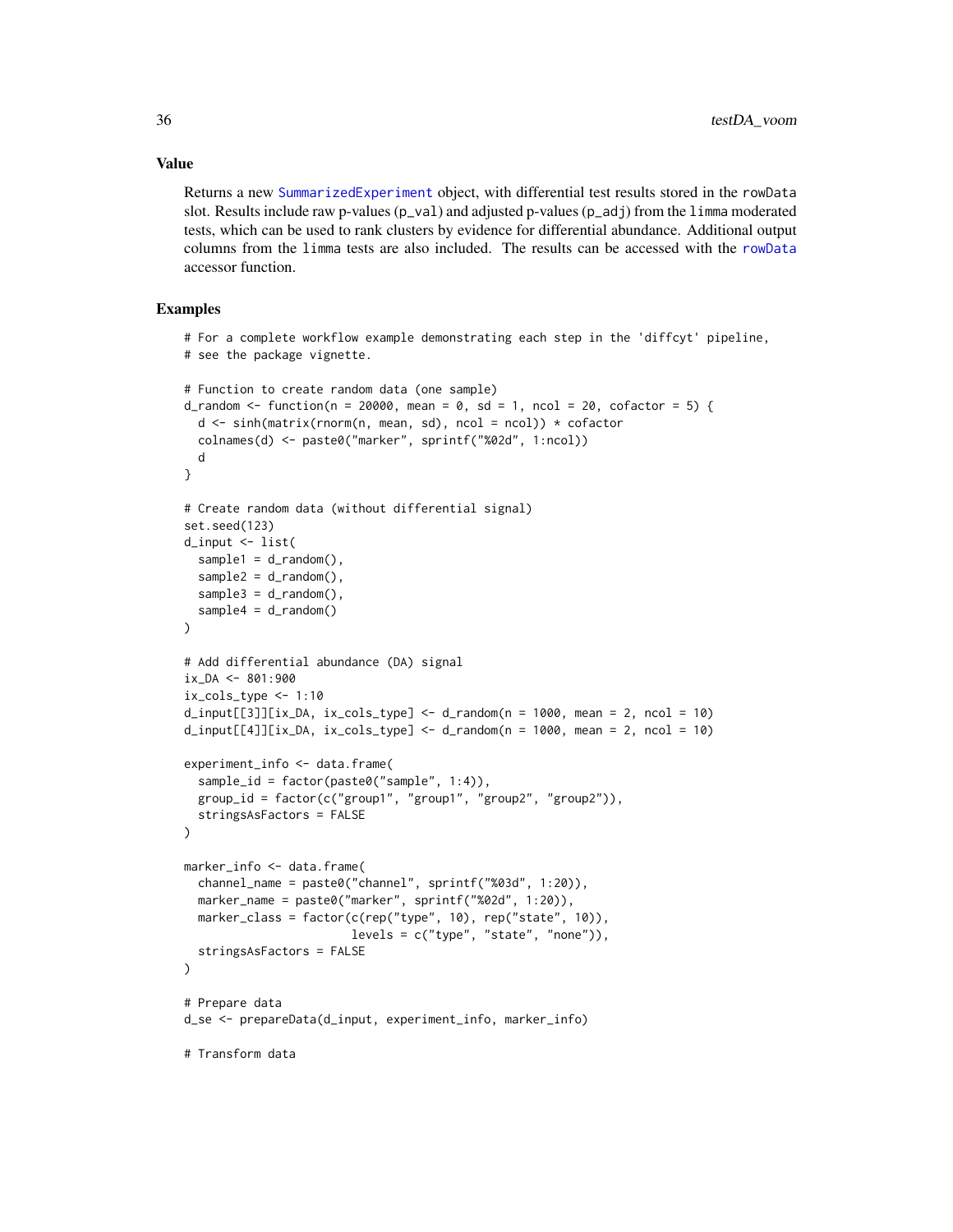## <span id="page-36-0"></span>testDS\_limma 37

```
d_se <- transformData(d_se)
# Generate clusters
d_se <- generateClusters(d_se)
# Calculate counts
d_counts <- calcCounts(d_se)
# Create design matrix
design <- createDesignMatrix(experiment_info, cols_design = "group_id")
# Create contrast matrix
contrast <- createContrast(c(0, 1))
# Test for differential abundance (DA) of clusters
res_DA <- testDA_voom(d_counts, design, contrast)
```
<span id="page-36-1"></span>testDS\_limma *Test for differential states: method 'diffcyt-DS-limma'*

## Description

Calculate tests for differential states within cell populations using method 'diffcyt-DS-limma'

## Usage

```
testDS_limma(
  d_counts,
  d_medians,
  design,
  contrast,
 block_id = NULL,
  trend = TRUE,
 weights = TRUE,
 markers_to_test = NULL,
 min_cells = 3,
 min_samples = NULL,
 plot = FALSE,
 path = "."
)
```
## Arguments

| d counts  | SummarizedExperiment object containing cluster cell counts, from calcCounts. |
|-----------|------------------------------------------------------------------------------|
| d medians | SummarizedExperiment object containing cluster medians (median marker ex-    |
|           | pression for each cluster-sample combination), from calchedians. Assumed     |
|           | to contain a logical vector id_state_markers in the meta-data (accessed with |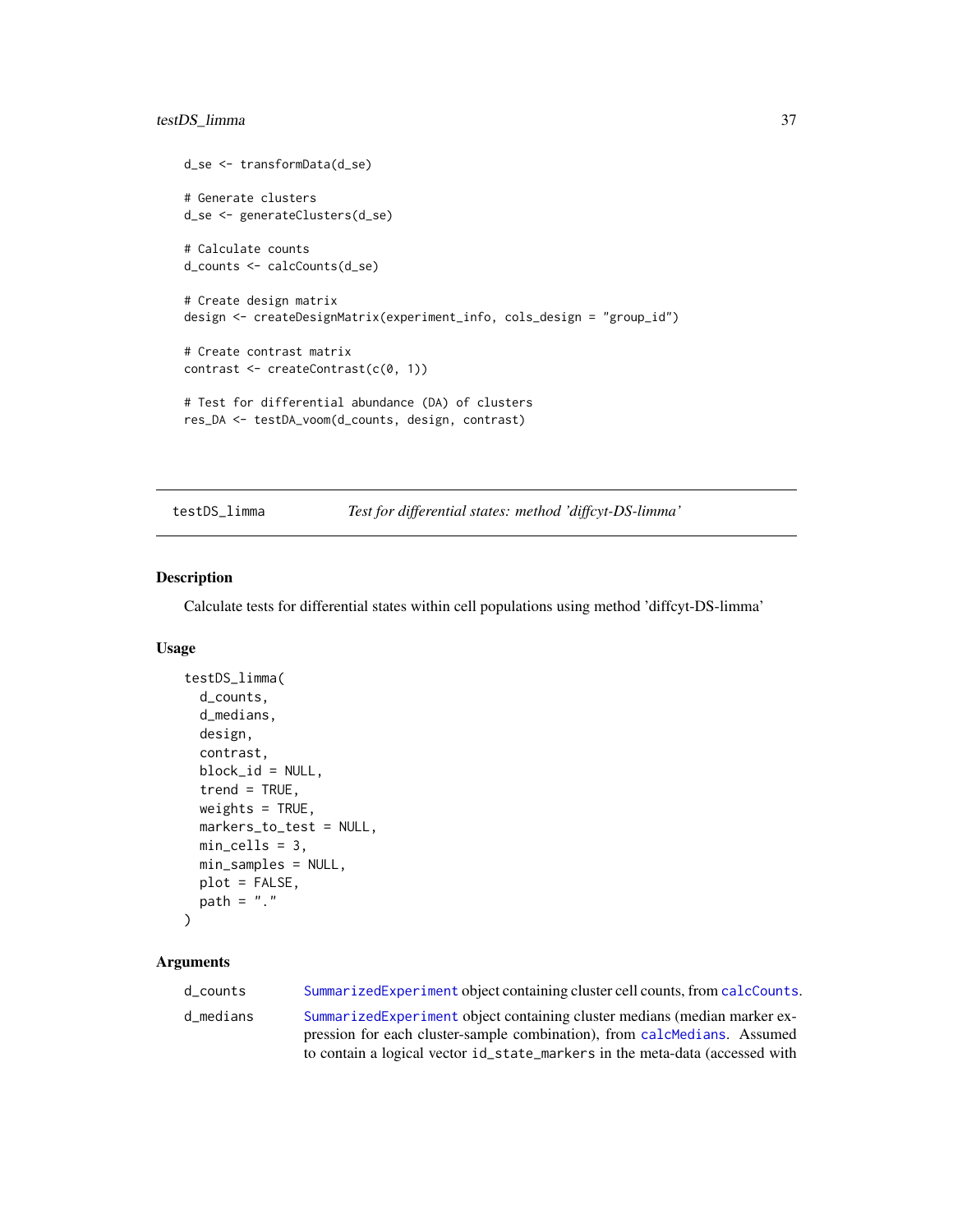<span id="page-37-0"></span>

|                 | metadata(d_medians)\$id_state_markers), which identifies the set of 'cell<br>state' markers in the list of assays.                                                                                                                                                                                                                                                               |
|-----------------|----------------------------------------------------------------------------------------------------------------------------------------------------------------------------------------------------------------------------------------------------------------------------------------------------------------------------------------------------------------------------------|
| design          | Design matrix, created with createDesignMatrix. See createDesignMatrix<br>for details.                                                                                                                                                                                                                                                                                           |
| contrast        | Contrast matrix, created with createContrast. See createContrast for de-<br>tails.                                                                                                                                                                                                                                                                                               |
| block_id        | (Optional) Vector or factor of block IDs (e.g. patient IDs) for paired experimen-<br>tal designs, to be included as random effects. If provided, the block IDs will be<br>included as random effects using the limma duplicateCorrelation method-<br>ology. Alternatively, block IDs can be included as fixed effects in the design<br>matrix (createDesignMatrix). See details. |
| trend           | (Optional) Whether to fit a mean-variance trend when calculating moderated<br>tests with function eBayes from limma package. When trend = TRUE, this is<br>known as the limma-trend method (Law et al., 2014; Phipson et al., 2016).<br>$Default = TRUE.$                                                                                                                        |
| weights         | (Optional) Whether to use cluster cell counts as precision weights (across all<br>samples and clusters); this allows the limma model fitting functions to account<br>for uncertainty due to the total number of cells per sample (library sizes) and<br>total number of cells per cluster. Default = TRUE.                                                                       |
| markers_to_test |                                                                                                                                                                                                                                                                                                                                                                                  |
|                 | (Optional) Logical vector specifying which markers to test for differential ex-<br>pression (from the set of markers stored in the assays of d_medians). Default =<br>all 'cell state' markers, which are identified by the logical vector id_state_markers<br>stored in the meta-data of d_medians.                                                                             |
| min_cells       | Filtering parameter. Default $= 3$ . Clusters are kept for differential testing if they<br>have at least min_cells cells in at least min_samples samples.                                                                                                                                                                                                                        |
| min_samples     | Filtering parameter. Default = number of samples $/$ 2, which is appropriate for<br>two-group comparisons (of equal size). Clusters are kept for differential testing<br>if they have at least min_cells cells in at least min_samples samples.                                                                                                                                  |
| plot            | Whether to save diagnostic plot. Default = FALSE.                                                                                                                                                                                                                                                                                                                                |
| path            | Path for diagnostic plot, if $plot = TRUE$ . Default = current working directory.                                                                                                                                                                                                                                                                                                |

#### Details

Calculates tests for differential states within cell populations (i.e. differential expression of cell state markers within clusters). Clusters are defined using cell type markers, and cell states are characterized by the median transformed expression of cell state markers.

This method uses the [limma](#page-0-0) package (Ritchie et al. 2015, *Nucleic Acids Research*) to fit models and calculate moderated tests at the cluster level. Moderated tests improve statistical power by sharing information on variability (i.e. variance across samples for a single cluster) between clusters. By default, we provide option trend = TRUE to the limma [eBayes](#page-0-0) function; this fits a mean-variance trend when calculating moderated tests, which is also known as the limma-trend method (Law et al., 2014; Phipson et al., 2016). Diagnostic plots are shown if plot = TRUE.

The experimental design must be specified using a design matrix, which can be created with [createDesignMatrix](#page-9-1). Flexible experimental designs are possible, including blocking (e.g. paired designs), batch effects, and continuous covariates. See [createDesignMatrix](#page-9-1) for more details.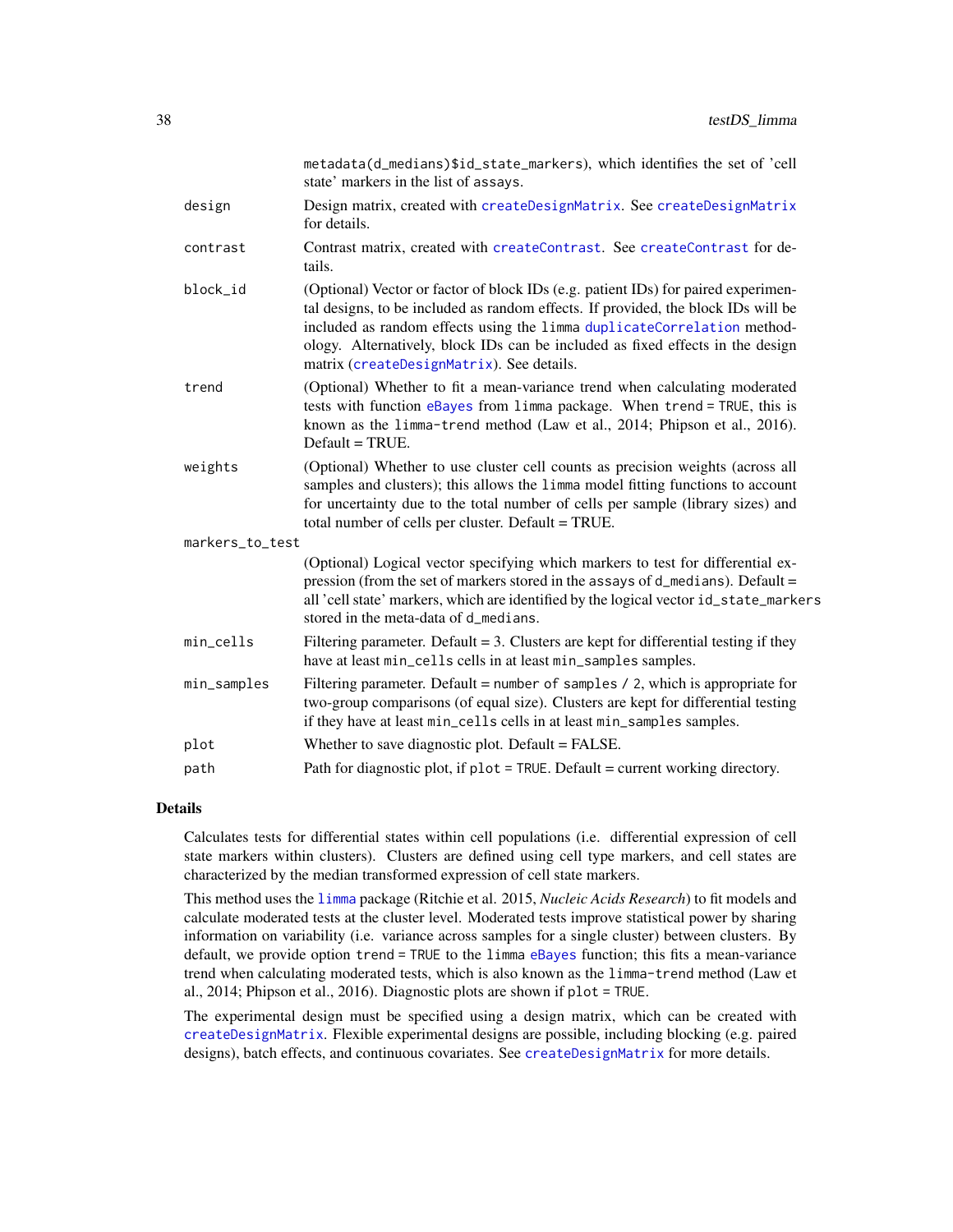<span id="page-38-0"></span>For paired designs, either fixed effects or random effects can be used. Fixed effects are simpler, but random effects may improve power in data sets with unbalanced designs or very large numbers of samples. To use fixed effects, provide the block IDs (e.g. patient IDs) to [createDesignMatrix](#page-9-1). To use random effects, provide the block\_id argument here instead. This will make use of the limma [duplicateCorrelation](#page-0-0) methodology. Note that >2 measures per sample are not possible in this case (fixed effects should be used instead). Block IDs should not be included in the design matrix if the limma duplicateCorrelation methodology is used.

The contrast matrix specifying the contrast of interest can be created with [createContrast](#page-8-1). See [createContrast](#page-8-1) for more details.

By default, differential tests are performed for all cell state markers (which are identified with the vector id\_state\_markers stored in the meta-data of the cluster medians input object). The optional argument markers\_to\_test allows the user to specify a different set of markers to test (e.g. to investigate differences for cell type markers).

Filtering: Clusters are kept for differential testing if they have at least min\_cells cells in at least min\_samples samples. This removes clusters with very low cell counts across conditions, to improve power.

Weights: By default, cluster cell counts are used as precision weights (across all samples and clusters); allowing the limma model fitting functions to account for uncertainty due to the total number of cells per sample (library sizes) and total number of cells per cluster. This option can also be disabled with weights = FALSE, if required.

#### Value

Returns a new [SummarizedExperiment](#page-0-0) object, where rows = cluster-marker combinations, and columns = samples. In the rows, clusters are repeated for each cell state marker (i.e. the sheets or assays from the previous d\_medians object are stacked into a single matrix). Differential test results are stored in the rowData slot. Results include raw p-values (p\_val) and adjusted p-values (p\_adj) from the limma moderated tests, which can be used to rank cluster-marker combinations by evidence for differential states within cell populations. Additional output columns from the limma tests are also included. The results can be accessed with the [rowData](#page-0-0) accessor function.

```
# For a complete workflow example demonstrating each step in the 'diffcyt' pipeline,
# see the package vignette.
# Function to create random data (one sample)
d_random <- function(n = 20000, mean = 0, sd = 1, ncol = 20, cofactor = 5) {
 d <- sinh(matrix(rnorm(n, mean, sd), ncol = ncol)) * cofactor
 colnames(d) <- paste0("marker", sprintf("%02d", 1:ncol))
 d
}
# Create random data (without differential signal)
set.seed(123)
d_input <- list(
 sample1 = d_random(),
 sample2 = d_r andom(),
 sample3 = d_random(),
```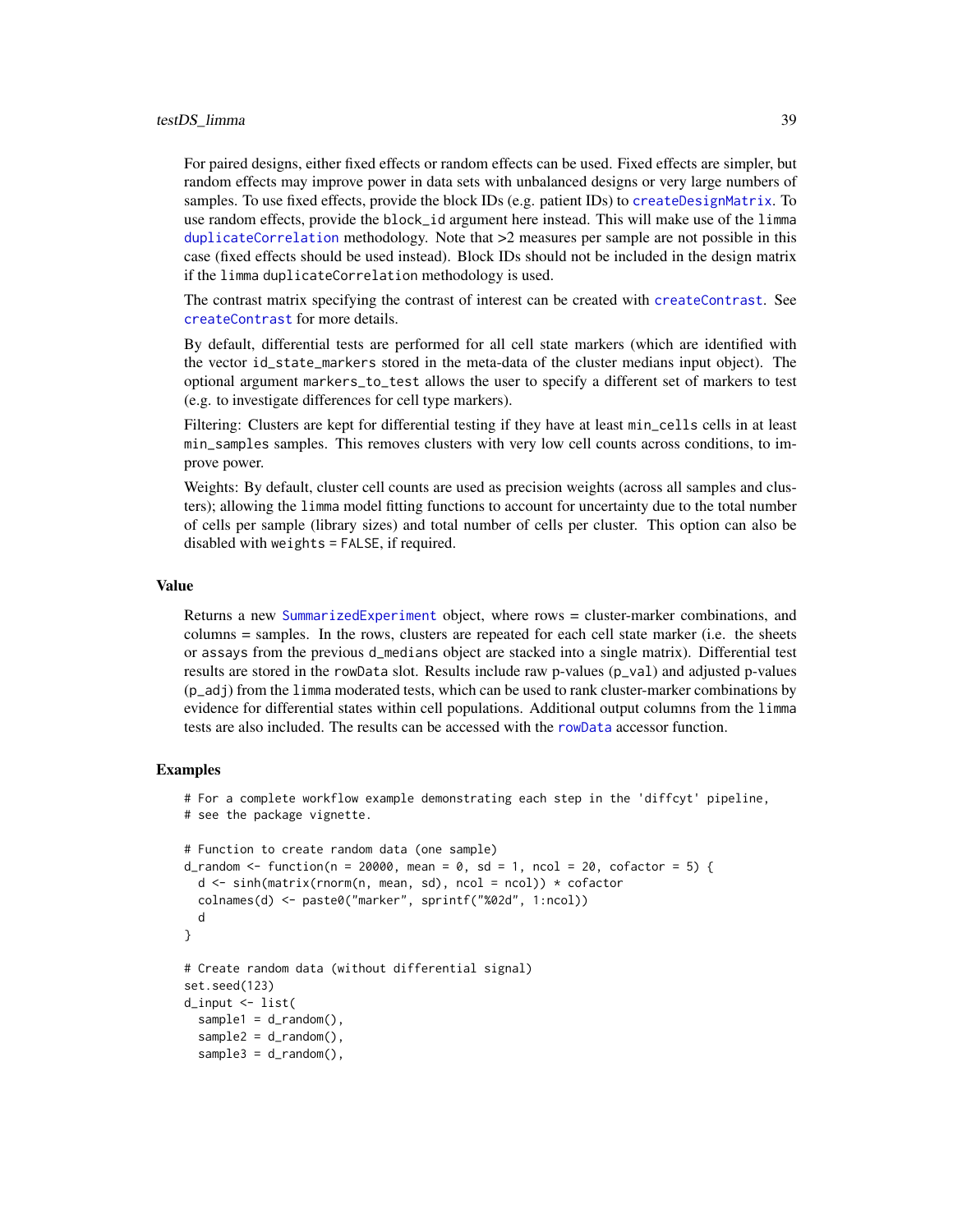```
sample4 = d_random())
# Add differential states (DS) signal
ix_DS <- 901:1000
ix\_cols\_type \leq -1:10ix_cols_DS <- 19:20
d_i = d_i = d_i = d_i d_input[[1]][ix_DS, ix_cols_type] <- d_i andom(n = 1000, mean = 3, ncol = 10)
d_i = \frac{d_i}{d_i} d_input[[2]][ix_DS, ix_cols_type] <- d_random(n = 1000, mean = 3, ncol = 10)
d_input[[3]][ix_DS, c(ix_cols_type, ix_cols_DS)] <- d_random(n = 1200, mean = 3, ncol = 12)
d_input[[4]][ix_DS, c(ix\_cols_type, ix\_cols_DS] <- d_random(n = 1200, mean = 3, ncol = 12)
experiment_info <- data.frame(
  sample_id = factor(paste0("sample", 1:4)),
  group_id = factor(c("group1", "group1", "group2", "group2")),
  stringsAsFactors = FALSE
)
marker_info <- data.frame(
  channel_name = paste0("channel", sprintf("%03d", 1:20)),
  marker_name = paste0("marker", sprintf("%02d", 1:20)),
  marker_class = factor(c(rep("type", 10), rep("state", 10)),
                         levels = c("type", "state", "none")),
  stringsAsFactors = FALSE
\mathcal{L}# Prepare data
d_se <- prepareData(d_input, experiment_info, marker_info)
# Transform data
d_se <- transformData(d_se)
# Generate clusters
d_se <- generateClusters(d_se)
# Calculate counts
d_counts <- calcCounts(d_se)
# Calculate medians
d_medians <- calcMedians(d_se)
# Create design matrix
design <- createDesignMatrix(experiment_info, cols_design = "group_id")
# Create contrast matrix
contrast <- createContrast(c(0, 1))
# Test for differential states (DS) within clusters
res_DS <- testDS_limma(d_counts, d_medians, design, contrast)
```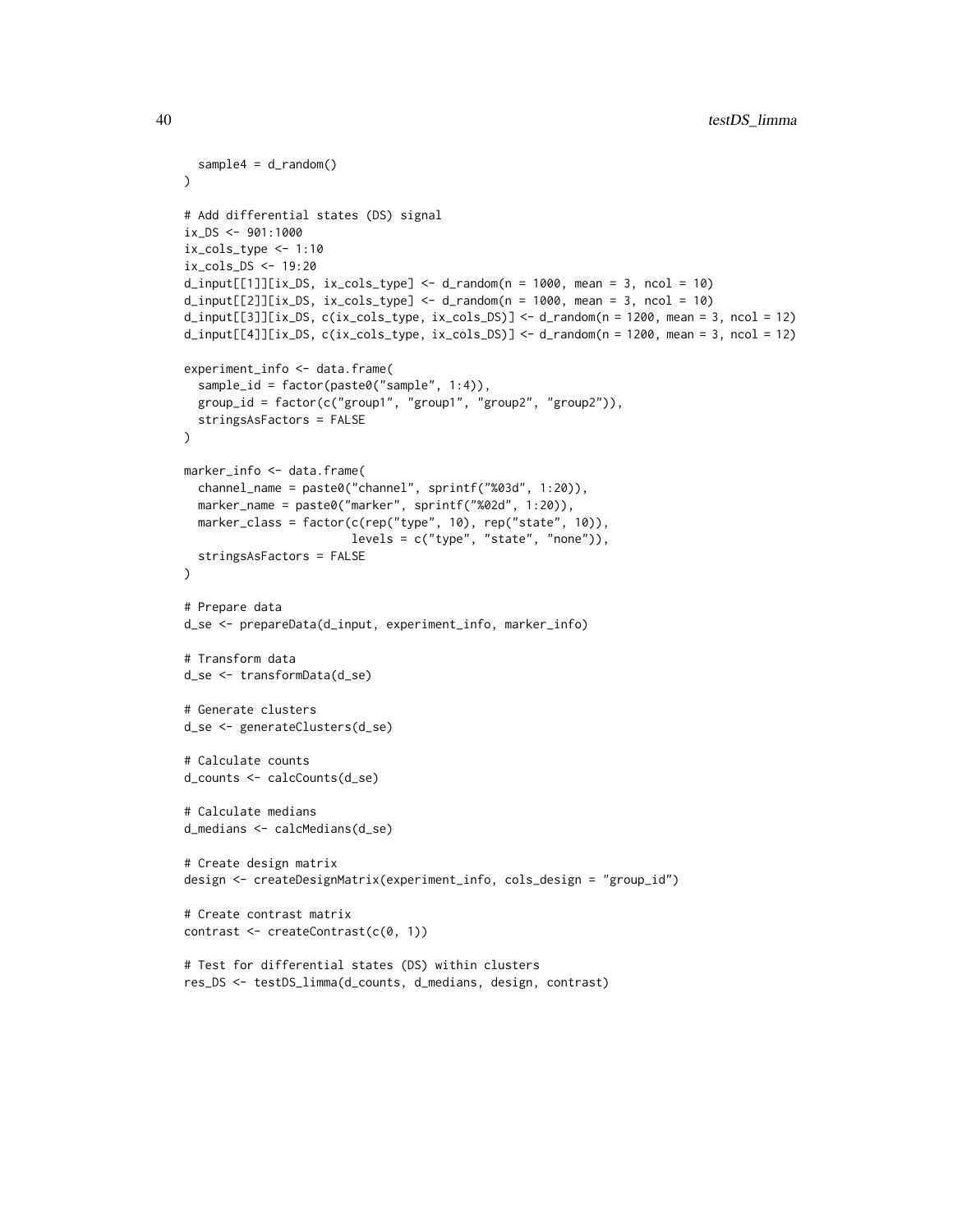<span id="page-40-1"></span><span id="page-40-0"></span>

## Description

Calculate tests for differential states within cell populations using method 'diffcyt-DS-LMM'

## Usage

```
testDS_LMM(
  d_counts,
  d_medians,
  formula,
  contrast,
 weights = TRUE,
 markers_to_test = NULL,
 min_cells = 3,
 min_samples = NULL
\mathcal{E}
```
## Arguments

| d_counts        | SummarizedExperiment object containing cluster cell counts, from calcCounts.                                                                                                                                                                                                                                                                                                            |
|-----------------|-----------------------------------------------------------------------------------------------------------------------------------------------------------------------------------------------------------------------------------------------------------------------------------------------------------------------------------------------------------------------------------------|
| d_medians       | SummarizedExperiment object containing cluster medians (median marker ex-<br>pression for each cluster-sample combination), from calcMedians. Assumed<br>to contain a logical vector id_state_markers in the meta-data (accessed with<br>metadata(d_medians)\$id_state_markers), which identifies the set of 'cell<br>state' markers in the list of assays.                             |
| formula         | Model formula object, created with createFormula. This should be a list con-<br>taining three elements: formula, data, and random_terms: the model for-<br>mula, data frame of corresponding variables, and variable indicating whether<br>the model formula contains any random effect terms. See createFormula for<br>details.                                                        |
| contrast        | Contrast matrix, created with createContrast. See createContrast for de-<br>tails.                                                                                                                                                                                                                                                                                                      |
| weights         | (Optional) Whether to include precision weights within each model (across sam-<br>ples, i.e. within the model for each cluster); these represent the relative uncer-<br>tainty in calculating each median value (within each model). Accepts values of<br>TRUE, FALSE, or a numeric vector of custom weights. Default = TRUE, in<br>which case cluster cell counts are used as weights. |
| markers_to_test |                                                                                                                                                                                                                                                                                                                                                                                         |
|                 | (Optional) Logical vector specifying which markers to test for differential ex-<br>pression (from the set of markers stored in the assays of $d$ medians). Default =<br>all 'cell state' markers, which are identified by the logical vector id_state_markers                                                                                                                           |

stored in the meta-data of d\_medians.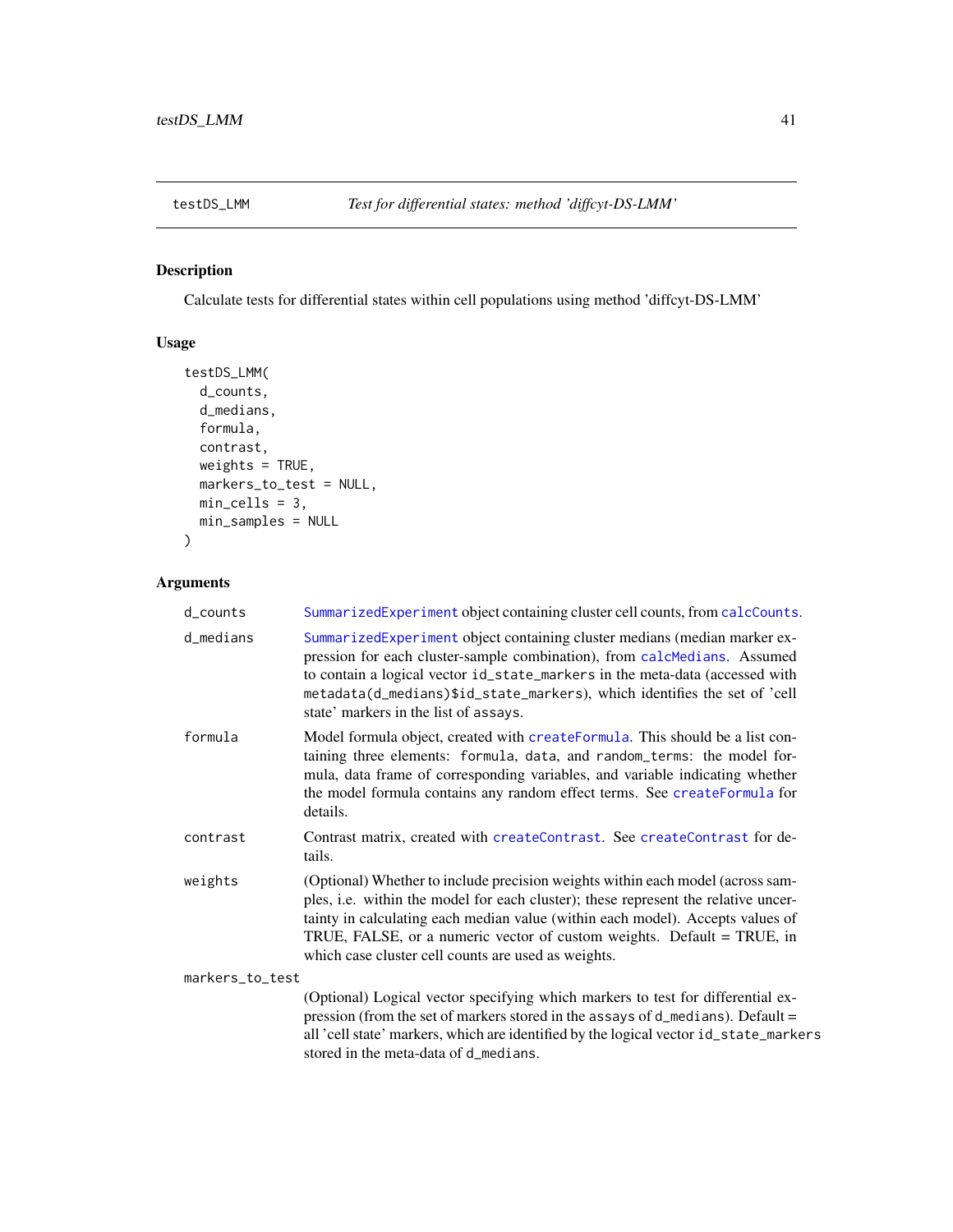<span id="page-41-0"></span>

| min_cells   | Filtering parameter. Default $=$ 3. Clusters are kept for differential testing if they<br>have at least min_cells cells in at least min_samples samples.                                                                                           |
|-------------|----------------------------------------------------------------------------------------------------------------------------------------------------------------------------------------------------------------------------------------------------|
| min_samples | Filtering parameter. Default = number of samples $\ell$ 2, which is appropriate for<br>two-group comparisons (of equal size). Clusters are kept for differential testing<br>if they have at least min_cells cells in at least min_samples samples. |

## Details

Calculates tests for differential states within cell populations (i.e. differential expression of cell state markers within clusters), using linear mixed models (LMMs). Clusters are defined using cell type markers, and cell states are characterized by the median transformed expression of cell state markers.

This methodology was originally developed and described by Nowicka et al. (2017), *F1000Research*, and has been modified here to make use of high-resolution clustering to enable investigation of rare cell populations. Note that unlike the original method by Nowicka et al., we do not attempt to manually merge clusters into canonical cell populations. Instead, results are reported at the highresolution cluster level, and the interpretation of significant differential clusters is left to the user via visualizations such as heatmaps (see the package vignette for an example).

This method fits linear mixed models (LMMs) for each cluster-marker combination (cell state markers only), and calculates differential tests separately for each cluster-marker combination. The response variable in each model is the median arcsinh-transformed marker expression of the cell state marker, which is assumed to follow a Gaussian distribution. There is one model per cluster per cell state marker. Within each model, sample-level weights are included (by default) for the number of cells per sample; these weights represent the relative uncertainty in calculating each median value. (Additional uncertainty exists due to variation in the total number of cells per cluster; however, it is not possible to account for this, since there are separate models for each cluster-marker combination.) We also include a filtering step to remove clusters with very small numbers of cells, to improve statistical power.

For more details on the statistical methodology, see Nowicka et al. (2017), *F1000Research* (section 'Differential analysis of marker expression stratified by cell population'.)

The experimental design must be specified using a model formula, which can be created with [createFormula](#page-11-1). Flexible experimental designs are possible, including blocking (e.g. paired designs), batch effects, and continuous covariates. Blocking variables can be included as either random intercept terms or fixed effect terms (see [createFormula](#page-11-1)). For paired designs, we recommend using random intercept terms to improve statistical power; see Nowicka et al. (2017), *F1000Research* for details. Batch effects and continuous covariates should be included as fixed effects.

If no random intercept terms are included in the model formula, model fitting is performed using a linear model (LM) instead of a LMM.

The contrast matrix specifying the contrast of interest can be created with [createContrast](#page-8-1). See [createContrast](#page-8-1) for more details.

By default, differential tests are performed for all cell state markers (which are identified with the vector id\_state\_markers stored in the meta-data of the cluster medians input object). The optional argument markers\_to\_test allows the user to specify a different set of markers to test (e.g. to investigate differences for cell type markers).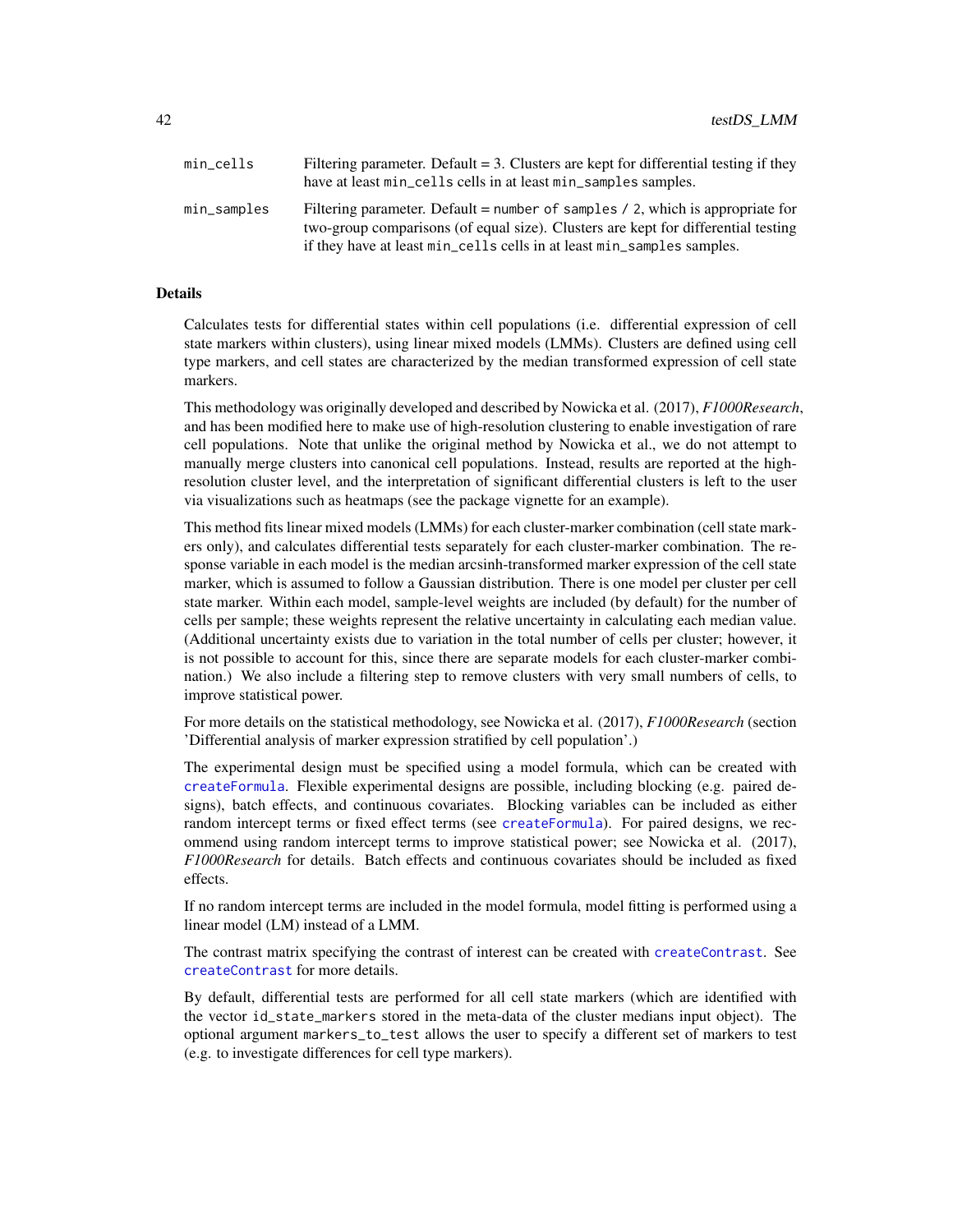#### <span id="page-42-0"></span>testDS\_LMM 43

Filtering: Clusters are kept for differential testing if they have at least min\_cells cells in at least min\_samples samples. This removes clusters with very low cell counts across conditions, to improve power.

Weights: By default, cluster cell counts are used as precision weights within each model (across samples only, i.e. within the model for each cluster); these represent the relative uncertainty in calculating each median value (within each model). See above for details.

## Value

Returns a new [SummarizedExperiment](#page-0-0) object, where rows = cluster-marker combinations, and columns = samples. In the rows, clusters are repeated for each cell state marker (i.e. the sheets or assays from the previous d\_medians object are stacked into a single matrix). Differential test results are stored in the rowData slot. Results include raw p-values (p\_val) and adjusted p-values (p\_adj), which can be used to rank cluster-marker combinations by evidence for differential states within cell populations. The results can be accessed with the [rowData](#page-0-0) accessor function.

```
# For a complete workflow example demonstrating each step in the 'diffcyt' pipeline,
# see the package vignette.
# Function to create random data (one sample)
d_random \le function(n = 20000, mean = 0, sd = 1, ncol = 20, cofactor = 5) {
 d <- sinh(matrix(rnorm(n, mean, sd), ncol = ncol)) * cofactor
 colnames(d) <- paste0("marker", sprintf("%02d", 1:ncol))
 d
}
# Create random data (without differential signal)
set.seed(123)
d_input <- list(
 sample1 = d_r andom(),
 sample2 = d_random(),
 sample3 = d_r andom(),
 sample4 = d_random())
# Add differential states (DS) signal
ix_DS < -901:1000ix_cols_type <- 1:10
ix_cols_DS <- 19:20
d_i = d_i = d_i d_input[[1]][ix_DS, ix_cols_type] <- d_i-random(n = 1000, mean = 3, ncol = 10)
d_i = d_i = d_i d_input[[2]][ix_DS, ix_cols_type] \le d_i andom(n = 1000, mean = 3, ncol = 10)
d_input[[3]][ix_DS, c(ix\_cols_type, ix\_cols_DS)] <- d_random(n = 1200, mean = 3, ncol = 12)
d_input[[4]][ix_DS, c(ix_cols_type, ix_cols_DS)] <- d_random(n = 1200, mean = 3, ncol = 12)
experiment_info <- data.frame(
 sample_id = factor(paste0("sample", 1:4)),
 group_id = factor(c("group1", "group1", "group2", "group2")),
 stringsAsFactors = FALSE
)
```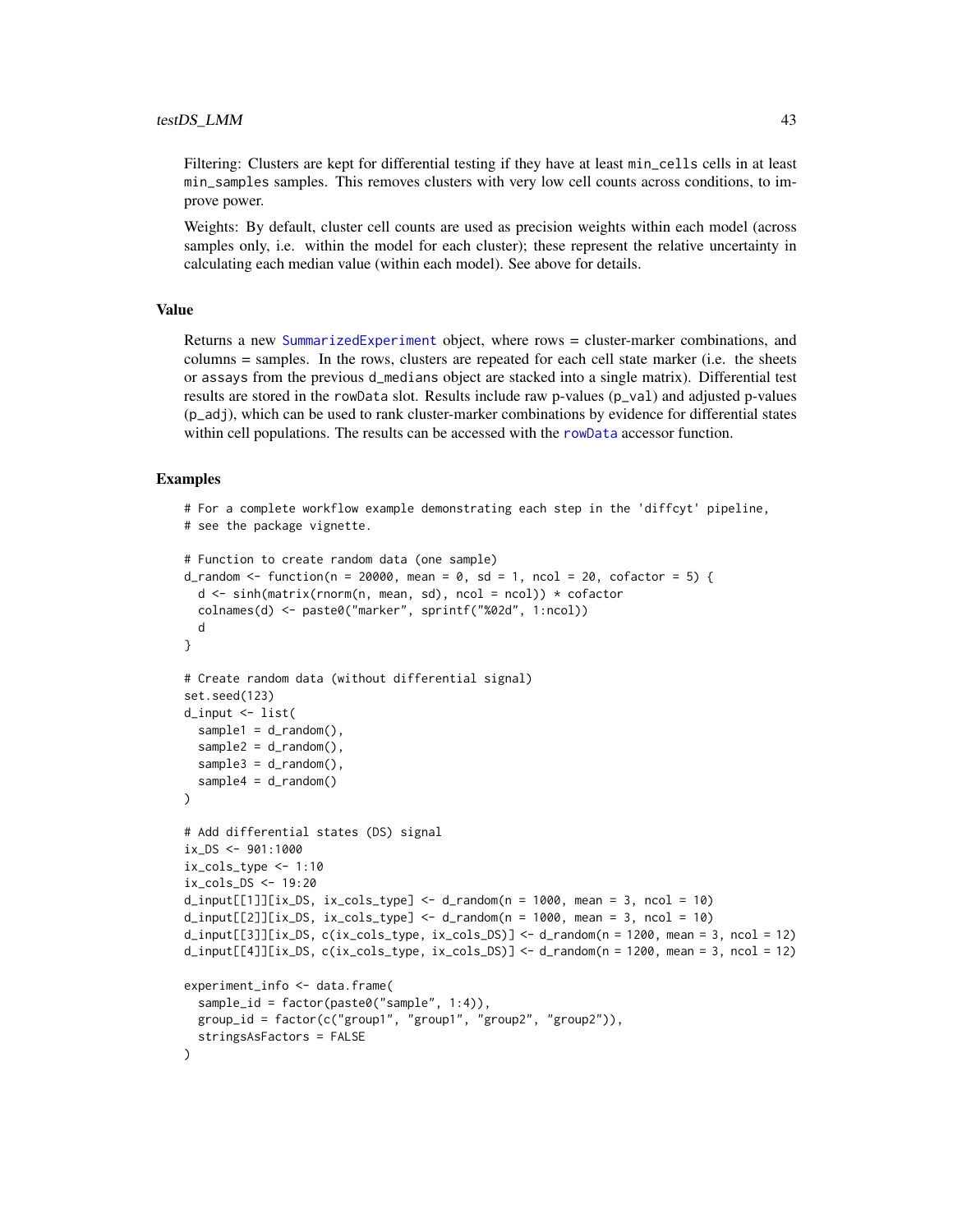```
marker_info <- data.frame(
  channel_name = paste0("channel", sprintf("%03d", 1:20)),
  marker_name = paste0("marker", sprintf("%02d", 1:20)),
  marker_class = factor(c(rep("type", 10), rep("state", 10)),
                        levels = c("type", "state", "none")),
  stringsAsFactors = FALSE
)
# Prepare data
d_se <- prepareData(d_input, experiment_info, marker_info)
# Transform data
d_se <- transformData(d_se)
# Generate clusters
d_se <- generateClusters(d_se)
# Calculate counts
d_counts <- calcCounts(d_se)
# Calculate medians
d_medians <- calcMedians(d_se)
# Create model formula
formula <- createFormula(experiment_info, cols_fixed = "group_id")
# Create contrast matrix
contrast <- createContrast(c(0, 1))
# Test for differential states (DS) within clusters
res_DS <- testDS_LMM(d_counts, d_medians, formula, contrast)
```
topClusters *Alias for 'topTable' (deprecated)*

#### Description

Alias for function 'topTable' (deprecated)

## Usage

topClusters(...)

#### Arguments

... See arguments for function [topTable](#page-44-1)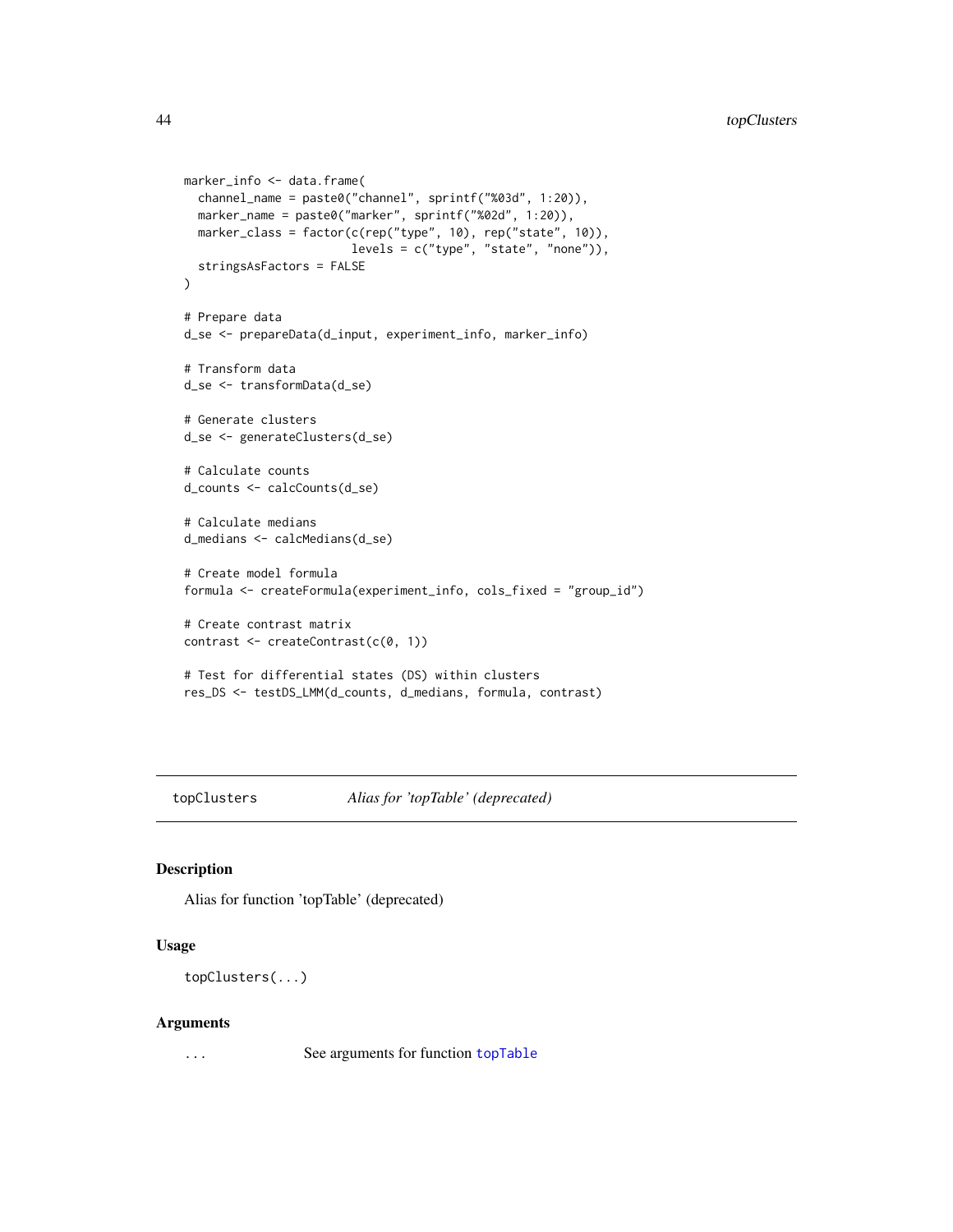#### <span id="page-44-0"></span>topTable 45

## Details

The function topClusters has been renamed to [topTable](#page-44-1), to more accurately reflect the structure of the results (results are returned for either clusters or cluster-marker combinations, depending on the type of differential tests performed).

This alias is provided for backward compatibility. The new function name [topTable](#page-44-1) should be used whenever possible.

See [topTable](#page-44-1) for details.

<span id="page-44-1"></span>topTable *Show table of results for top clusters or cluster-marker combinations*

## Description

Show table of results for top (most highly significant) clusters or cluster-marker combinations

#### Usage

```
topTable(
  res,
 d_{\text{counts}} = NULL,
 d_medians = NULL,
 order = TRUE,
  order_by = "p\_adj",all = FALSE,
  top_n = 20,
  show_counts = FALSE,
  show_props = FALSE,
  show_meds = FALSE,
  show_logFC = FALSE,
  show_all_cols = FALSE,
  sort_cols = TRUE,
  format_vals = FALSE,
  digits = 3
```
## )

#### Arguments

| res      | Output object from either the diffeyt wrapper function or one of the individ-                                                                                                                        |
|----------|------------------------------------------------------------------------------------------------------------------------------------------------------------------------------------------------------|
|          | ual differential testing functions (testDA_edgeR, testDA_voom, testDA_GLMM,                                                                                                                          |
|          | testDS_limma, or testDS_LMM). If the output object is from the wrapper func-                                                                                                                         |
|          | tion, the objects res and d_counts will be automatically extracted. Alterna-<br>tively, these can be provided directly.                                                                              |
| d_counts | (Optional) SummarizedExperiment object containing cluster cell counts, from<br>calcCounts. (If the output object from the wrapper function is provided, this<br>will be be automatically extracted.) |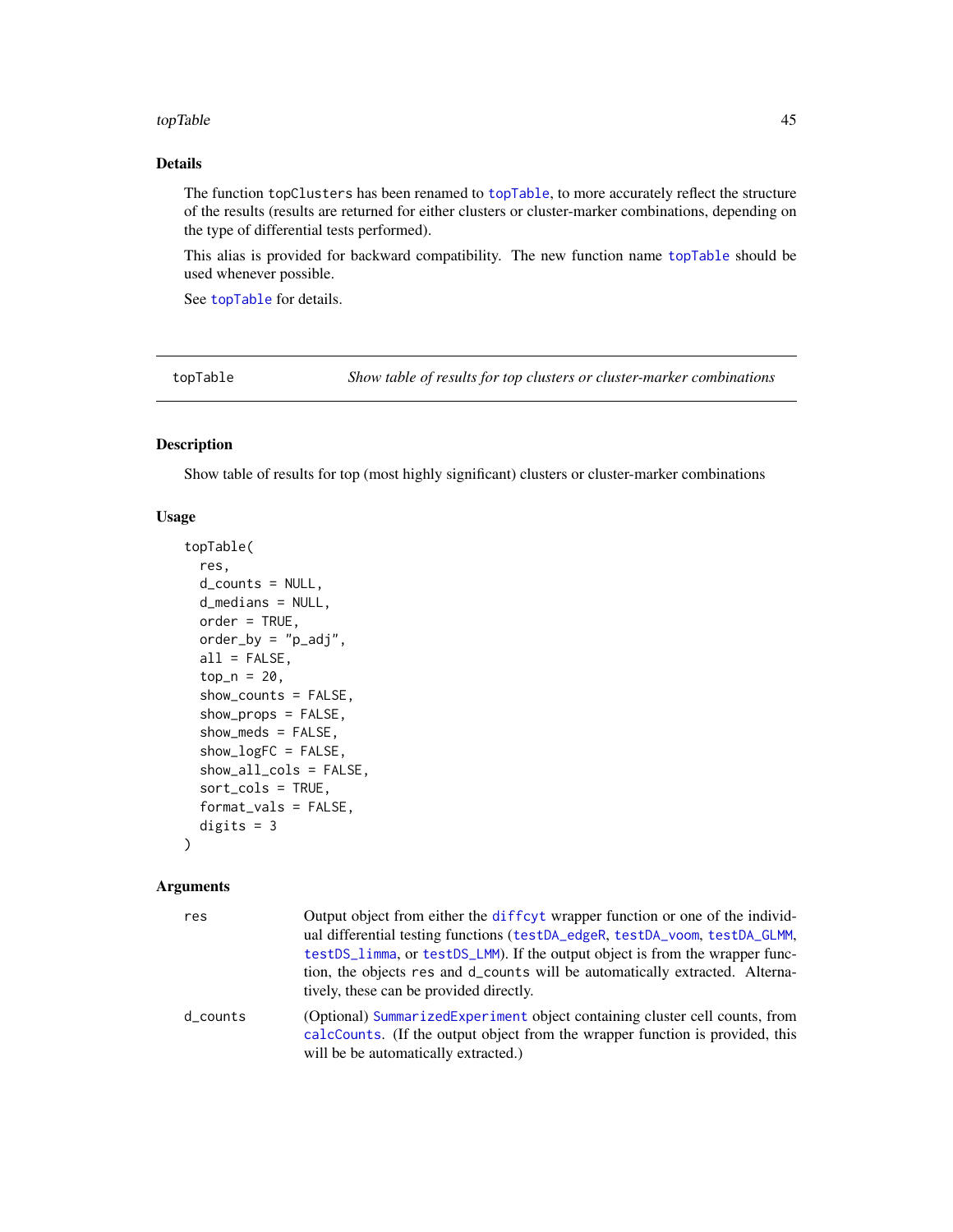<span id="page-45-0"></span>

| d_medians     | (Optional) SummarizedExperiment object containing cluster medians (median<br>marker expression for each cluster-sample combination), from calcMedians.<br>Assumed to contain a logical vector id_state_markers in the meta-data (ac-<br>cessed with metadata(d_medians)\$id_state_markers), which identifies the<br>set of 'cell state' markers in the list of assays. (If the output object from the<br>wrapper function is provided, this will be be automatically extracted.) |
|---------------|----------------------------------------------------------------------------------------------------------------------------------------------------------------------------------------------------------------------------------------------------------------------------------------------------------------------------------------------------------------------------------------------------------------------------------------------------------------------------------|
| order         | Whether to order results by values in column order_by (default: column p_adj<br>containing adjusted p-values). Default = TRUE.                                                                                                                                                                                                                                                                                                                                                   |
| order_by      | Name of column to use to order rows by values, if order = TRUE. Default =<br>"p_adj" (adjusted p-values); other options include "p_val", "cluster_id",<br>and "marker_id".                                                                                                                                                                                                                                                                                                       |
| all           | Whether to display all clusters or cluster-marker combinations (instead of top<br>top_n). Default = FALSE.                                                                                                                                                                                                                                                                                                                                                                       |
| top_n         | Number of clusters or cluster-marker combinations to display (if all = FALSE).<br>Default = $20$ .                                                                                                                                                                                                                                                                                                                                                                               |
| show_counts   | Whether to display cluster cell counts by sample (from d_counts). Default =<br>FALSE.                                                                                                                                                                                                                                                                                                                                                                                            |
| show_props    | Whether to display cluster cell count proportions by sample (calculated from<br>$d_{\text{}counts).$ Default = FALSE.                                                                                                                                                                                                                                                                                                                                                            |
| show_meds     | Whether to display median expression values for each cluster-marker combina-<br>tion (from d_medians). Default = FALSE.                                                                                                                                                                                                                                                                                                                                                          |
| show_logFC    | Whether to display log fold change (logFC) values. Default = FALSE.                                                                                                                                                                                                                                                                                                                                                                                                              |
| show_all_cols | Whether to display all columns from output object (e.g. logFC, logCPM, LR,<br>etc.) Default = FALSE.                                                                                                                                                                                                                                                                                                                                                                             |
| sort_cols     | Whether to sort columns of counts, proportions, and medians; by levels of fac-<br>tor sample_id in colData of d_medians (requires object d_medians to be pro-<br>vided). Default = TRUE.                                                                                                                                                                                                                                                                                         |
| format_vals   | Whether to display rounded values in numeric columns. This improves read-<br>ability of the summary table, but should not be used when exact numeric values<br>are required for subsequent steps (e.g. plotting). Default = $FALSE.$                                                                                                                                                                                                                                             |
| digits        | Number of significant digits to show, if format_vals = TRUE. Default = 3. (Note:<br>for percentages shown if show_props = TRUE, digits = $1$ is used.)                                                                                                                                                                                                                                                                                                                           |

#### Details

Summary function to display table of results for top (most highly significant) detected clusters or cluster-marker combinations.

The differential testing functions return results in the form of p-values and adjusted p-values for each cluster (DA tests) or cluster-marker combination (DS tests), which can be used to rank the clusters or cluster-marker combinations by their evidence for differential abundance or differential states. The p-values and adjusted p-values are stored in the rowData of the output [SummarizedExperiment](#page-0-0) object generated by the testing functions.

This function displays a summary table of results. By default, the top\_n clusters or cluster-marker combinations are shown, ordered by adjusted p-values. Optionally, cluster counts, proportions, and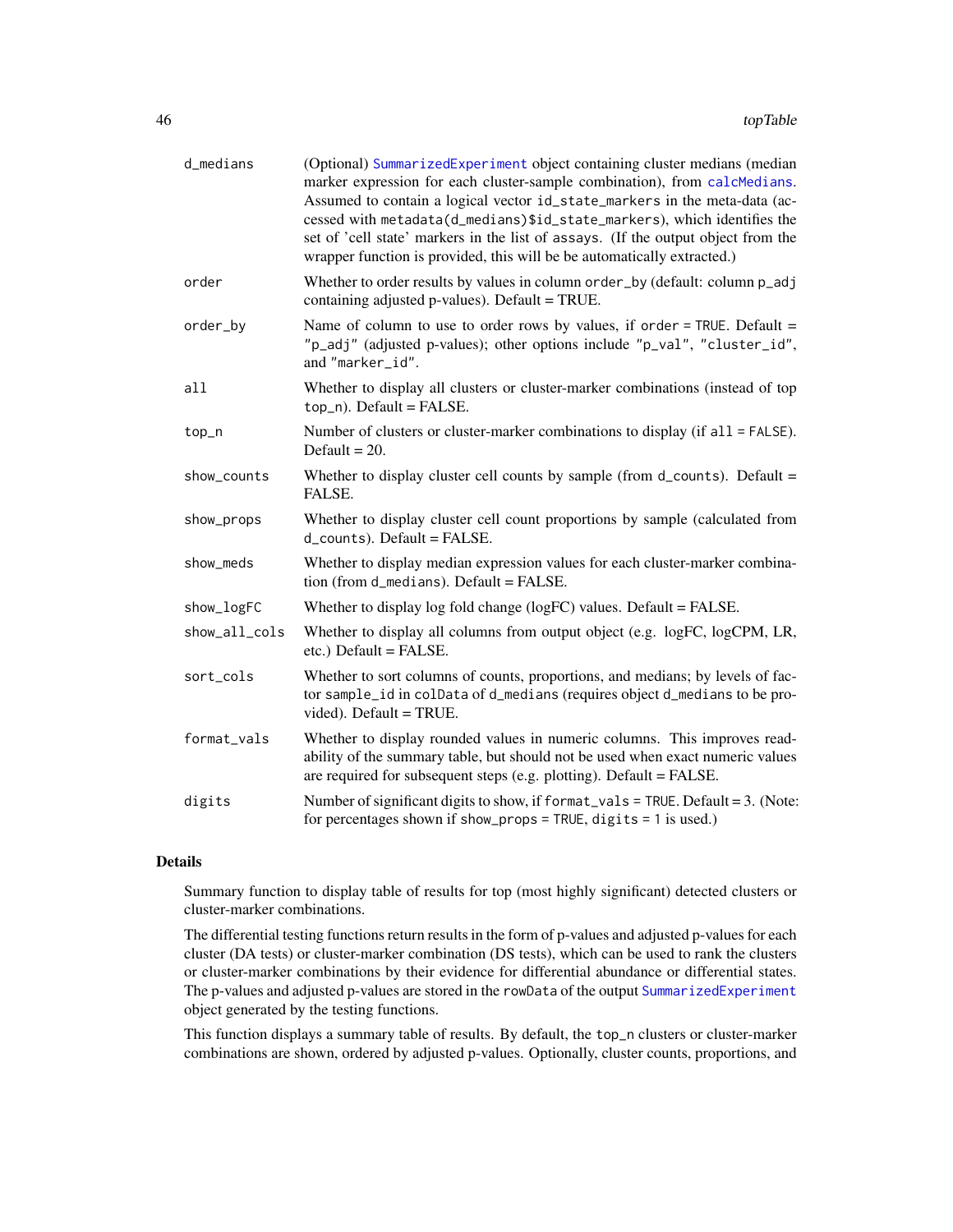#### <span id="page-46-0"></span>topTable 47

median expression by cluster-marker combination can also be included. The format\_vals and digits arguments can be used to display rounded values to improve readability of the summary table.

#### Value

Returns a [DataFrame](#page-0-0) table of results for the top\_n clusters or cluster-marker combinations, ordered by values in column order\_by (default: adjusted p-values). Optionally, cluster counts, proportions, and median expression by cluster-marker combination are also included.

```
# For a complete workflow example demonstrating each step in the 'diffcyt' pipeline,
# see the package vignette.
# Function to create random data (one sample)
d_random <- function(n = 20000, mean = 0, sd = 1, ncol = 20, cofactor = 5) {
  d <- sinh(matrix(rnorm(n, mean, sd), ncol = ncol)) * cofactor
  colnames(d) <- paste0("marker", sprintf("%02d", 1:ncol))
  d
}
# Create random data (without differential signal)
set.seed(123)
d_input <- list(
  sample1 = d_r andom(),
  sample2 = d_random(),
  sample3 = d_random(),
  sample4 = d_random())
# Add differential abundance (DA) signal
ix\_DA < - 801:900ix\_cols\_type \leq -1:10d_i = \frac{d_i}{d_i} d_input[[3]][ix_DA, ix_cols_type] <- d_random(n = 1000, mean = 2, ncol = 10)
d_i = d_i = d_i = d_i d_input[[4]][ix_DA, ix_cols_type] <- d_i andom(n = 1000, mean = 2, ncol = 10)
# Add differential states (DS) signal
ix_DS <- 901:1000
ix_cols_DS <- 19:20
d_i = d_i = d_i = d_i d_input[[1]][ix_DS, ix_cols_type] <- d_i_random(n = 1000, mean = 3, ncol = 10)
d_i = d_i = 10 d_input[[2]][ix_DS, ix_cols_type] \leq d_i d_random(n = 1000, mean = 3, ncol = 10)
d_input[[3]][ix_DS, c(ix_cols_type, ix_cols_DS)] <- d_random(n = 1200, mean = 3, ncol = 12)
d_input[[4]][ix_DS, c(ix_cols_type, ix_cols_DS)] <- d_random(n = 1200, mean = 3, ncol = 12)
experiment_info <- data.frame(
  sample_id = factor(paste0("sample", 1:4)),
  group_id = factor(c("group1", "group1", "group2", "group2")),
  stringsAsFactors = FALSE
)
marker_info <- data.frame(
```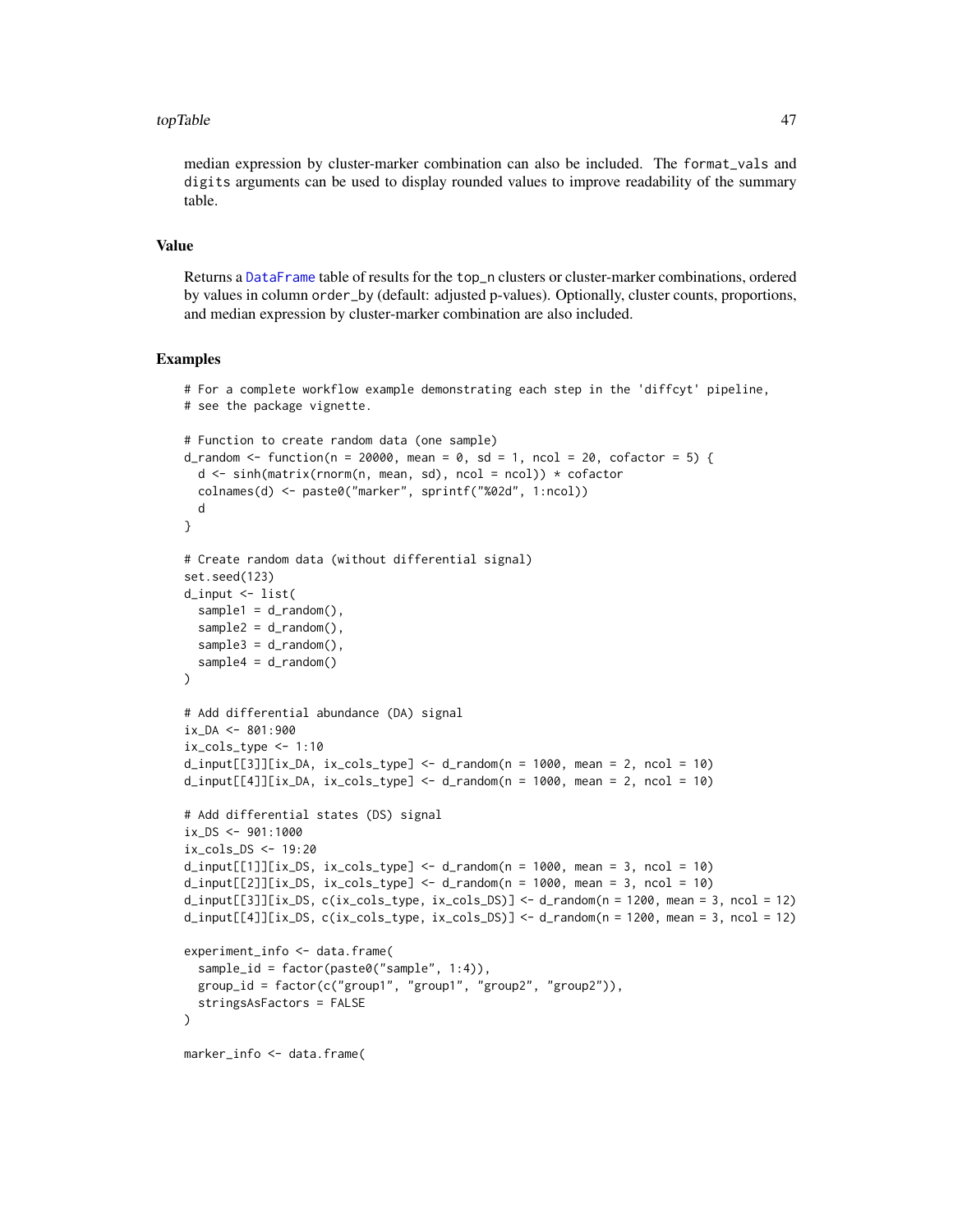```
channel_name = paste0("channel", sprintf("%03d", 1:20)),
 marker_name = paste0("marker", sprintf("%02d", 1:20)),
 marker_class = factor(c(rep("type", 10), rep("state", 10)),
                        levels = c("type", "state", "none")),
 stringsAsFactors = FALSE
)
# Create design matrix
design <- createDesignMatrix(experiment_info, cols_design = "group_id")
# Create contrast matrix
contrast <- createContrast(c(0, 1))
# Test for differential abundance (DA) of clusters (using default method 'diffcyt-DA-edgeR')
out_DA <- diffcyt(d_input, experiment_info, marker_info,
                  design = design, contrast = contrast,
                  analysis_type = "DA", method_DA = "diffcyt-DA-edgeR",
                  seed_clustering = 123, verbose = FALSE)
# Test for differential states (DS) within clusters (using default method 'diffcyt-DS-limma')
out_DS <- diffcyt(d_input, experiment_info, marker_info,
                  design = design, contrast = contrast,
                  analysis_type = "DS", method_DS = "diffcyt-DS-limma",
                  seed_clustering = 123, verbose = FALSE)
# Display results for top DA clusters
topTable(out_DA, format_vals = TRUE)
# Display results for top DS cluster-marker combinations
topTable(out_DS, format_vals = TRUE)
```
<span id="page-47-1"></span>transformData *Transform data*

#### Description

Transform data prior to clustering

## Usage

```
transformData(d_se, cofactor = 5)
```
#### **Arguments**

| $d$ _se  | Input data. Assumed to be in the form of a Summarized Experiment, prepared                                                                                        |
|----------|-------------------------------------------------------------------------------------------------------------------------------------------------------------------|
|          | with the function prepareData. Column meta-data is assumed to contain a                                                                                           |
|          | factor marker_class, where entries "none" indicate non-marker columns.                                                                                            |
| cofactor | Cofactor parameter for 'arcsinh' transform. Default $=$ 5, which is appropriate for<br>mass cytometry (CyTOF) data. For fluorescence flow cytometry, we recommend |
|          | $cofactor = 150$ instead.                                                                                                                                         |

<span id="page-47-0"></span>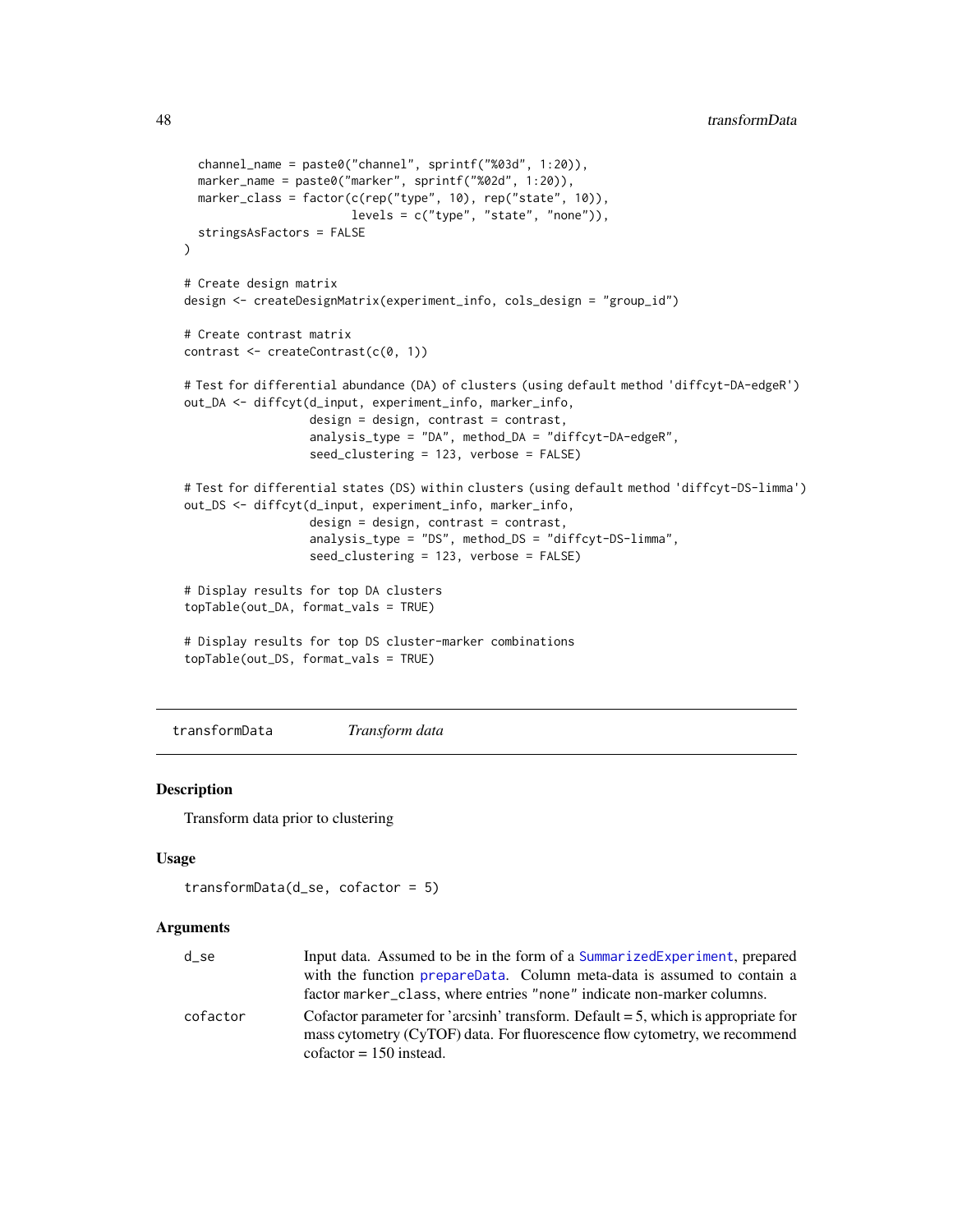## <span id="page-48-0"></span>transformData 49

#### Details

Flow and mass cytometry data should be transformed prior to clustering. The raw data follows an approximately log-normal distribution. Transforming with a log (or similar) function brings the data closer to a normal distribution, which improves clustering performance and allows positive and negative populations to be distinguished more clearly.

This function implements an inverse hyperbolic sine ('arcsinh') transform with adjustable 'cofactor' parameter. The arcsinh transform is widely used for CyTOF data. It behaves similarly to a log transform at high values, but is approximately linear near zero; so unlike the log, it can handle zeros or small negative values. The cofactor parameter controls the width of the linear region. Zero values and small negatives occur in CyTOF data when no ions are detected in a given channel (negatives are due to background subtraction and randomization of integer count values, which are performed by default by the CyTOF instrument software).

Recommended values for the cofactor parameter are 5 (mass cytometry, CyTOF) or 150 (fluorescence flow cytometry); see Bendall et al. (2011), *Science*, Supplementary Figure S2.

The transform should be applied to protein marker columns only. The [SummarizedExperiment](#page-0-0) object created in the previous step ([prepareData](#page-24-1)) is assumed to contain a factor marker\_class in the column meta-data, where entries "none" indicate non-marker columns. (If this is not available, all columns will be transformed instead.)

#### Value

d\_se: Data with transform applied to protein marker columns.

```
# For a complete workflow example demonstrating each step in the 'diffcyt' pipeline,
# see the package vignette.
# Function to create random data (one sample)
d_random <- function(n = 20000, mean = 0, sd = 1, ncol = 20, cofactor = 5) {
 d \leq \sinh(\text{matrix}(rnorm(n, mean, sd), ncol = ncol)) * cofactorcolnames(d) <- paste0("marker", sprintf("%02d", 1:ncol))
 d
}
# Create random data (without differential signal)
set.seed(123)
d_input <- list(
 sample1 = d_random(),
 sample2 = d_r andom(),
 sample3 = d_random(),
 sample4 = d_random())
experiment_info <- data.frame(
 sample_id = factor(paste0("sample", 1:4)),
 group_id = factor(c("group1", "group1", "group2", "group2")),
 stringsAsFactors = FALSE
)
```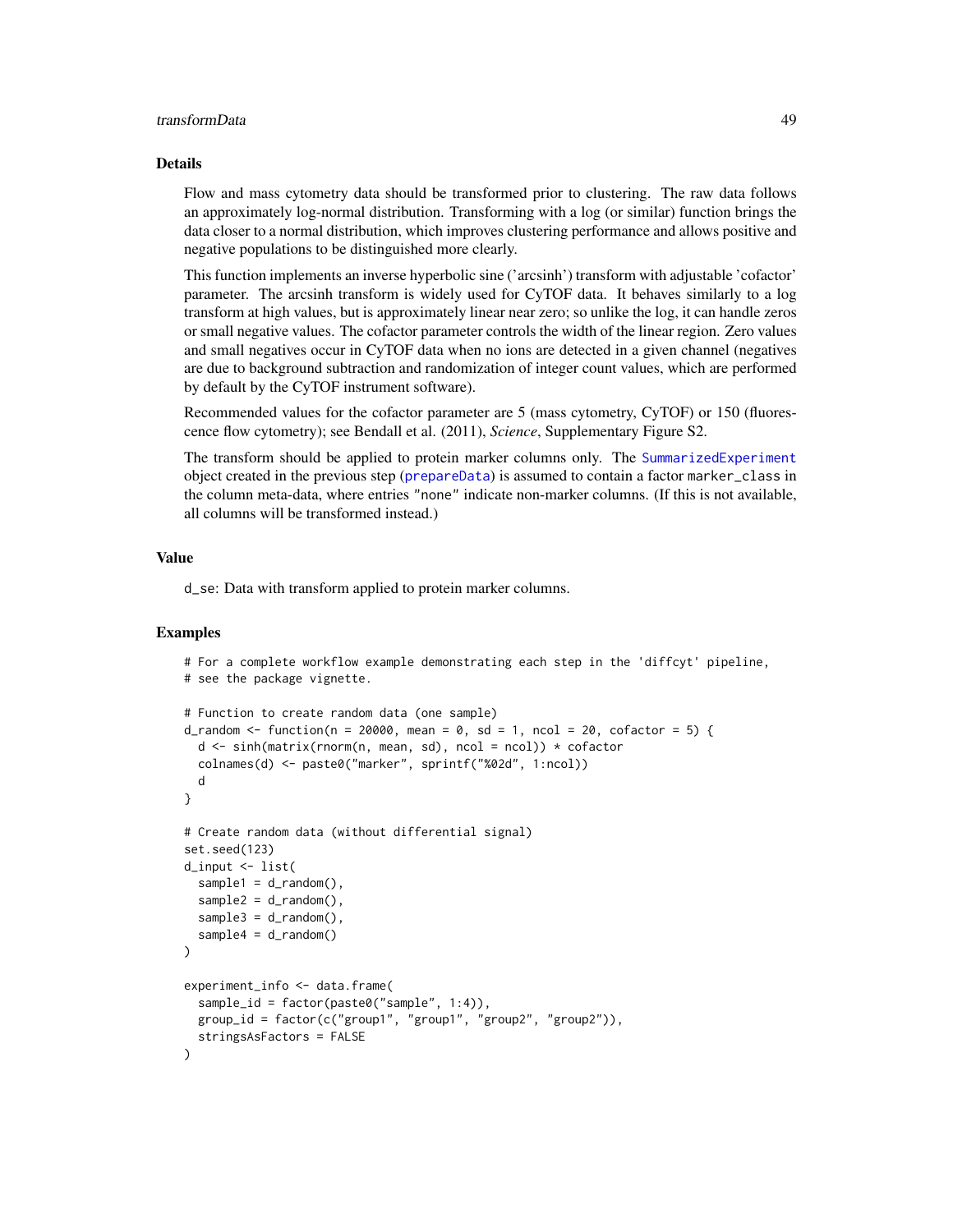```
marker_info <- data.frame(
  channel_name = paste0("channel", sprintf("%03d", 1:20)),
  marker_name = paste0("marker", sprintf("%02d", 1:20)),
 marker_class = factor(c(rep("type", 10), rep("state", 10)),
                       levels = c("type", "state", "none")),
  stringsAsFactors = FALSE
)
# Prepare data
d_se <- prepareData(d_input, experiment_info, marker_info)
# Transform data
d_se <- transformData(d_se)
```